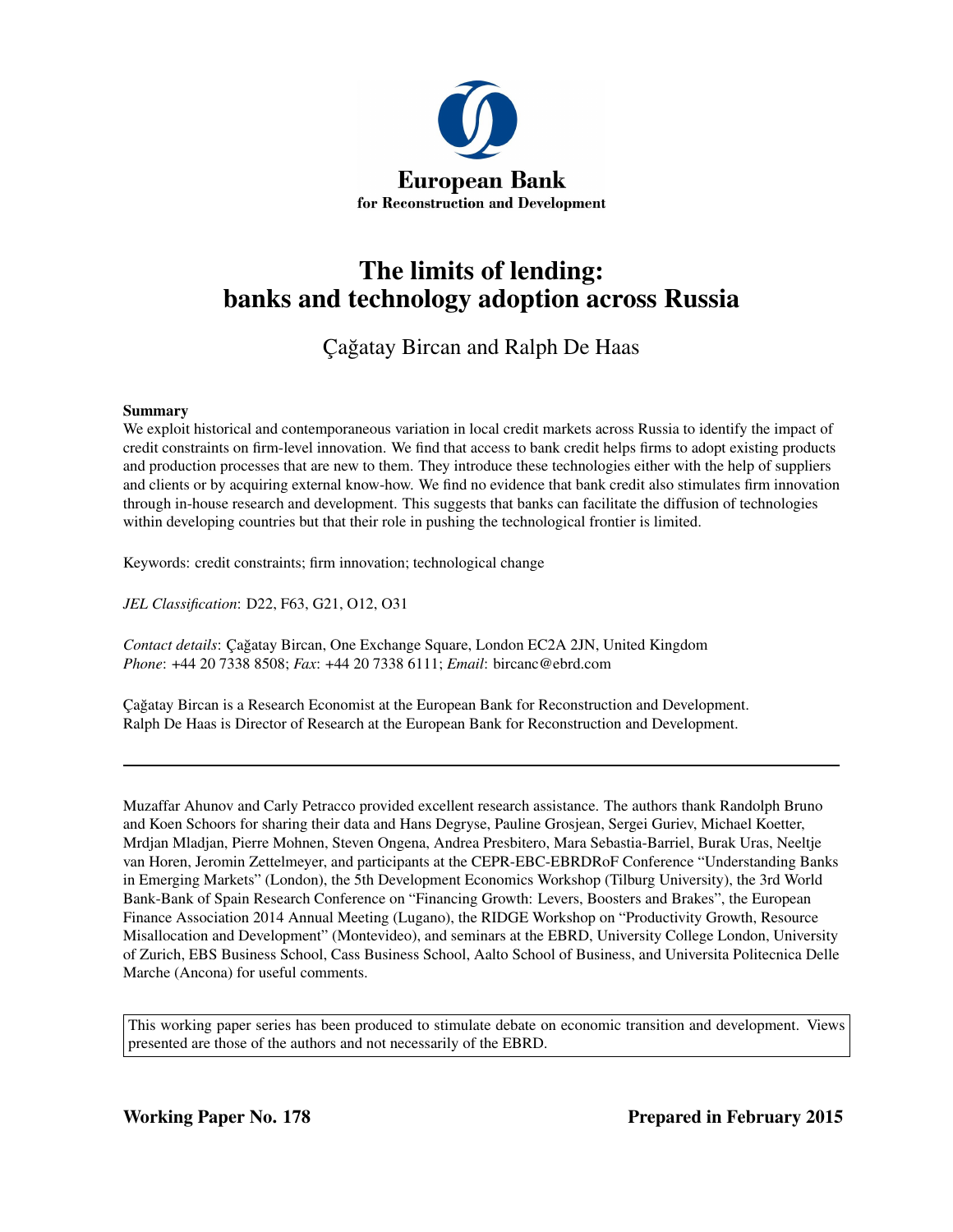# 1 Introduction

Firm innovation is an important driver of factor productivity and long-term economic growth (Romer, 1990; Aghion and Howitt, 1992). In countries close to the technological frontier, innovation typically entails research and development (R&D) and the invention of new products and technologies. In less advanced economies, innovation mostly involves imitation as firms adopt existing products and processes and adapt them to local circumstances (Grossman and Helpman, 1991; Acemoglu, Aghion and Zilibotti, 2006). Such innovation helps countries to catch up to the technological frontier but does not push that frontier itself.

As firms adopt products and processes that were developed elsewhere, technologies spread across and within countries. The speed with which technologies spread varies greatly from country to country and can explain up to a quarter of total variation in national income levels (Comin and Hobijn, 2010). Despite this central role of technological diffusion in determining wealth outcomes, the mechanisms that underpin the spread of products and production processes remain poorly understood. This paper focuses on one such mechanism: the impact of credit constraints on technological adoption.

Funding constraints may limit the adoption of technology because external inventions, which are typically context-specific and involve tacit know-how, are costly to integrate into a firm's production structure. Estimates for the manufacturing sector suggest that imitation can even cost up to two-thirds of the costs of the original invention (Mansfield, Schwartz and Wagner, 1981). Firms may therefore need external resources to adapt technologies to local circumstances. If external financing is unavailable, firms may not be able to adopt and adapt state-of-the-art production technologies, thus limiting the diffusion of these technologies from rich to poor countries.

Exactly how – and how much – external finance helps firms to innovate, be it through in-house R&D or through the adoption of existing products and processes, remains a matter of debate. A key empirical problem hampering this discussion is the dearth of firm-level information on these two forms of innovation. This problem is compounded by the absence of convincing identification strategies to mitigate endogeneity concerns.

To shed more light on this issue, we bring new firm-level evidence to bear and analyse for a large sample of Russian firms to what extent credit constraints inhibit innovation. Russia is an interesting setting to explore this question, given that – as in other large emerging markets like India and China – firms continue to be plagued by credit constraints. At the same time, many firms perform poorly when it comes to adopting technology.<sup>1</sup> We investigate whether this second observation can be explained by the first.

We employ a rich dataset with information on the demand for and supply of bank credit in a regionally representative sample of 4,220 Russian firms. We know the geographical location of these firms and have detailed information on their innovation activities, including R&D and the adoption of new products, processes, and organisational structures. Another unique data feature

<sup>&</sup>lt;sup>1</sup> According to the World Economic Forum's *Global Competitiveness Report (2013-2014)* Russia ranks 126<sup>th</sup> out of 148 countries in terms of firm-level technology absorption.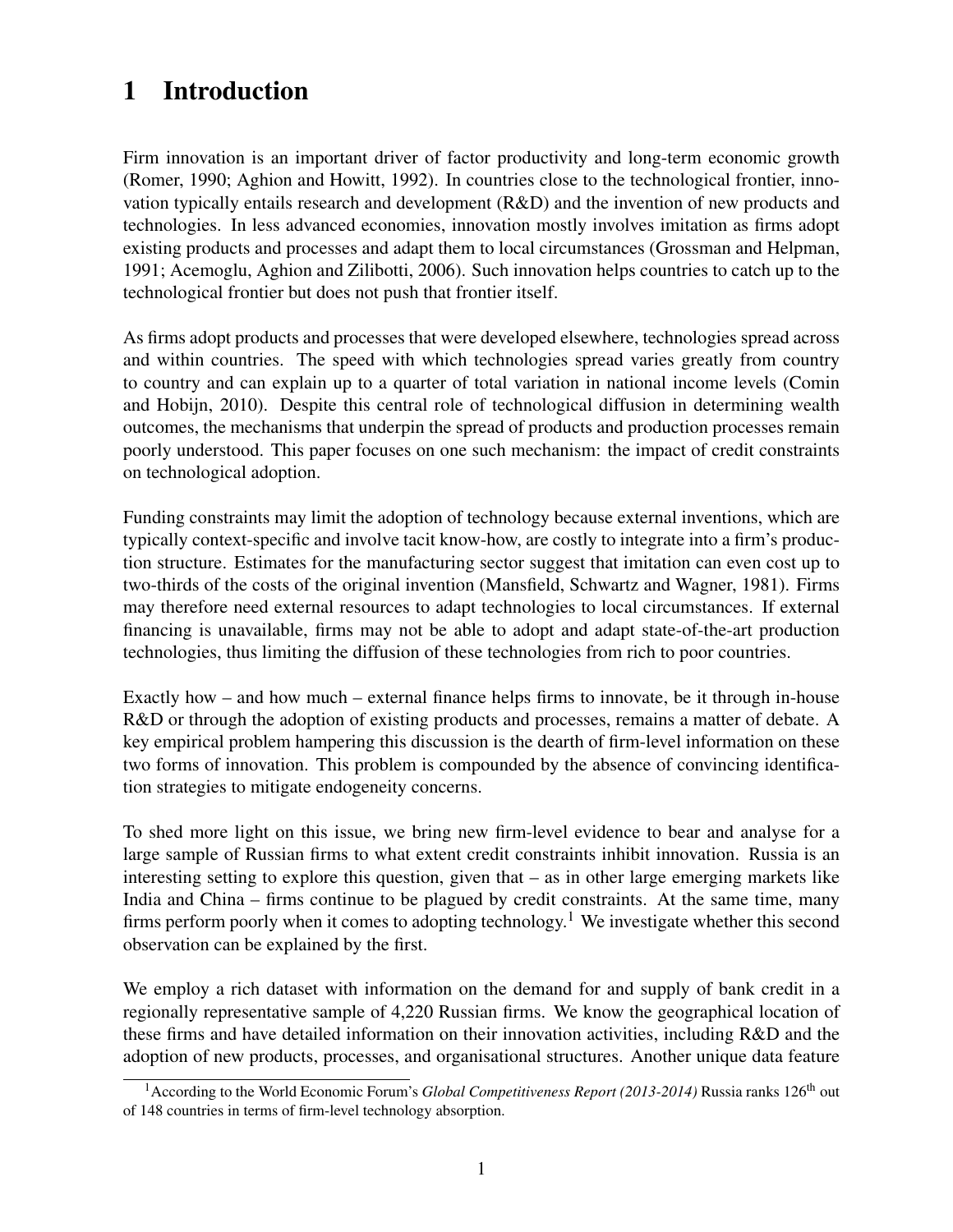is that we know *how* firms innovate, for instance whether they cooperate with suppliers or acquire existing technologies or patents. We also know whether the products and processes they introduce are only new to the firm itself or also to the local market or Russia as a whole. This allows us to demarcate the margins along which access to credit allows firms to innovate and to facilitate technological diffusion.

Our identification rests on merging these firm-level data with two detailed datasets on geographical variation in Russian credit markets. First, we use newly collected information on the location of over 45,000 bank branches across Russia. Second, we employ data on historical variation in the local presence of so-called spetsbanks. This variation reflects bureaucratic power struggles just before the collapse of the Soviet Union and is unrelated to economic conditions, past or present. We exploit this historical and contemporaneous variation in the spatial distribution of banks to explain differences in firms' ability to access credit and, in a second step, their innovation activity at the extensive and intensive margins. We also know the lender identity in case a firm borrows. Such matched bank-firm data have not yet been used in the innovation literature (Herrera and Minetti, 2007) and allow us to assess whether the type of lender impacts firm innovation over and above the effect of relaxed credit constraints.

To preview our results, we find that especially small and opaque firms are less credit constrained in local markets where for historical (and exogenous) reasons the number of bank branches per capita is higher, where branch ownership is more concentrated, and where foreign banks have a higher market share. We then show that less stringent credit constraints translate into more technology adoption at both the extensive and intensive margins but not into more R&D. This suggests that while bank credit does not allow firms to push the technological frontier itself, banks can play a crucial role in stimulating factor productivity in developing countries by enabling firms to upgrade their products and processes. Additional results indicate that foreign-owned banks play a special role in this upgrading process. Not only is innovation activity higher in localities with more foreign banks, we also find that *conditional on borrowing* receiving credit from a foreign as opposed to a domestic bank further boosts firm innovation.

We subject these results to a battery of tests and conclude that our inferences are robust. We also provide three pieces of evidence in support of our identification strategy. First, we estimate locality-level regressions to analyse to what extent local business-sector characteristics explain local banking structures. We find that the composition of local credit markets is orthogonal to a large set of observable business characteristics. Second, *unobservables* could explain part of the correlation between local banking and firm innovation. We therefore quantify the relative importance of omitted variable bias by assessing the stability of our estimated parameters when adding covariates. This shows that unobserved heterogeneity is unlikely to explain much of the impact we document and that, if anything, we may somewhat underestimate the true causal effect. Third, an important assumption underlying our analysis is that local banking structures only affect firm innovation through the probability that firms are credit constrained. We analyse the sensitivity of our results to a relaxation of this strict exogeneity assumption and continue to find a strong impact of credit constraints on technological innovation.

We proceed as follows. Section 2 reviews the related literature, after which Section 3 provides a primer on banking in Russia. Section 4 explains our data while Section 5 introduces the iden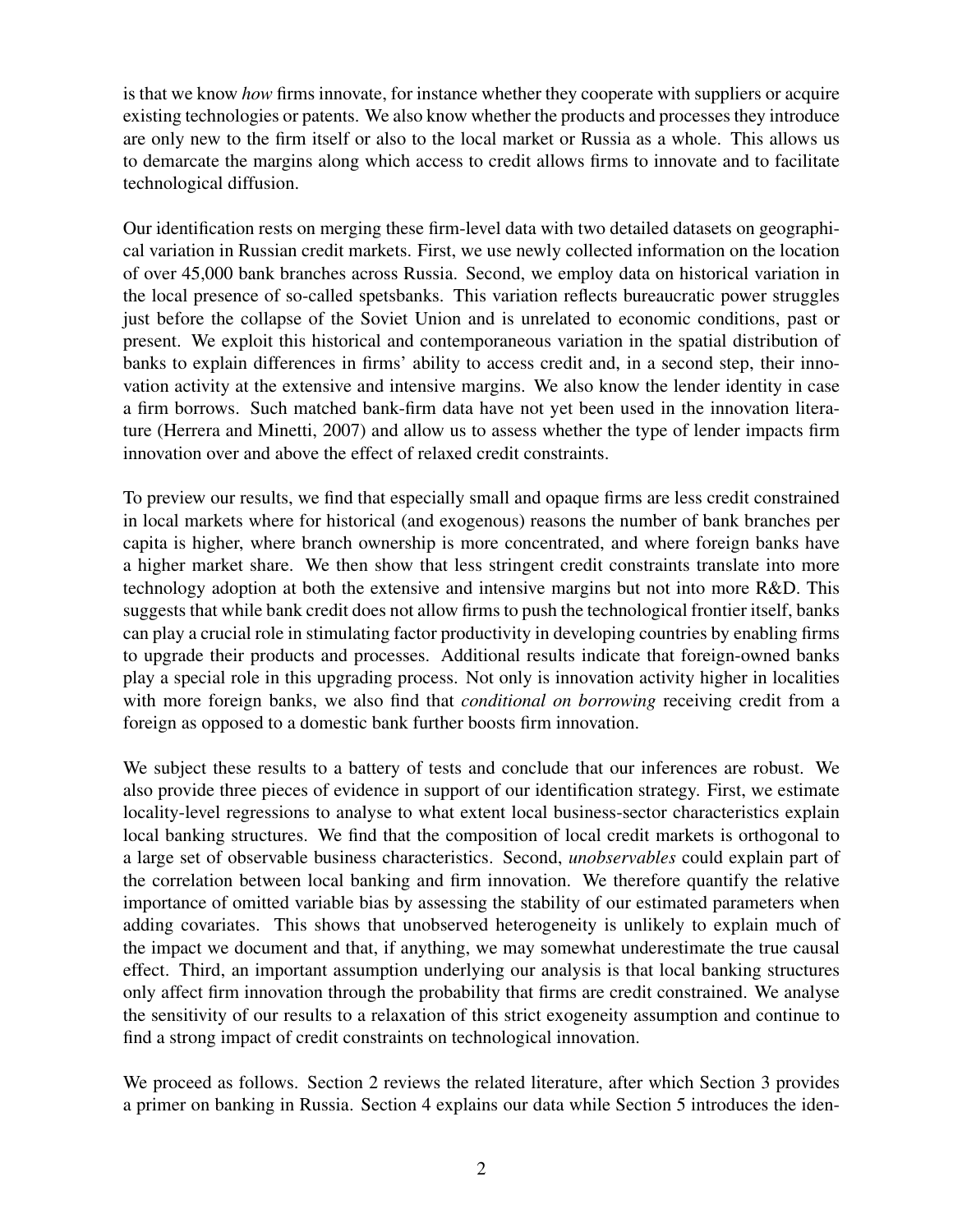tification strategy and empirical methodology. Section 6 describes our main results, after which Section 7 provides two extensions. Section 8 concludes.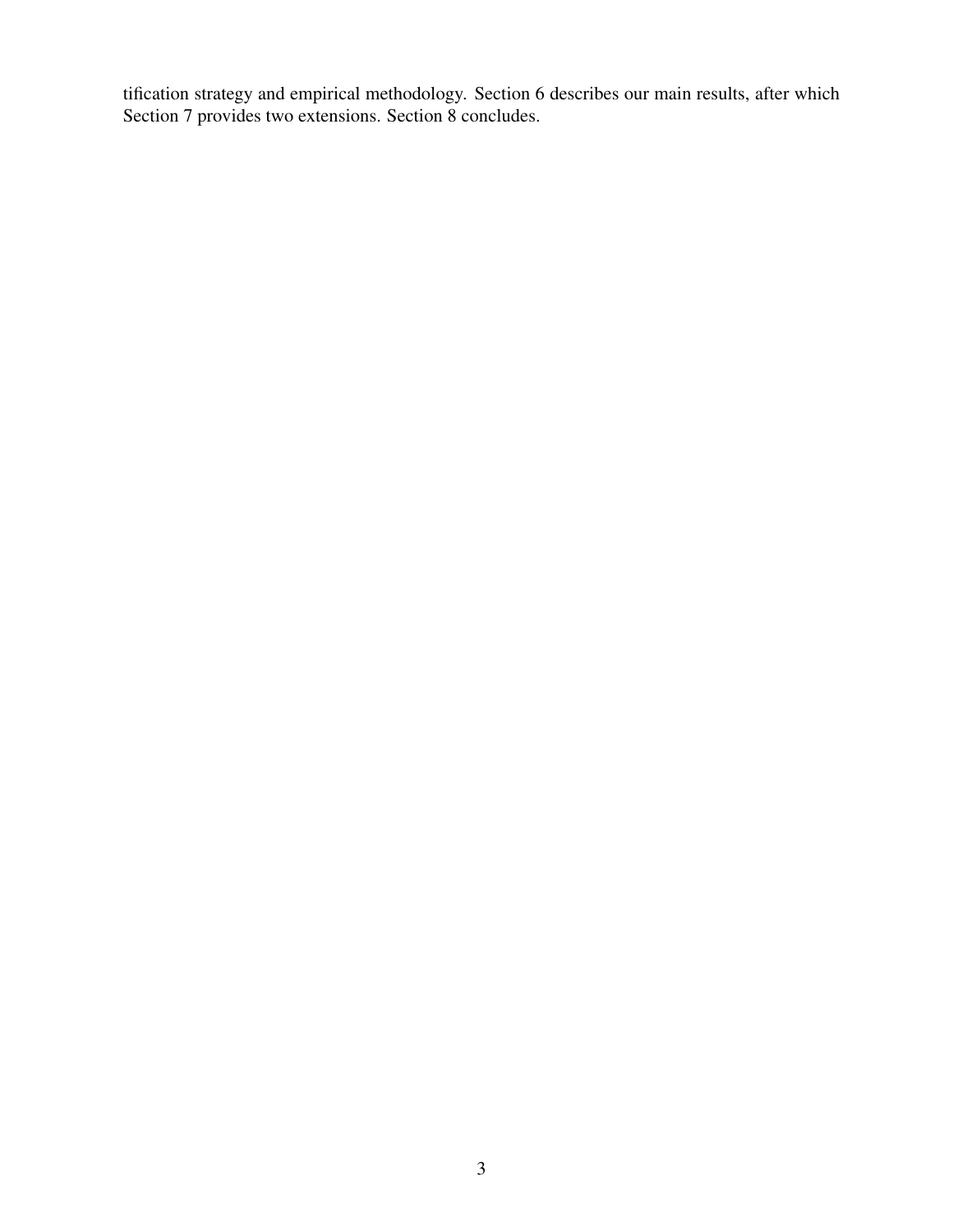# 2 Related literature

This paper builds on a well-established literature on the role of banks in economic development. This literature dates back to Adam Smith's assertion that the establishment of the first Scottish banks increased local trade and economic activity.<sup>2</sup> Recent empirical research has provided more rigorous evidence on the positive impact of financial intermediation on economic growth<sup>3</sup> while advances in endogenous growth theory have strengthened the theoretical underpinning of this relationship.<sup>4</sup> Especially relevant to this paper is the Schumpeterian model that Aghion, Howitt and Mayer-Foulkes (2005) use to show how financial constraints can prevent developing countries from exploiting R&D that was carried out in countries closer to the technological frontier.

More recently, economists have started to use microeconomic data to investigate the relationship between local banking markets and firm innovation – an important open research question (Chemmanur and Fulghieri, 2014). Nanda and Nicholas (2014) show that the severity of local banking distress during the Great Depression was negatively associated with the quantity and quality of firm patenting. Amore, Schneider and Žaldokas (2013) and Chava, Oettl, Subramanian and Subramanian (2013) find that inter-state banking deregulation in the United States during the 1970s and 1980s boosted firm innovation, as proxied by the number of patents. Two related papers use Italian data. Benfratello, Schiantarelli and Sembenelli (2008) show that a higher local branch density is associated with more firm innovation. Alessandrini, Presbitero and Zazzaro (2010) find that local lender concentration has a positive effect on innovation by small firms.

A related literature investigates the role of bank debt as a funding source for firm innovation. A first set of papers takes a rather pessimistic view and stresses the uncertain nature of innovation – particularly R&D. This may make banks less suitable financiers for at least four reasons. First, the assets associated with innovation are often intangible, firm-specific and linked to human capital (Hall and Lerner, 2010). They are therefore difficult to redeploy elsewhere and thus difficult for banks to collateralise (Carpenter and Petersen, 2002). Second, innovative firms typically generate volatile cash flows, at least initially (Brown, Martinsson and Petersen, 2012). Third, banks may simply lack the skills needed to assess technologies at the early stages of adoption (Ueda, 2004). Lastly, "technologically conservative" banks may fear that funding new technologies will erode the value of collateral underlying existing loans – which will mostly represent old technologies (Minetti, 2011). For all of these reasons, banks may be either unwilling or unable to fund innovative firms. Hsu, Tian and Xu (2014) provide cross-country evidence that industries that depend on external finance and are high-tech intensive are less likely to file patents in countries with better developed credit markets.

Other contributions are more optimistic and stress banks' ability to overcome agency problems by building relationships with borrowers (Rajan and Zingales, 2001). Banking, and in particular relationship lending, may overcome information asymmetries related to innovative firms that cannot be overcome in public debt markets. De la Fuente and Marin (1996) show in an endogenous

<sup>2</sup> "*That banks have contributed a good deal to this increase, cannot be doubted*" (1776, p. 394). Subsequent contributions include Schumpeter (1934), Gerschenkron (1962) and McKinnon (1973).

<sup>3</sup>See for instance La Porta, López-de-Silanes, Shleifer and Vishny (1997), Beck, Levine and Loayza (2000), and Demirguc-Kunt and Levine (2001).

<sup>&</sup>lt;sup>4</sup>See Greenwood and Jovanovic (1990) and King and Levine (1993).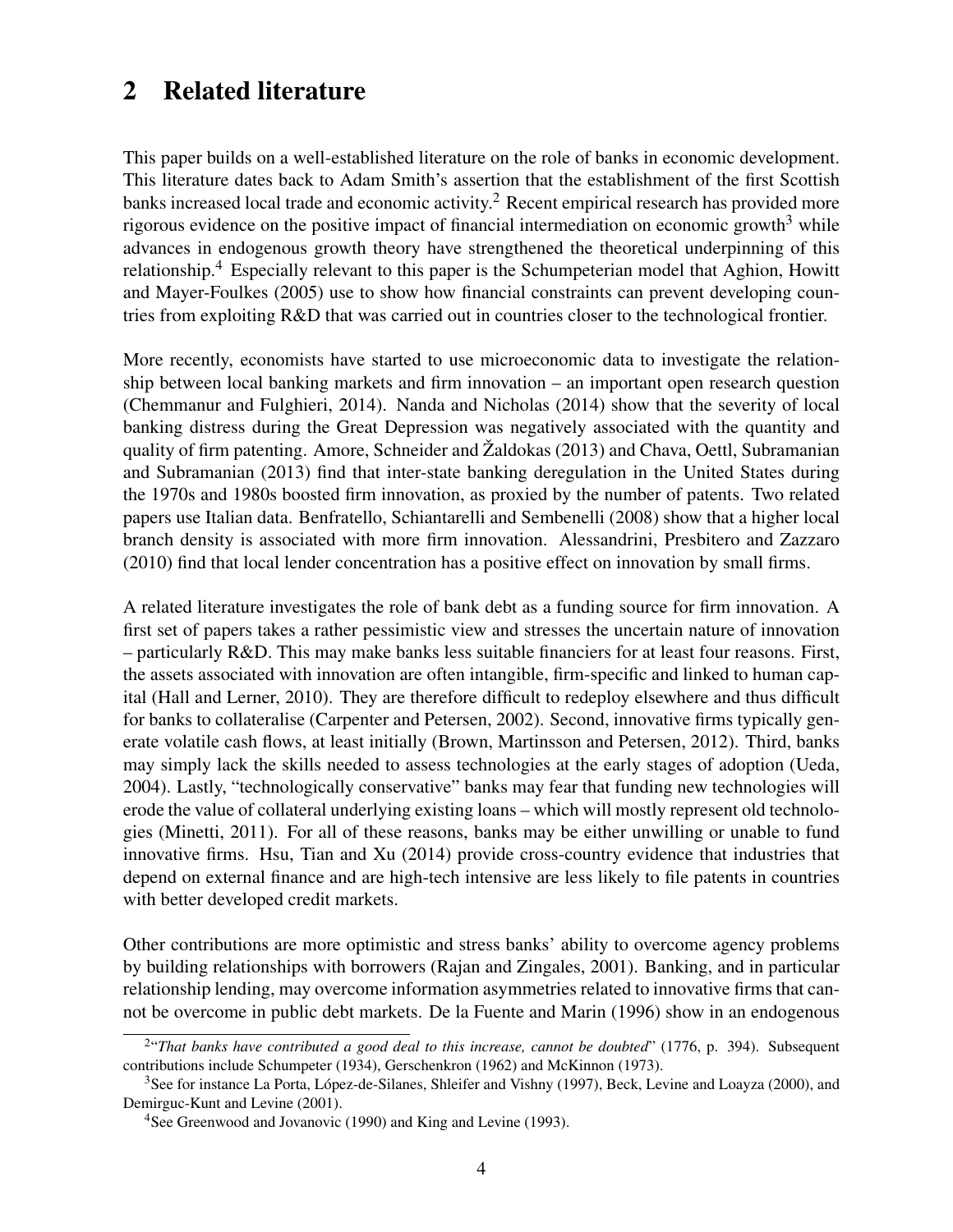growth model how bank monitoring reduces moral hazard among entrepreneurs, thus stimulating the development of new product types.

Empirically, Herrera and Minetti (2007) show that longer bank-firm relationships are associated with more firm innovation in Italy. Ayyagari, Demirguc-Kunt and Maksimovic (2011) investigate the correlation between the use of bank credit and innovation in a firm-level dataset across 47 developing countries. They find that the use of external finance is related to more firm innovation.<sup>5</sup> Gorodnichenko and Schnitzer (2013) use survey data to show that self-reported credit constraints partly explain cross-firm variation in innovation activity.

Our contribution is twofold. First, we trace the chain from local banking structures to firms' access to credit and their subsequent propensity to innovate. Whereas previous papers provided evidence on parts of this chain, we combine these elements in an integrated empirical framework. We also exploit information on the type of lender.

Second, our newly collected data allow us to exploit firm-level information on a large number of innovation outcomes – not just R&D and patenting. This allows for a rich analysis of the margins along which access to credit can (and cannot) impact firm innovation. Measures of technological change are typically unavailable at the micro level and it is the use of such detailed innovation measures that allows us to provide firm-level evidence in support of one of the main predictions of Aghion, Howitt and Mayer-Foulkes (2005), namely that financial constraints can impede the absorption of foreign technologies in developing countries.

<sup>&</sup>lt;sup>5</sup>The authors do not address endogeneity concerns and take the actual use of external funding as a proxy for (the absence of) credit constraints. This is an imperfect measure as firms without a bank loan may either not need one or need one but be credit constrained.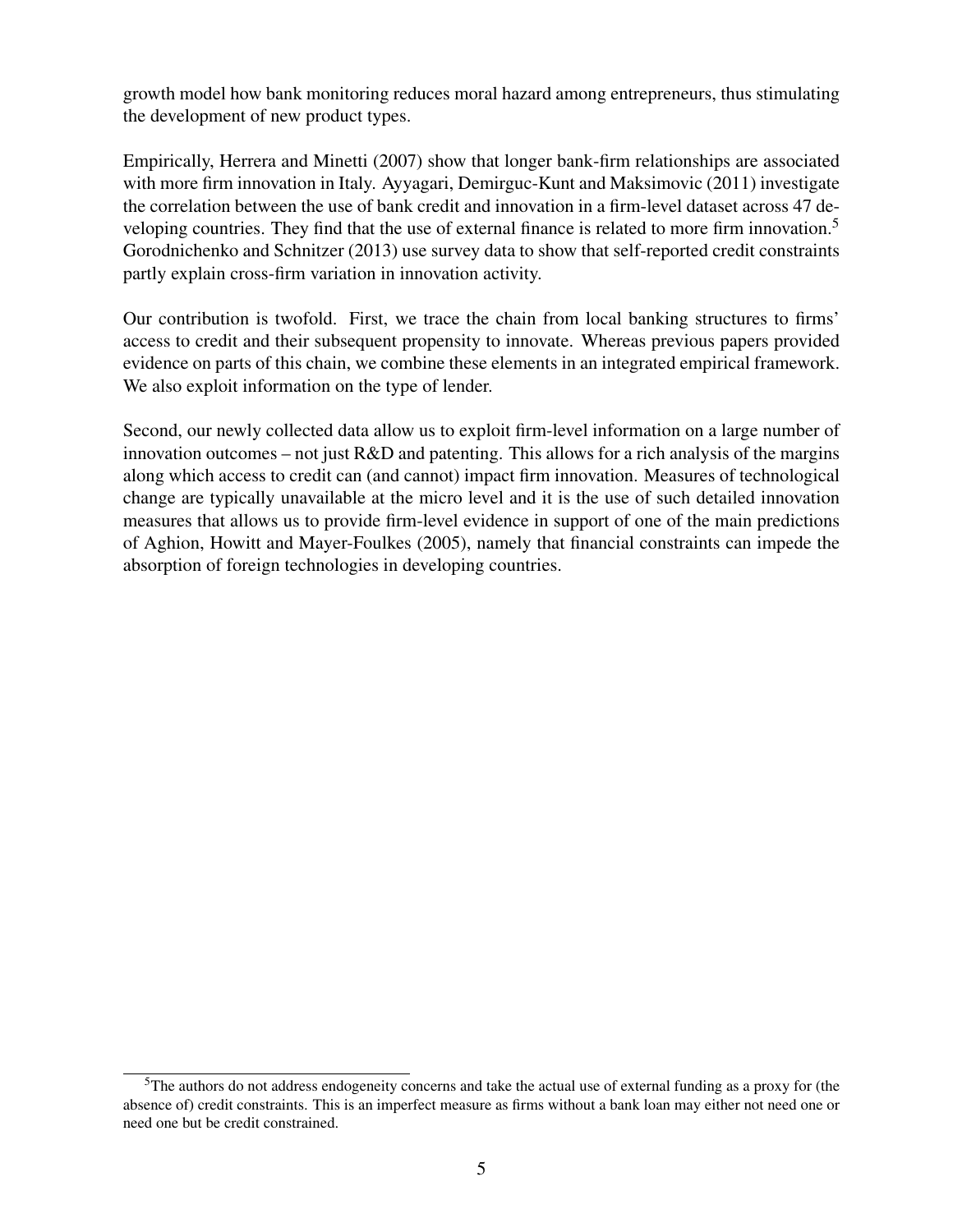# 3 A short history of Russian banking

The Soviet Union ceased to exist on Christmas Day, 1991 and the Russian Federation was established the next day. During much of the preceding 70 years, Soviet banking had been organised in the form of a single monobank, Gosbank, that provided state-owned firms with loans so they could meet centrally-planned production targets. Perhaps somewhat surprisingly, socialist leaders attached great importance to the presence of bank branches across the vast Russian territory. Lenin wrote in the lead-up to the October Revolution that:

*"Without big banks socialism would be impossible*. The big banks *are* the 'state apparatus' which we *need* to bring about socialism. A single State Bank, the biggest of the big, with branches in every rural district [...] will constitute as much as ninetenths of the socialist apparatus [Italics in the original, Lenin (1917)]."

Just before the Soviet Union collapsed, Soviet bureaucrats decided to reorganise the vast banking network that spans Russia's territory.<sup>6</sup> As part of Mikhail Gorbachev's perestroika programme, Gosbank was split into a central bank and five "spetsbanks": specialised banks to serve specific segments of the economy. Two of these, the savings bank (Sberbank) and the foreign-trade bank (Vneshtorgbank) remained under Gosbank control. Three others became separate entities to lend to agricultural enterprises (Agromprombank), projects in housing and social development (Zhilsotsbank), and the general industry and construction sectors (Promstroibank).

Starting in September 1990, many branches of these spetsbanks were "spontaneously privatised" as branch managers were offered the opportunity to turn their branch into an independent jointstock bank. The sudden and erratic privatisation of spetsbanks only took a few months and was completed by the end of 1990. For our purposes, two features of this sudden decentralisation process are particularly important. First, the process was not part of any planned economic transition programme. Central authorities exercised little control over the rapid and unexpected decentralisation and there was no market-oriented legal framework to guide it. Berkowitz, Hoekstra and Schoors (2014, p.6) describe how the process was conducted by "Soviet administrators on the basis of their own preferences" which were "divorced from forces shaping organisations in market economies". The resulting geographical distribution of bank branches across Russia's territory therefore reflected idiosyncratic and bureaucratic forces rather than economic fundamentals.

Second, the sudden privatisation of spetsbanks *before* the collapse of the Soviet Union also shaped the entry and location of *new* commercial banks soon *after* the Union ceased to exist. Johnson (2000) describes how spetsbank managers benefited from transferring resources that they received through the state system into newly established commercial banks. It was attractive for managers to set up new banks near existing spetsbanks to facilitate the move of state resources into private hands. As a result, the initial geographical branching structure from before the Soviet breakdown became even more cemented into Russia's new commercial banking system. The historical persistence in exogenous variation in local branch density, which resulted from arbitrary

<sup>&</sup>lt;sup>6</sup>This section draws on Johnson (2000), Schoors (2003), and Schoors and Yudaeva (2013).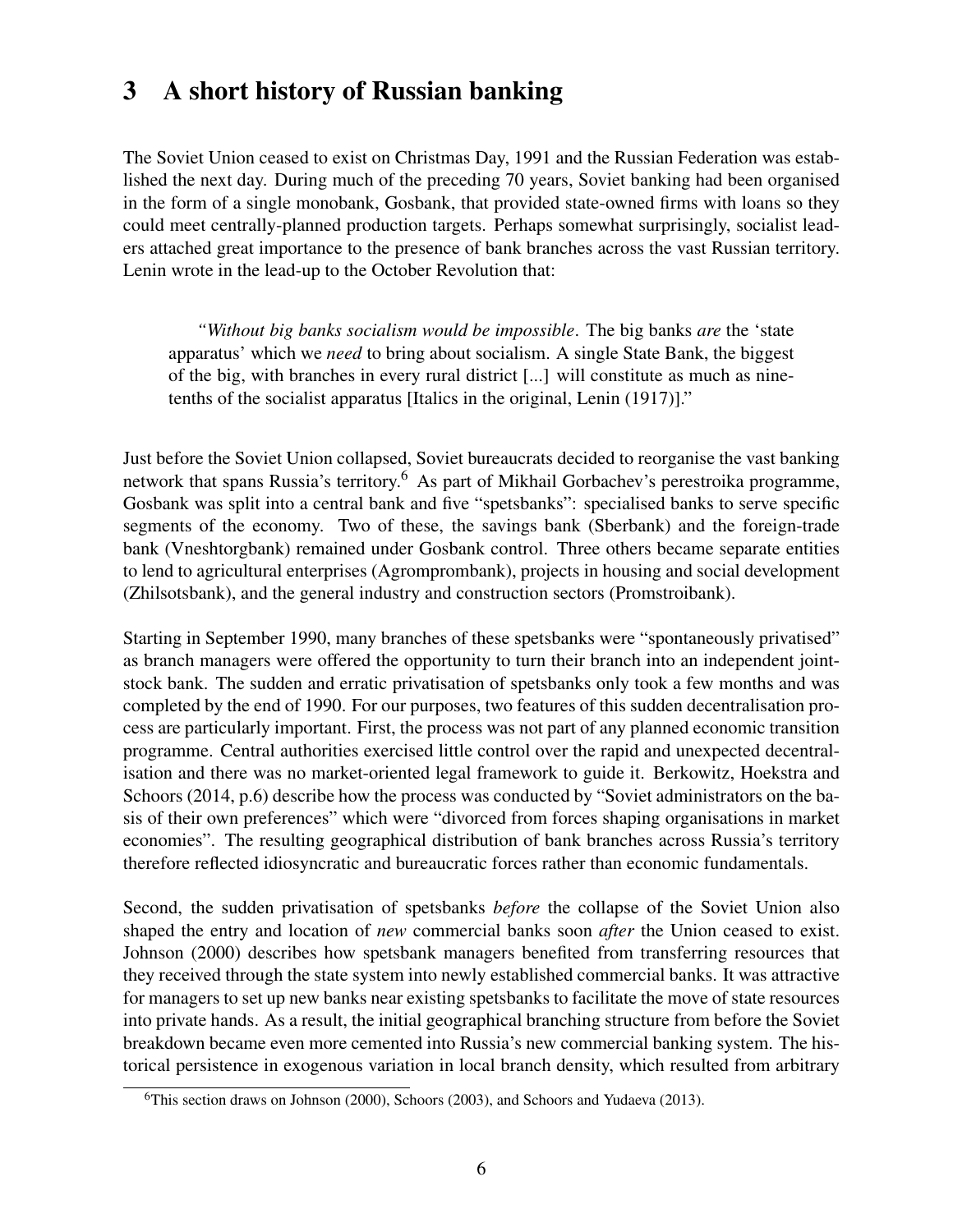bureaucratic decisions just before the Soviet Union collapsed, is a crucial feature of the Russian banking landscape and one that we exploit in our empirical analysis.

Once a new banking landscape was established in the early 1990s, years of high inflation meant that Russian banks – both (former) spetsbanks and new commercial banks – mainly invested in short-term government bonds rather than lend to firms. This phase came to a halt in 1998 when the Russian government defaulted, the rouble devalued, and many banks went bankrupt. Banks increasingly started to operate as financial intermediaries after the 1998 financial crisis, when the state reduced its funding needs. Households and corporations rapidly expanded their borrowing against the background of an improving macroeconomic environment, higher income levels and institutional reforms. In December 2003 a comprehensive deposit insurance scheme was introduced, which not only led to a rapid increase in household deposits but also to the revocation of numerous banking licences.

Today, the Russian financial system remains bank dominated as is the case in many other emerging markets. The supply of alternative funding sources for firm innovation, such as venture capital and private equity, is very limited. For instance, in 2013 the stock of private equity investments stood at just 0.01 per cent of GDP, compared with slightly over 1 per cent in the United States and 0.45 per cent in western Europe.<sup>7</sup>

<sup>7</sup>Source: Emerging Markets Private Equity Association.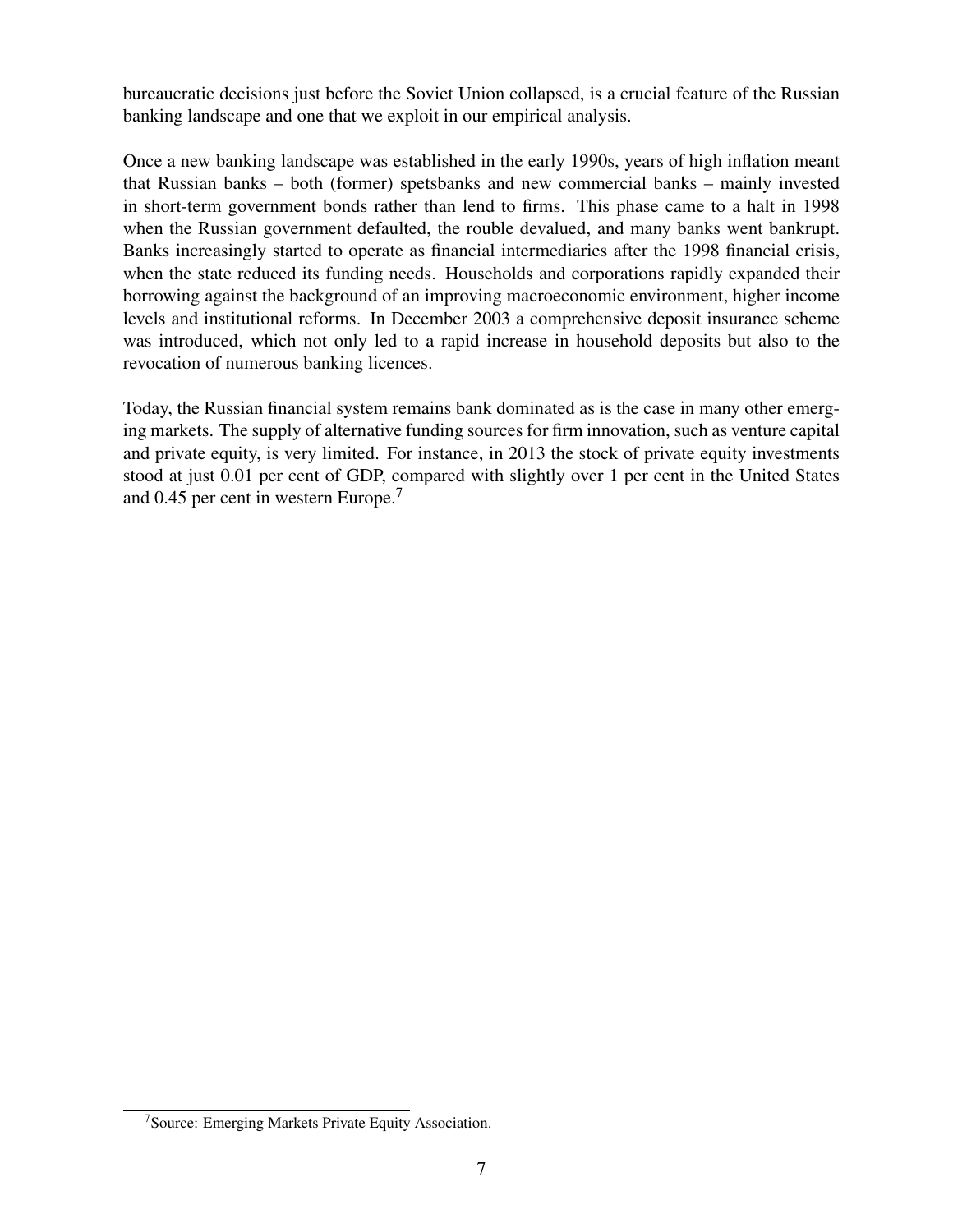# 4 Data

Our identification strategy – outlined in Section  $5$  – requires a detailed picture of the banking landscape around individual firms, the credit constraints these firms experience, and their innovation activities. To this end we merge two new micro datasets.

### 4.1 Firm-level data

Our firm-level data come from the 5<sup>th</sup> round of the Business Environment and Enterprise Performance Survey (BEEPS V) conducted by the European Bank for Reconstruction and Development (EBRD) and the World Bank between August 2011 and October 2012. Face-to-face interviews were held with the owners or main managers of 4,220 firms across Russia with the aim of understanding how particular aspects of the business environment hold back firm performance.<sup>8</sup> An important improvement over earlier rounds is the comprehensive coverage of BEEPS V, with at least one region covered in each of Russia's federal districts.<sup>9</sup>

### 4.1.1 Firm innovation

The BEEPS V survey for the first time included an *Innovation Module* to elicit detailed information about firms' innovation activities. This new module covers both the adoption of existing technologies and in-house R&D. We use these data to construct a number of firm-level innovation measures which are summarised in Appendix Table A2 (see Table A1 for definitions). The average Russian firm introduced 0.77 innovations in the last three years (*Aggregate innovation*) with 42 (27) per cent of the firms implementing at least one (two) innovation(s). The existing literature has often used a definition of *Technological innovation* that only takes product and process innovations into account. We follow this literature as technological innovation may arguably be most affected by credit constraints. About 13 (14) per cent of all firms report a *Product (Process) innovation.*

*Organization innovation* and *Marketing innovation* were more prevalent, with on average 24 and 27 per cent of firms engaged in these forms of innovation, respectively. We aggregate these two innovation types into one *Soft innovation* measure. Just over half of all firms had implemented at least one soft innovation over the past three years. Finally, 11 per cent of all sampled Russian firms undertook some form of R&D. Our data show that there is substantial variation across as

<sup>8</sup>Our sample size is 3,849 as we exclude 38 firms with unknown loan status, 37 firms with a loan from an unknown source, and 296 firms that had applied for a loan but whose application was yet to be finalised or had been withdrawn. All our findings are robust to the inclusion of these firms.

 $9R$ ussia can be divided into 9 federal districts or into 12 economic zones. The next level of disaggregation consists of regions (so-called federal subjects). The BEEPS V sample framework encompasses non-agricultural firms with at least five employees (fully state-owned firms are excluded). Random sampling with three levels of stratification ensures representativeness across industry, firm size and region. Stratification allows us to use industry fixed effects in all estimations.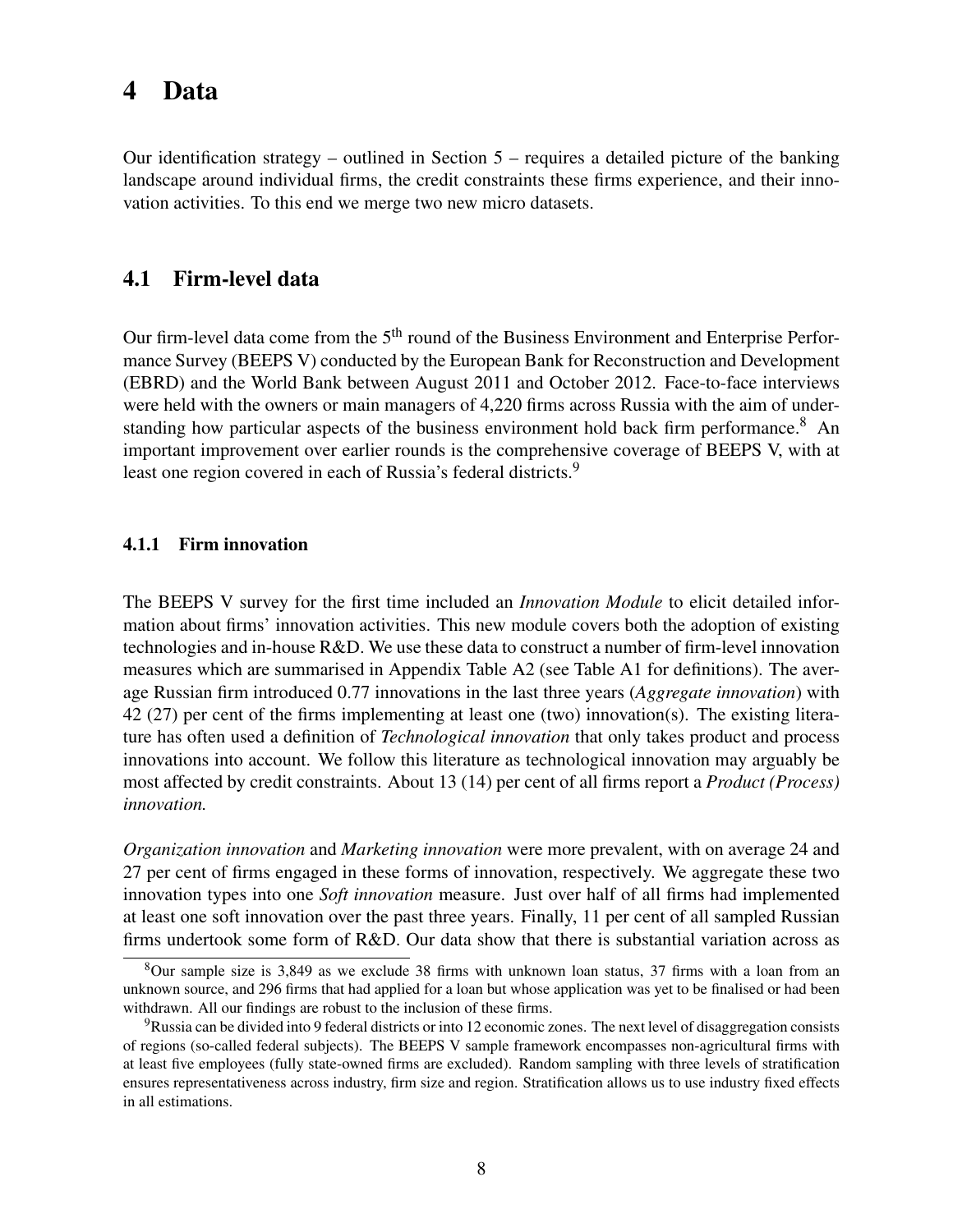well as within Russian regions in the incidence of these innovation activities. The Appendix contains more details about our innovation data.

### 4.1.2 Firms' access to credit

To assess the impact of bank credit on firm innovation we need an indicator of whether firms are credit constrained or not. To create this measure, we use the BEEPS V data to first distinguish between firms with and without a demand for credit. We then split the former group into those that applied for a loan and those that did not apply because they thought they would be turned down. Finally, among those that applied, we observe which firms were granted credit and which ones were refused a loan. Using this categorisation, we follow Guiso, Sapienza, and Zingales (2004) and define credit-constrained firms as those that were either discouraged from applying or were rejected when they applied. Discouraged firms are an important category to capture as they may differ systematically from non-applying firms that do not need a loan. Table A2 indicates that 55 per cent of all sample firms needed a loan. Between 52 per cent (narrow definition) and 68 per cent (broad definition) of these were credit constrained.<sup>10</sup> Just over a quarter of all firms had a loan at the time of the survey.

The BEEPS V survey asks borrowing firms to disclose the name of their lender as well as other loan terms (less than 5 per cent of the firms did not know the name of their lender or did not want to share this information). For each lender we establish whether it is state owned (at least 30 per cent of its shares held by municipalities or the central government), foreign owned (at least 50 per cent of share capital held by foreigners) or in private domestic hands. For each foreign bank, we also identify the parent bank and its country and city of incorporation. Finally, we link each bank to Bankscope, Bureau van Dijk's database of banks' financial statements. Table A2 shows that 46 per cent of all borrowers had a loan from a state bank, 42 per cent from a private domestic bank, and 12 per cent from a foreign bank.

We also distinguish private banks according to the main lending technique they apply when dealing with small and medium-sized enterprises (SMEs). This distinction is based on information collected through face-to-face interviews with CEOs of private Russian banks as part of the EBRD Banking Environment and Performance Survey (BEPS). CEOs were asked to rate on a five-point scale the importance (frequency of use) of the following techniques when lending to SMEs: relationship lending; fundamental and cash-flow analysis; business collateral; and personal collateral. Although, as expected, almost all private banks find building a relationship (knowledge of the client) of some importance, 42 per cent of the interviewed banks find building a relationship "very important", while the rest considers it only "important" or "neither important nor unimportant." We categorise the former group of banks as relationship banks.<sup>11</sup> For 758 out of 1,010 borrowing firms we know whether their lender is a relationship bank, a transaction bank or a state bank.

<sup>&</sup>lt;sup>10</sup>The broad definition also includes firms that were discouraged because of complex application procedures or because informal payments were necessary. Throughout our analysis we use this broad definition of credit constraints but our results are robust to using the narrow one (cf. column 1 of Table 5). The Appendix contains more details about our firm-level credit variables.

<sup>&</sup>lt;sup>11</sup> See Beck, Degryse, De Haas and Van Horen (2014) for details about the BEPS survey.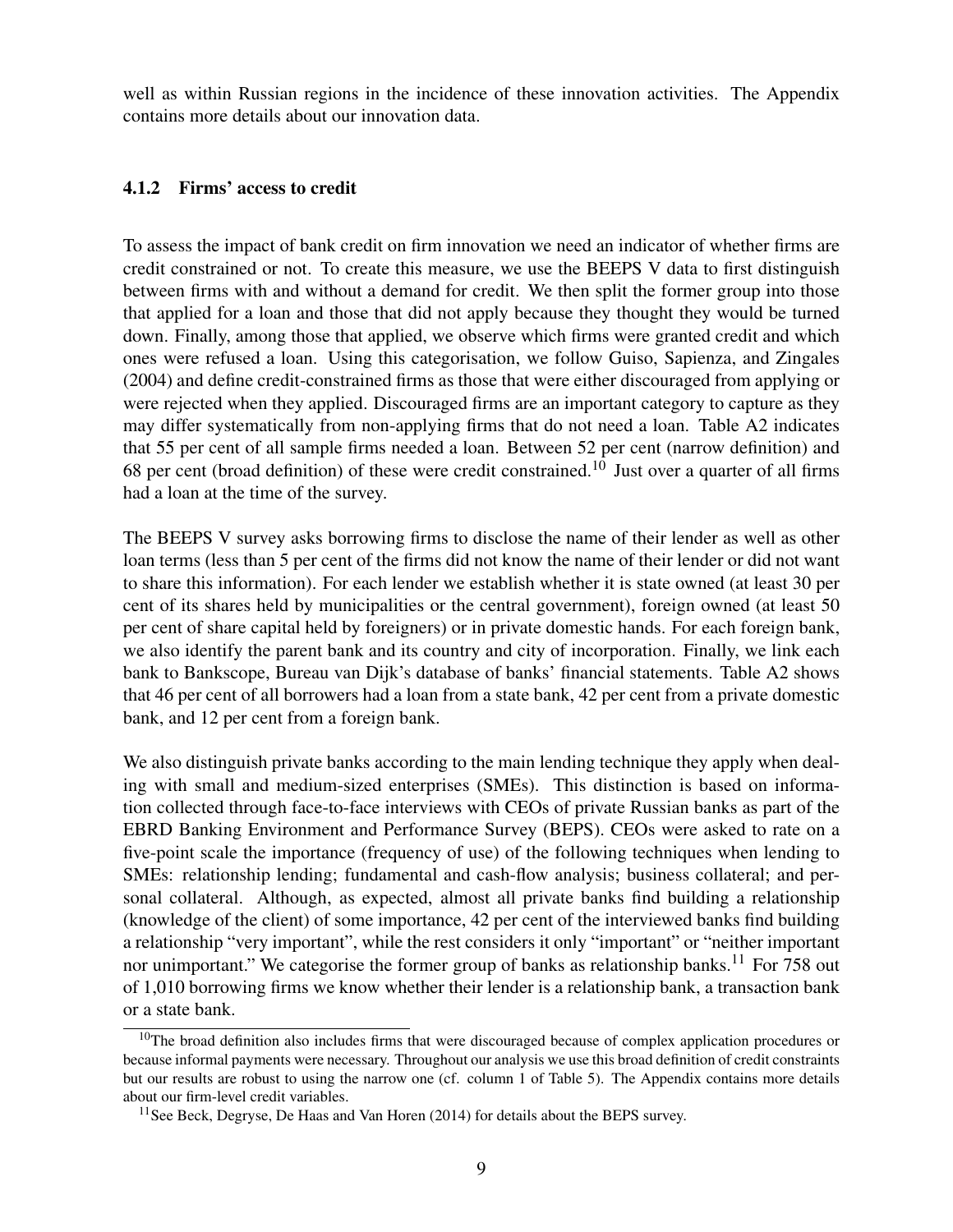Table 1 provides a first, univariate look at the link between credit constraints and innovation. We divide firms into three categories: those with a loan  $(1,010$  firms), those without a loan and without a need for one (1,555), and those without a loan but with an unfulfilled demand for credit (1,284). The latter group contains all credit-constrained (rejected or discouraged) firms. Among firms that needed credit, there is a striking difference in the likelihood of innovation activity between those that received credit (54.7 per cent implemented at least one innovation) and those that did not (40.7 per cent). A formal two-sample t-test confirms that this difference in means is statistically significant at the 1 per cent level. The lowest incidence of innovation (35.8 per cent) occurs among firms that did not demand a loan.

Credit status also correlates with the extent of innovation. Table 1 shows that 38.3 per cent (21.0 per cent) of borrowing firms introduce at least two (three) different types of innovations, compared with only 24.8 per cent (13.1 per cent) of the credit-constrained firms. Similarly, firms that have access to credit carry out more innovation as measured by our technological and aggregate indices. All of these differences are highly significant. A clear picture emerges with regard to access to credit and innovative activity: it is mostly those firms that apply for a loan and get one that innovate.

We next examine whether, conditional on borrowing, bank ownership is linked to firm innovation. This does not appear to be the case: innovation at the extensive margin is very similar among borrowers from private domestic banks (52.9 per cent), state banks (55.9 per cent) and foreign banks (55.9 per cent). There is some indication that foreign bank loans are associated with more innovation at the intensive margin, with 43.2 per cent of firms borrowing from a foreign bank carrying out at least two innovations compared with 35.3 (39.8) per cent of firms that borrow from a private domestic (state) bank. However, formal comparisons fail to reject the null hypothesis of no difference in means across bank types, at least in this univariate set-up.

## 4.2 Geographical data on bank branches

Small business banking remains a local affair despite rapid technological progress and financial innovation.<sup>12</sup> Banks continue to lend mainly to nearby firms to keep transportation and agency costs within check and local variation in the number and type of bank branches may therefore explain why small firms in certain areas are more credit-constrained than similar firms elsewhere. The local nature of small-business lending plays a central role in our identification.

To assess the impact of local banking markets on firms' credit constraints and innovation behavior, we employ new data from the 2<sup>nd</sup> Banking Environment and Performance Survey (BEPS), conducted by the EBRD in 2012. As part of this survey a team of Russian-speaking consultants collected the geo-coordinates of 45,728 branches of 853 Russian banks. Figure A1 in the Ap-

<sup>&</sup>lt;sup>12</sup> See Petersen and Rajan (2002); Guiso, Sapienza and Zingales (2004); Degryse and Ongena (2005) and Butler and Cornaggia (2011).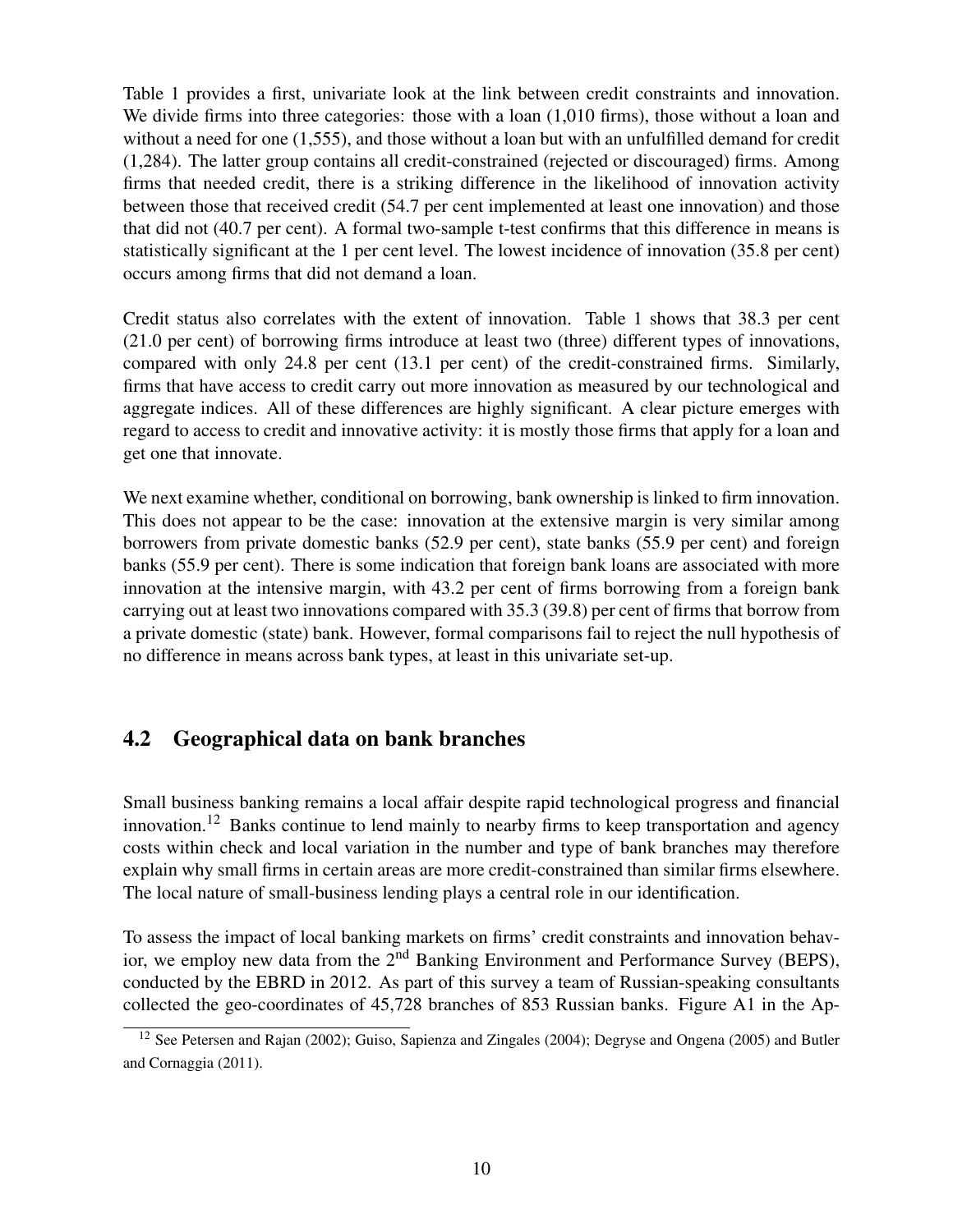pendix shows the distribution of banking and general economic activity across Russia. Panel (a) indicates that economic production is concentrated in the south-west. Panel (b) depicts the location of the 45,728 bank branches in our dataset. A comparison shows that economic and banking activity are spread similarly over the country.

Using this detailed picture of the local banking landscape we can now link each BEEPS firm to the various bank branches that are located in its city or town (locality). This allows us to construct three locality-level banking variables. First, we calculate a Herfindahl-Hirschman Index (HHI) to measure bank concentration in each locality where at least one BEEPS firm is located. There are 159 such localities in our dataset. Following Degryse and Ongena (2005, 2007) we define a bank's local market share as the percentage of branches that it owns in the locality. Let  $N_b$  denote the total number of banks in locality *k* and *b* denote a bank. We then construct:

Bank concentration<sub>k</sub> = 
$$
\sum_{n=1}^{N_b} \left( #branch_b / \sum_{n=1}^{N_b} #branch_b \right)^2
$$

The average value of the HHI, which ranges between 0.04 and 1, is 0.29 (Table A2 and Figure A2).

Second, we measure the local market share of foreign banks. Let *F<sup>b</sup>* denote the total number of foreign banks in locality *k*. We construct:

*Share foreign banks*<sub>k</sub> = 
$$
\sum_{f=1}^{F_b} # branch_b / \sum_{n=1}^{N_b} # branch_b
$$

The market share of foreign banks ranges between zero and 26 per cent and averages 10 per cent (Table A2 and Figure A2).

Lastly, we create a third locality-level banking variable. We use regional data from Berkowitz, Hoekstra and Schoors (2014) to measure historical variation in the number of spetsbanks per million inhabitants in each locality for which we have firm-level data. Since the number of localities is greater than the number of regions, we use an interpolation procedure with weights equal to the inverse of the firm's distance to the capital city in its own region as well as the capital cities of its neighbouring regions. The average locality has 1.89 spetsbanks per million inhabitants and the measure varies between 0.16 and 7.45 (Table A2 and Figure A2).<sup>13</sup>

Similar to the historical branching variation exploited by Guiso, Sapienza and Zingales (2004) for the case of Italy, Berkowitz et al. (2014) provide evidence that the geographical concentration of spetsbanks in 1995 was unrelated to drivers of contemporaneous or future economic growth,

<sup>&</sup>lt;sup>13</sup>We also create an alternative spetsbank measure that excludes branches that were originally owned by the bank for housing and social development (Zhilsotsbank). One may worry that these branches lend less to firms and may therefore lead us to underestimate the impact of access to credit on firm innovation. Excluding Zhilsotsbank branches does not materially alter any of our results in terms of economic or statistical significance.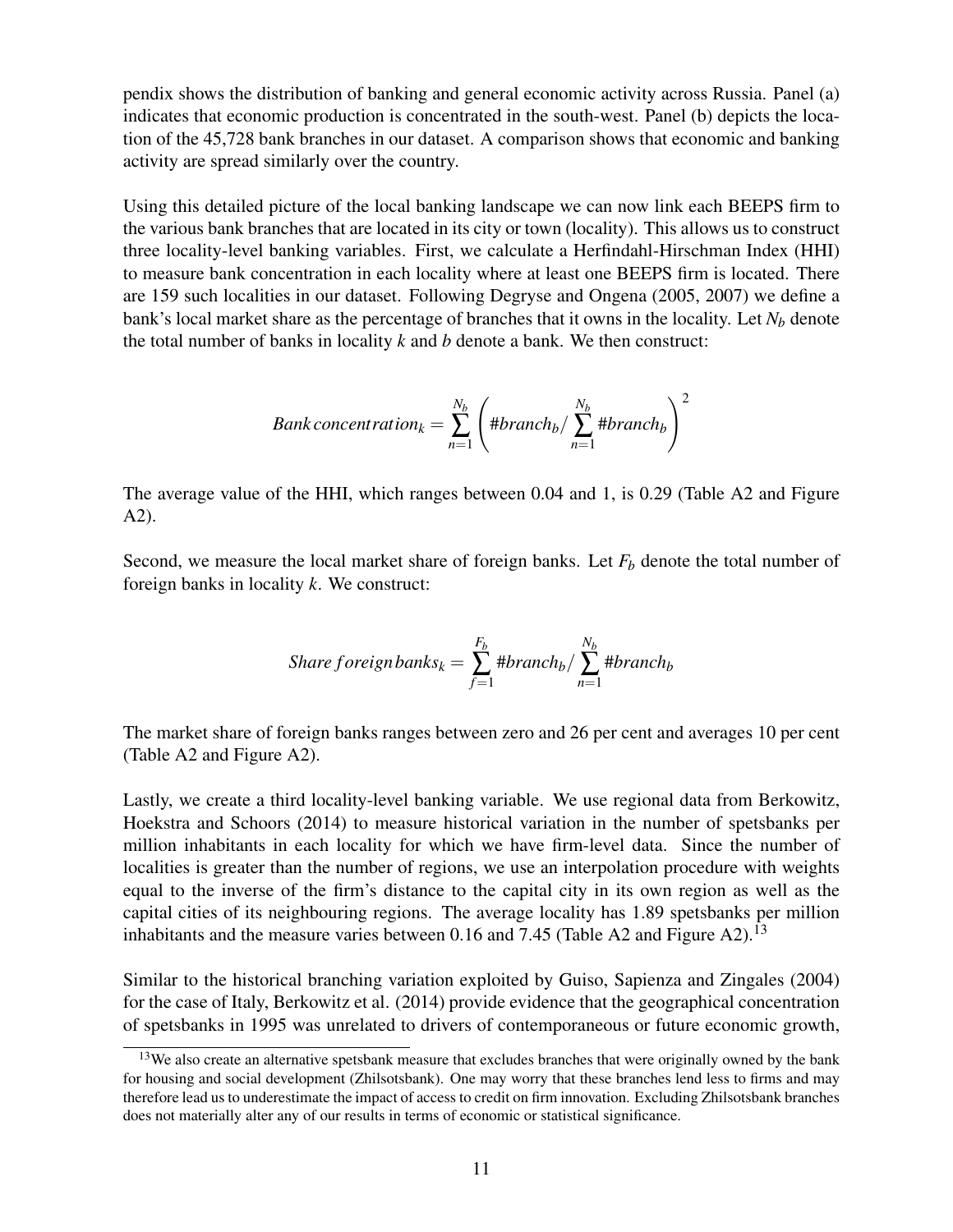but instead reflected historical idiosyncrasies that subsequently persisted. We investigate this claim by systematically correlating the number of spetsbanks per million population with a large number of regional firm characteristics (Appendix Figure A3), political and economic indicators (Figures A4 and A5), and proxies for regional democratisation (Figure A6). In all cases, we find no strong correlation between these measures and the presence of spetsbanks in 1995. We provide more statistical evidence on the exogeneity of the variation in spetsbank presence in Section 6.5.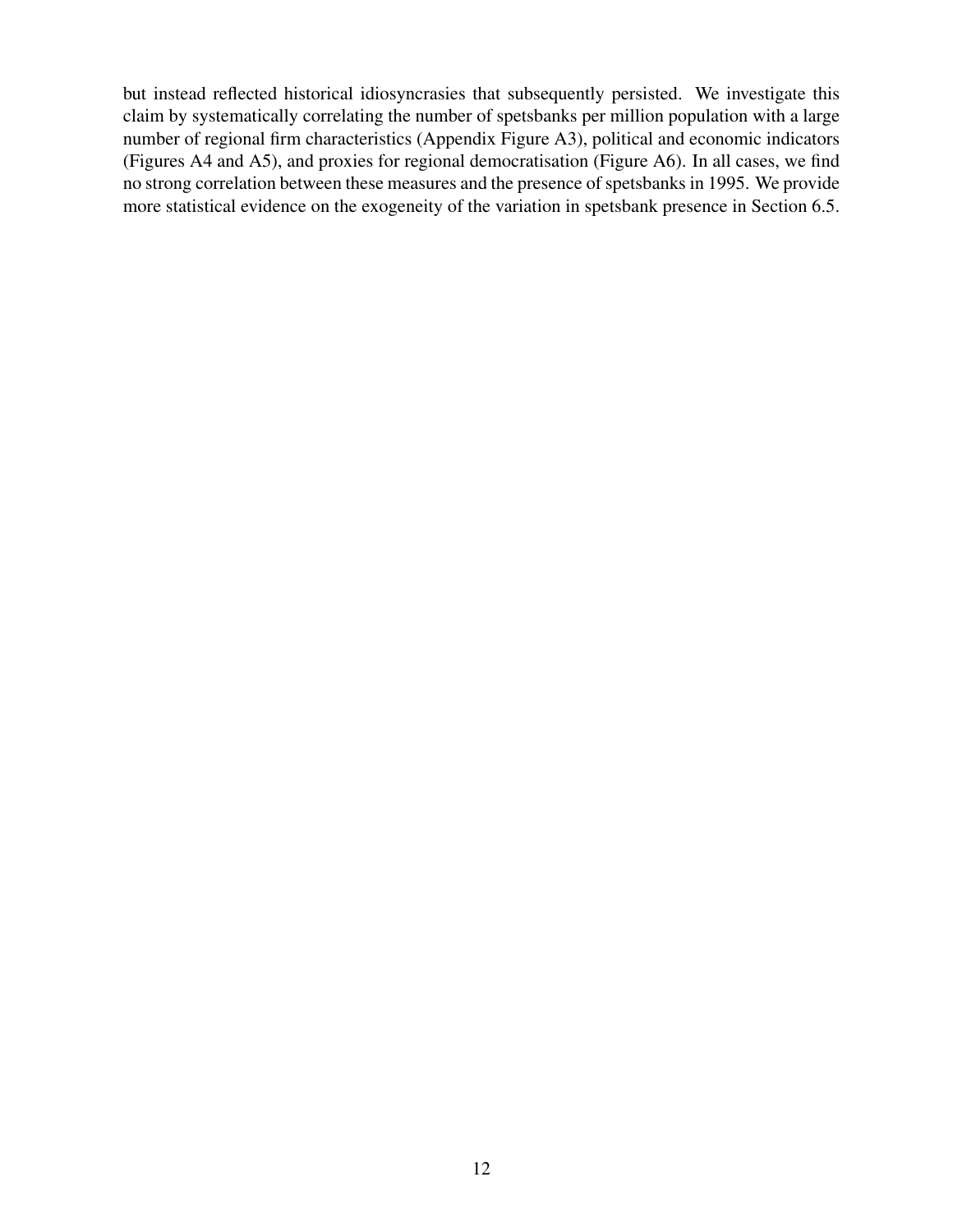## 5 Methodology

### 5.1 Empirical model

Our empirical strategy comprises two main steps. First, we assess how local variation in bank ownership, bank concentration and the historical presence of spetsbanks affect firm-level credit constraints. Second, we analyse how access to credit, or the lack thereof, impacts the probability that a firm innovates. Consider the empirical model:

$$
FirmInnov_{ijk} = \alpha_1 Cred Constr_{ijk} + \mathbf{z}_{1,ijk}\delta_1 + \eta_j + u_{ijk}
$$
 (1)

$$
Cred \, Constr_{ijk} = \beta_1 Local \, Banking_k + \mathbf{z}_{2,ijk} \delta_2 + \eta_j + v_{ijk} \tag{2}
$$

for firm *i* operating in industry *j* in locality *k*. *Firm Innovi jk* is either an innovation index (*Technological*, *Soft* or *Aggregate innovation*), an innovation intensity variable (*At least 2 innovation types* or *At least 3 innovation types*) or one of the underlying, detailed indicators of firm innovation. *Cred Constr*<sub>iik</sub> is a firm-specific indicator for access to credit as defined in Section 4.1.2, while *LocalBanking<sup>k</sup>* comprises the three geographical banking variables (these variables are not highly correlated with all absolute pairwise correlation coefficients below 0.40).

In the first equation,  $z_{1,ijk}$  is a vector of observable firm covariates that co-determine the probability that a firm innovates (see Section 5.2), while in the second equation  $\mathbf{z}_{2,ijk}$  is a vector of observable firm covariates that influence whether a firm is credit constrained. In both equations,  $\eta_j$  is a vector of industry fixed effects that are defined at the ISIC Rev 3.1 2-digit level. These control for unobserved industry variation and ensure that our estimates are not confounded by attributes common to firms in the same industry. They also control for sector-specific innovation opportunities via intra-industry knowledge and technology spill-overs. We are interested in  $β_1$ , which can be interpreted as the impact of local credit market conditions on credit constraints in a locality, and  $\alpha_1$ , the effect of not having access to credit on innovation.

The model in  $(1)-(2)$  is characterised by two complications. First, *Cred Constr<sub>ijk</sub>* may correlate with the error term in  $(1)$ ,  $u_{ijk}$ , if innovating firms are more likely to run into credit constraints. Even if firms do not rely on bank loans for innovation, they may become credit constrained if innovation reduces the internal funds available for subsequent production. This increases the probability that the firm hits a financial constraint and the incidence of innovation can become positively correlated with the reported severity of such constraints. Second, we only observe whether a firm is credit constrained for the sub-sample of firms that indicate they need a loan. Hence, even in the absence of the first complication, *Cred Constr<sub>ik</sub>* is potentially correlated with  $u_{ijk}$  if the demand for credit is systematically related to  $u_{ijk}$ . Either of these complications is enough to render *Cred Constri jk* endogenous.

Since we do not always observe whether a firm is credit constrained, we can neither estimate  $\beta_1$ in (2) with an ordinary least squares (OLS) procedure nor get a reliable estimate of  $\alpha_1$  in (1) with two-stage least-squares (2SLS) estimation. However, we do know the conditions under which the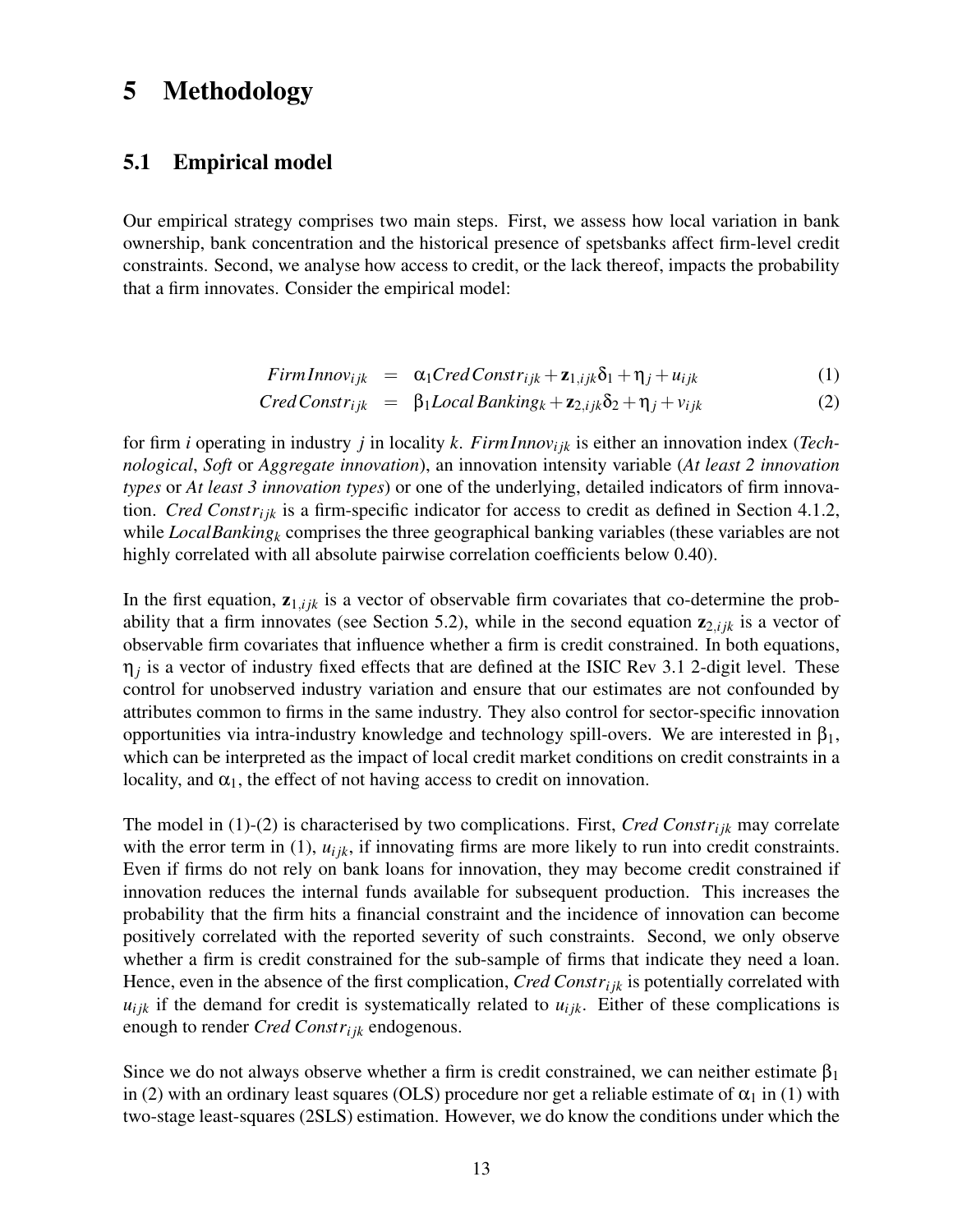*Cred Constr<sub>ijk</sub>* variable is missing: when a firm does not demand a bank loan. So we complement our empirical model with the following selection equation (Heckman, 1979):

$$
Demand Loan_{ijk} = 1(\mathbf{z}_{3,ijk}\delta_3 + \eta_j + w_{ijk} > 0)
$$
\n(3)

where  $z_{3,ijk}$  is a vector of covariates that determine the probability that a firm needs bank credit. We observe the loan demand status for all firms in the sample.

This set-up allows us to follow the two-step procedure outlined in Wooldridge (2002, p. 568) to derive consistent parameter estimates for both  $\alpha_1$  and  $\beta_1$ . We first obtain the inverse Mills' ratio,  $\lambda_{ijk}$ , from a probit estimation of equation (3) using all observations. Second, we use the sub-sample for which we observe both *Firm Innov*<sub>*i*jk</sub> and *Cred Constr*<sub>*ijk*</sub> and estimate by 2SLS:

$$
FirmInnov_{ijk} = \alpha_1 Cred Constr_{ijk} + \mathbf{z}_{1,ijk}\delta_1 + \gamma_1\lambda_{ijk} + \eta_j + u_{ijk}
$$
 (4)

$$
Cred \, Constr_{ijk} = \beta_1 Local \, Banking_k + \mathbf{z}_{2,ijk} \delta_2 + \gamma_2 \lambda_{ijk} + \eta_j + v_{ijk} \tag{5}
$$

where *LocalBanking<sub>k</sub>* are the instruments in (5) and the second stage is (4). This procedure suits our purposes as it accommodates binary endogenous variables without additional assumptions since equation (5) is a linear projection for *Cred Constr*<sub>*ijk*</sub>.<sup>14</sup> We test the hypothesis that there is no selection by the *t*-statistic on  $\hat{\gamma}_1$ .

### 5.2 Identification

To identify the selection parameters, we include two variables in (3) to determine whether a firm demands credit or not (both variables are subsequently excluded from (4) and (5)). These indicate whether the firm leases fixed assets and whether it receives any subsidies. A firm that leases typically aims to conserve scarce working capital (the capital-preservation motive). Leasing activity may therefore signal that a firm's capital position is tight and that its demand for bank credit is high. As for subsidy use, Popov and Udell (2012) argue that firms that apply for a subsidy reveal a need for external funding.

In equation (5) we use our three geographical banking variables – *Bank concentration*, *Share foreign banks*, and *Spetsbanks* – as instruments. There exists an extensive literature on the impact of bank competition on firms' access to credit and this literature has long been characterised by two opposing views. On the one hand, there is theory (Pagano, 1993) and evidence (Jayaratne and Strahan, 1996) to suggest that bank competition alleviates credit constraints as more loans become available at better terms. However, other contributions suggest that *less* bank competition

<sup>&</sup>lt;sup>14</sup>All results go through when using a bivariate probit estimator, the alternative for a model with both a binary regressor and a binary outcome variable. This robustness reflects that our treatment probability (being credit constrained) is over 50 per cent. Chiburis, Das and Lokshin (2012) show that coefficients estimated with linear IV and binary probit models differ less when treatment probabilities are high. Since the authors also show that below 10,000 observations IV confidence intervals tend to be more conservative, we opt for this approach.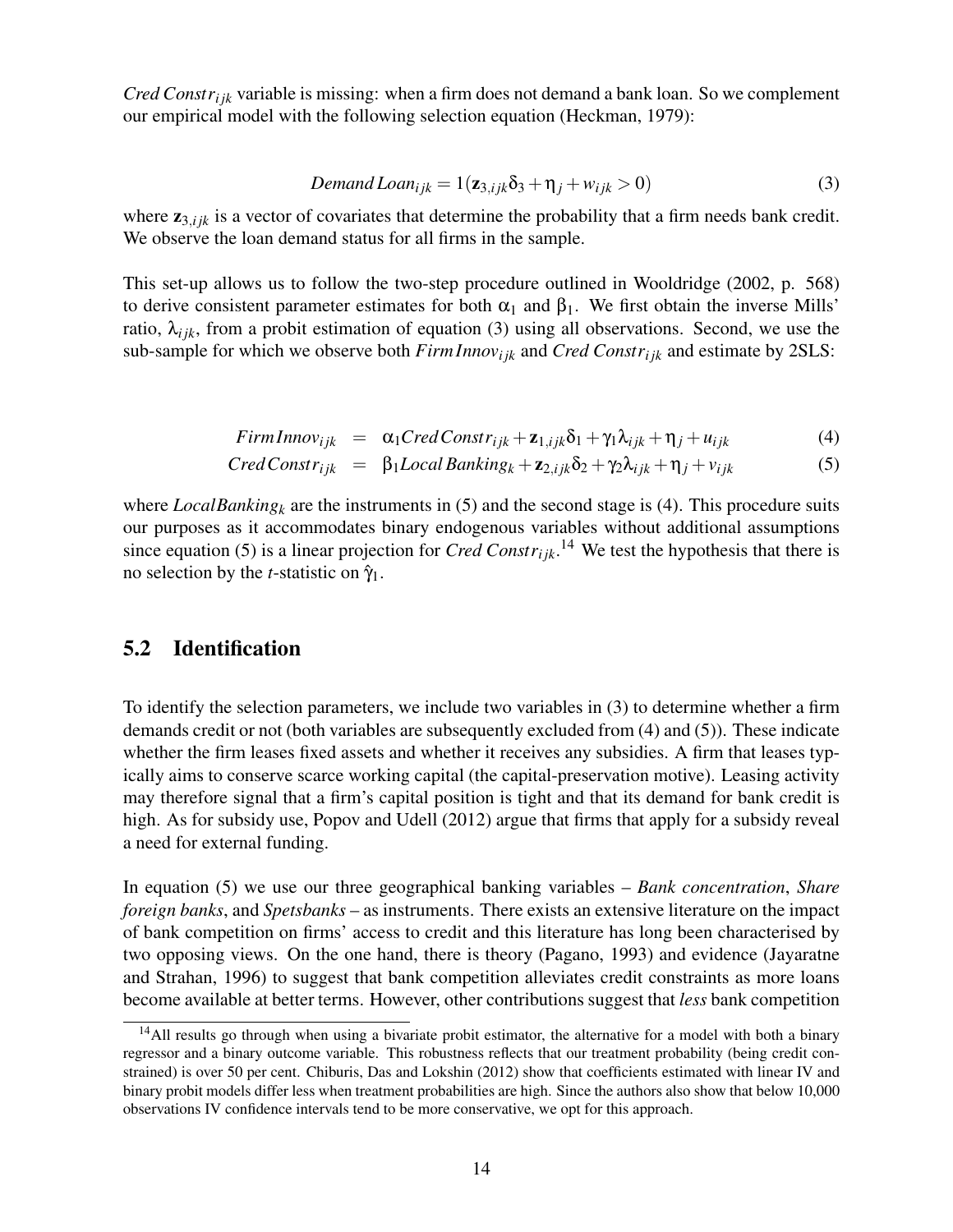may benefit firms, especially more opaque ones, as market power allows banks to forge long-term lending relationships (Ongena and Smith, 2001; Petersen and Rajan, 1994, 1995). A number of papers attempt to reconcile both views. Bonaccorsi di Patti and Dell'Ariccia (2004) show that while banks' market power boosts firm creation in Italy, in particular in opaque industries, additional market power has a negative effect above a certain level. Likewise, Cetorelli and Gambera (2001) use a cross-country dataset to show that bank concentration promotes the growth of sectors that depend on external finance but lowers overall economic growth.

The sign for *Share foreign banks* is a priori undetermined too. On the one hand, a higher local foreign bank presence may limit access to credit if domestic banks have a comparative advantage in reducing information asymmetries vis-à-vis local firms (Mian, 2006). They may then make better lending decisions based on "soft" information extracted during lending relationships (Berger and Udell, 2002; Petersen and Rajan, 2002). On the other hand, however, foreign banks may apply transaction technologies, such as credit scoring, that effectively use "hard" information (Berger and Udell, 2006; Beck, Ioannidou and Schäfer, 2012). Finally, we expect a negative effect of *Spetsbanks* on credit constraints as Berkowitz, Hoekstra and Schoors (2014) document a lasting positive impact of the presence of spetsbanks on regional lending.

For all three instruments, the identifying assumption is that the structure of local and regional banking markets is orthogonal to the error term in (4). That is, the local banking structure only affects firm innovation through its impact on the probability that firms are credit constrained. While plausible, this exclusion restriction could be violated if the location of bank branches is not exogenous but related to local factors that also correlate with firm innovation. While we cannot test the validity of the exclusion restrictions directly, we report tests of overidentifying restrictions under the null that our three instruments are valid. Because our third instrument is constructed on the basis of a different rationale – it exploits persistent historical rather than contemporaneous banking variation – these tests for overidentifying restrictions are quite compelling: if one of the instruments is valid, they serve as a test of the validity of the other ones.

We also note that for the *Spetsbanks* instrument there is strong *prima facie* historical evidence, outlined in Berkowitz, Hoekstra and Schoors (2014), suggesting that the geographical dispersion of spetsbanks was mainly determined by bureaucratic forces. The authors also bring a wealth of statistical evidence to bear to support the claim that local spetsbank presence is unrelated to economic, institutional and demographic indicators. Our own analysis in Section 4.2 confirms this claim. The historical persistence in this exogenous branch dispersion still matters as spetsbanks account for over 20 per cent of all present-day Russian loans. Moreover, as discussed in Section 3, the historical spetsbank variation also influenced the subsequent entry and location of new commercial bank branches. We return to our identifying assumption in Section 6.5 where we present further evidence on the exogenous nature of our instruments.

## 5.3 Control variables

We include a set of controls that may affect credit constraints and firm innovation (summary statistics in Table A2). First, we use *Firm size* as measured by the number of full-time employees.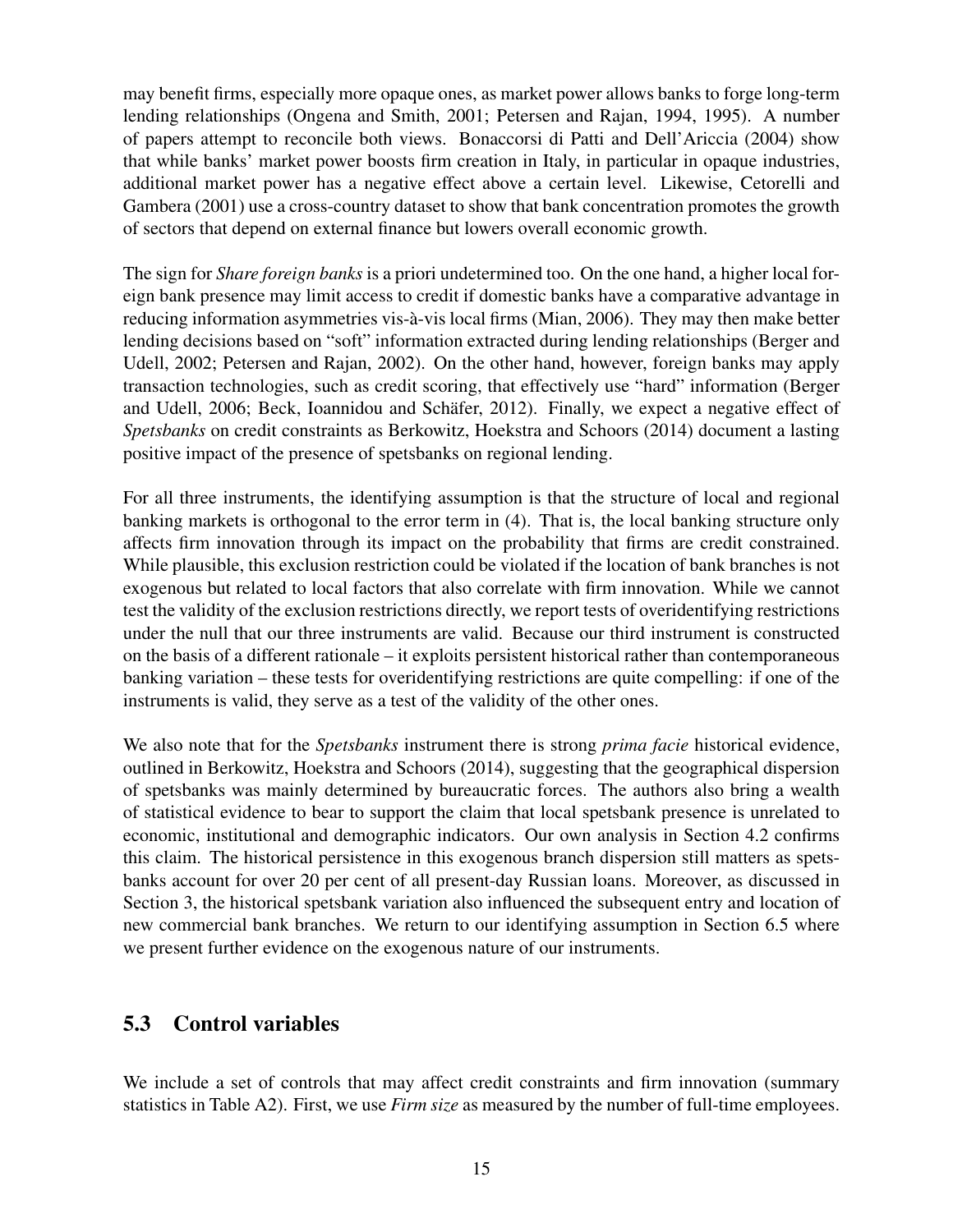Larger companies may benefit more from innovative activities owing to economies of scale. They also tend to be more transparent as their activities are more easily verifiable to banks (Petersen and Rajan, 1994; Berger and Udell, 1998). To control for informational transparency more directly, we include a dummy for whether the firm has its financial statements certified by an external auditor (*External audit*). We also account for firm *Age*: young firms tend to be less transparent than older ones on account of their limited track record (Herrera and Minetti, 2007).

Second, it is important to consider a firm's intrinsic ability to innovate. We include a dummy for whether the firm has a training programme for its permanent employees (*Training*); a dummy for whether the establishment uses technology licensed from a foreign company (*Technology licence*, this excludes office software); a dummy for whether the firm has an internationally recognised quality certification such as ISO9000 (*Quality certification*); and the number of years that the main manager has worked in the firm's industry (*Manager's experience*). We also control for *State connection*, which indicates whether the firm was previously state owned, is currently partly state owned, or is a subsidiary of a previously state-owned enterprise. About 9 per cent of all firms in our dataset have some state connection (fully state-owned firms were excluded from the BEEPS V sample framework).

Third, we control for firms' incentives to innovate. We include a dummy variable (*National sales*) for whether the market for the firm's main product is national (sold mostly across Russia) or local. Firms often innovate to expand production or increase efficiency in response to investment opportunities. Although industry fixed effects partly capture this, we also control more directly for such opportunities. First, we use a dummy that is one if the firm expects sales to increase over the next year (*Expect higher sales*). Second, we include a dummy that is one if the firm purchased fixed assets over the past year (*Purchased fixed assets*). Investments in equipment or buildings may reflect growth opportunities that make it more likely that a firm introduces one or more innovations.<sup>15</sup>

<sup>&</sup>lt;sup>15</sup> Guadalupe, Kuzmina and Thomas (2012) show how Spanish firms acquired by multinationals tend to simultaneously purchase new machinery *and* adopt new innovative production methods.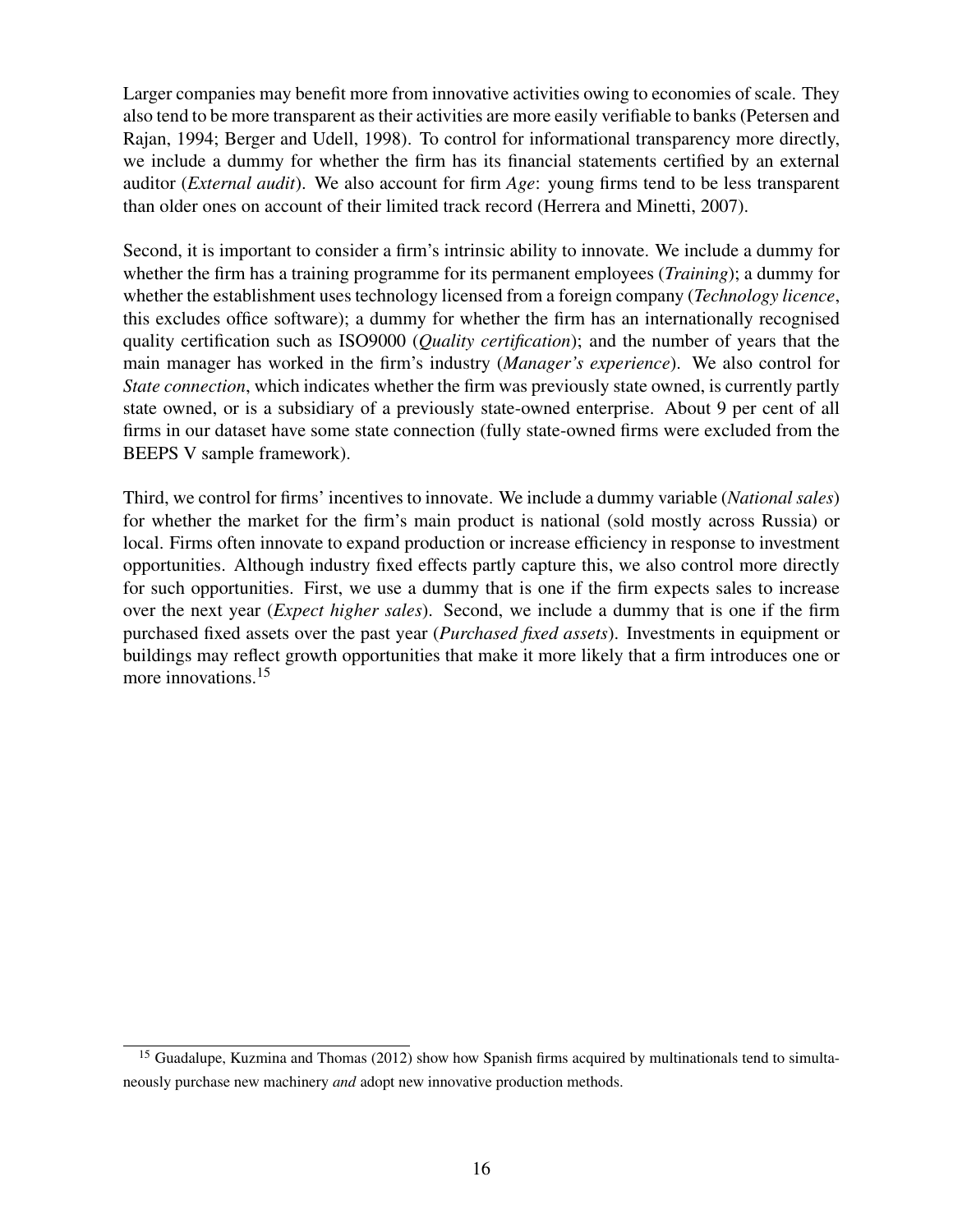# 6 Results

## 6.1 Credit demand

We first report the results of our Heckman selection equation in Table 2. The dependent variable is a dummy that is one if the firm has a demand for bank credit and zero otherwise. The probit specification includes the variables *Leasing fixed assets* and *Received subsidies* along our standard set of firm covariates. We also include *Bank concentration, Share foreign banks*, and *Spetsbanks*, the locality-level instruments that we use as credit-supply shifters in the next stage of our analysis. We saturate the model with fixed effects for industries and for Russia's nine federal districts.

As expected, both *Leasing fixed assets* and *Received subsidies* are positively and significantly correlated with a firm's demand for credit. Importantly, we find no strong relationship between our local banking structure variables and the *demand* for credit. This gives us additional confidence that these variables are good candidates to identify shifts in the *supply* of credit in the next stage.

## 6.2 Local banking markets and firms' credit constraints

In Table 3 we present the first-stage of our 2SLS procedure to estimate the impact of the local banking market on firms' credit constraints. The dependent variable in the first stage is *Credit constrained*, a dummy that is one if the firm needed credit but was either rejected or discouraged from applying for a loan. Our three main independent variables are the credit-supply shifters *Bank concentration, Share foreign banks*, and *Spetsbanks.* We include these alongside our battery of standard covariates as well as district and industry fixed effects.

We note that throughout the table the first stage F-statistic is close to or above 10, indicating that our instruments are sufficiently strong. The soundness of our identification strategy is also grounded in the validity of the instrument set. Hansen over-identification tests show that the null hypothesis that our three instruments are jointly valid cannot be rejected.

Column 1 indicates that a more concentrated local banking market is associated with a lower probability that a firm is credit constrained. A one standard deviation increase in local lender concentration reduces the probability that a firm is constrained by 9.3 percentage points. This suggests that competitive credit markets may prevent banks from establishing long-term lending relationships that benefit small businesses. Indeed, if we moved a firm from a locality characterised by high lender competition – such as central Moscow, where the HHI is 0.04 – to a locality with less banking competition – such as Saransk in the Volga region, where the HHI is  $0.15$  – then this firm would have a 3.4 percentage point lower probability of being credit constrained, all else equal.

A higher proportion of foreign-owned bank branches in a locality is also associated with less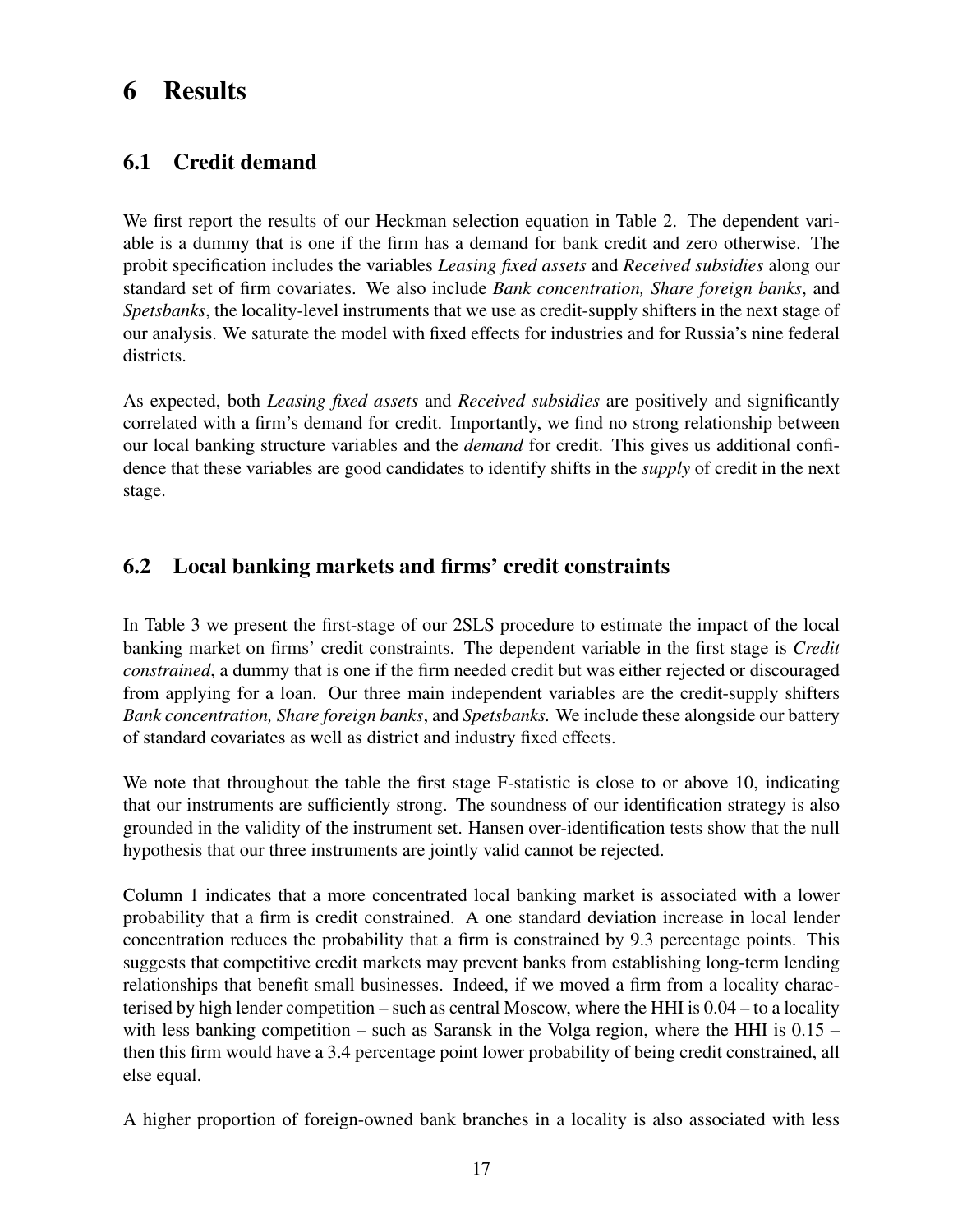binding credit constraints. Compared with state banks and private domestic banks, foreign banks appear to be better placed to overcome agency problems in Russia.<sup>16</sup> This effect is quite substantial. The coefficient for *Share foreign banks* implies that a one standard deviation increase in this share reduces the probability of a firm being credit constrained by 10 percentage points. If we moved a firm from Moscow to Rostov, with a share of foreign bank branches of 0.12 and 0.09, respectively, then this would increase the probability of being credit constrained by 4.3 percentage points, all else equal. Lastly, as expected, a higher local presence of spetsbanks is associated with fewer credit constraints. A one standard deviation increase in the number of spetsbanks per million inhabitants reduces the probability of being credit constrained by 2.7 percentage points.

If we take the results on the positive impact of local bank concentration on credit constraints at face value, then this impact should be stronger for opaque firms, for whom lending relationships are most important. Columns 2-5 in Table 3 provide evidence based on interaction terms between the HHI and a number of firm characteristics that support this assertion. Local bank concentration reduces credit constraints in particular for smaller firms (column 2), younger firms (column 3), firms without a quality certification (column 4), and unaudited firms (column 5, this coefficient is imprecisely estimated).

We push this idea further in columns 6-8 of Table 3. We now split our firm sample into two industry groups and estimate the impact of bank concentration on credit constraints for each group separately. In column 6 we distinguish between firms in high-tech versus low-tech industries (see Table A1 for the industry classification). In our sample around 20 (80) per cent of all firms is part of a high-tech (low-tech) industry. In line with findings by Benfratello et al. (2008) for Italy, who use a similar industry classification, the impact of local lender concentration on credit constraints is almost twice as high in high-tech than in low-tech industries.<sup>17</sup> It is easier for firms in low-tech industries to obtain financing via arm's length lending techniques, and this type of lending tends to perform better in less concentrated lending markets.

In column 7 we distinguish between firms with a high (above median) versus low dependence on external finance. We define external finance dependence by averaging for each industry the proportion of working capital that firms finance through sources other than internal funds or retained earnings (as reported by these firms in the BEEPS V Russia survey). As expected, we find that the impact of lender concentration on credit constraints is more pronounced in industries that rely heavily on external funding. This finding concurs with Nanda and Nicholas (2014) who show that during the Great Depression the negative impact of bank distress on innovation was stronger for US firms that depended heavily on external finance.

Likewise, in column 8 we distinguish between firms in industries characterised by relatively high (above median) levels of tangible assets (properties, plants and equipment) versus firms in industries with below median levels of asset tangibility. This industry classification is only available for manufacturing firms and thus reduces our sample (cf. Aghion and Kharroubi, 2013). The results show that local bank concentration mainly alleviates credit constraints among firms

<sup>&</sup>lt;sup>16</sup>Giannetti and Ongena (2009) find for a set of transition countries that foreign bank lending stimulates growth in firm sales and assets although this effect is dampened for small firms.

<sup>&</sup>lt;sup>17</sup>High-tech industries are characterised by larger information asymmetries and more severe agency problems between borrowers and lenders (Holmstrom, 1989).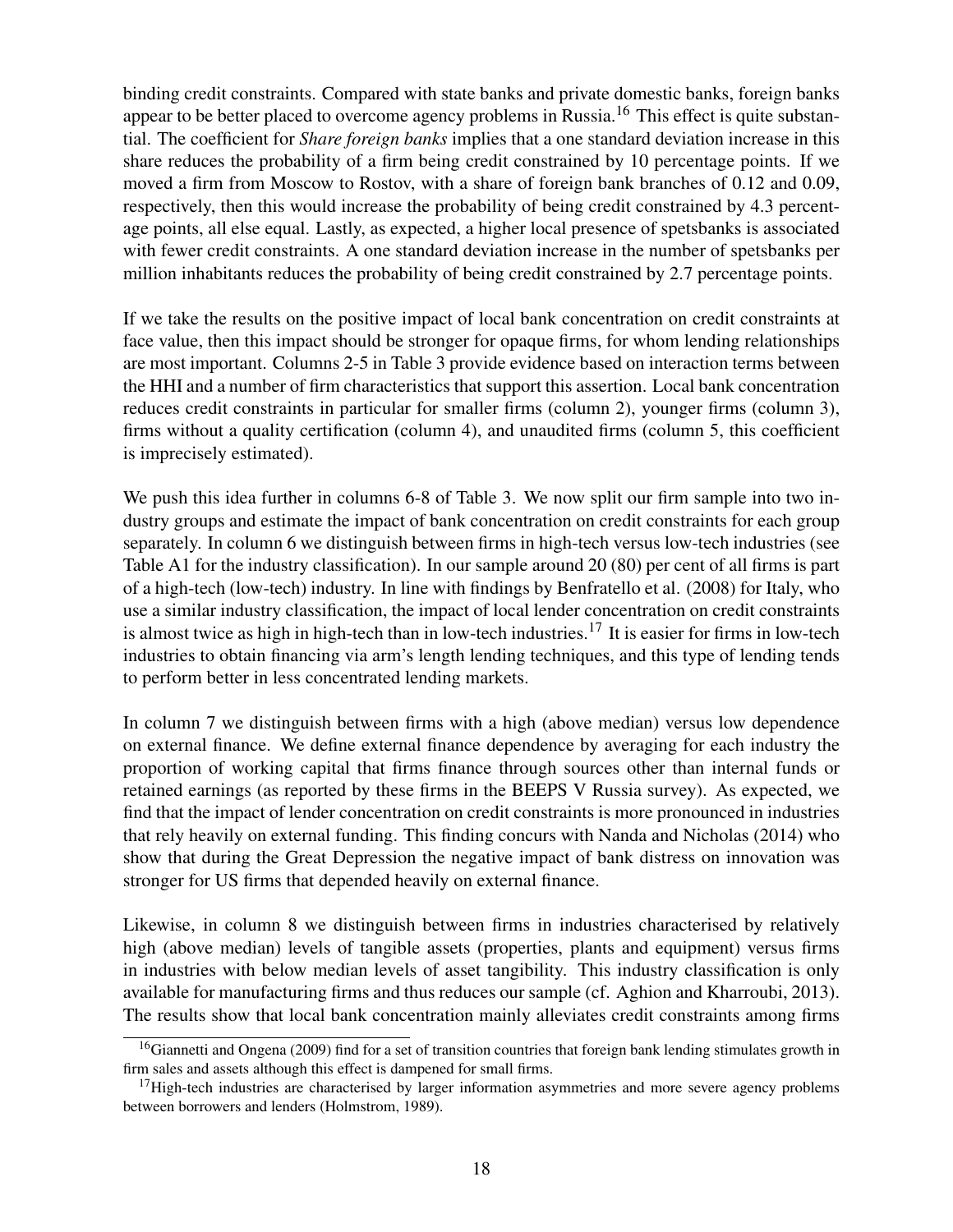without access to easily collateralizable assets. These are exactly the type of firms that one expects to benefit from longer-term lending relationships that tend to flourish in concentrated credit markets. Note that these consistent interaction effects also assuage worries about possible omitted variables bias at the local level (Guiso, Sapienza and Zingales, 2004).

Jointly these findings provide consistent evidence that local credit-market concentration alleviate credit constraints for small and opaque businesses in particular. For instance, column 2 shows that a one standard deviation increase in lender concentration reduces the probability of being credit constrained by 27.6 percentage points for the smallest firms in our sample. This impact gets progressively smaller for larger and older firms. When a firm reaches 232 employees or 22 years of age, lender concentration starts to have a negative impact on access to credit, indicating that larger and older firms benefit from bank competition. A robustness test in Table 5 provides evidence for a more general non-linearity in the impact of banking concentration on access to credit. In the most concentrated credit markets, further concentration hurts access to credit for all types of firms, in line with the results by Bonaccorsi di Patti and Dell'Ariccia (2004) for Italy.<sup>18</sup>

## 6.3 Credit constraints and firm innovation

Table 4 presents our baseline estimates of the impact of credit constraints on firm innovation as taken from the second stage of our 2SLS approach. *Credit constrained* is the endogenous variable that we instrument as per column 1 of Table 3. We control for various standard innovation determinants as well as industry and district fixed effects.

Column 1 indicates that credit-constrained firms are less likely to innovate at the extensive margin. The impact of credit constraints is large. The estimates in columns 2 and 3 imply that a constrained firm has a 22 (32) percentage point smaller probability of carrying out a product (process) innovation compared with a firm that is not constrained, all else equal. The coefficient is somewhat less precisely estimated for product innovation. Column 4 shows that reduced credit constraints also translate into more organisational and marketing innovation, as aggregated in our *Soft innovation* measure.

The economically and statistically stronger effect for process innovation is interesting as process innovation may be more difficult to fund with bank loans than product innovation. Firms may worry that banks either disclose proprietary information about new production processes to competitor firms – as in Bhattacharya and Chiesa (1995) and Yosha (1995) – or use such information to hold up the firm (Rajan, 1992). Such issues apply less to product innovation, the results of which are easily observable to buyers and other outsiders. Our findings suggest, however, that access to bank credit facilitates both types of technological innovation. One reason may be that process innovation is often closely linked to investments in new machinery that may be used as collateral (Hall, Lotti and Mairesse, 2009). Yet the positive impact on process (and product) in-

<sup>18</sup>We ran similar regressions where we interact *Share foreign banks* with the same set of firm characteristics. These unreported results (available upon request) show that the local presence of foreign banks mainly reduces credit constraints for larger firms and for firms in industries with above median levels of asset tangibility. This indicates that bank concentration and foreign-bank presence tend to benefit different parts of the firm population.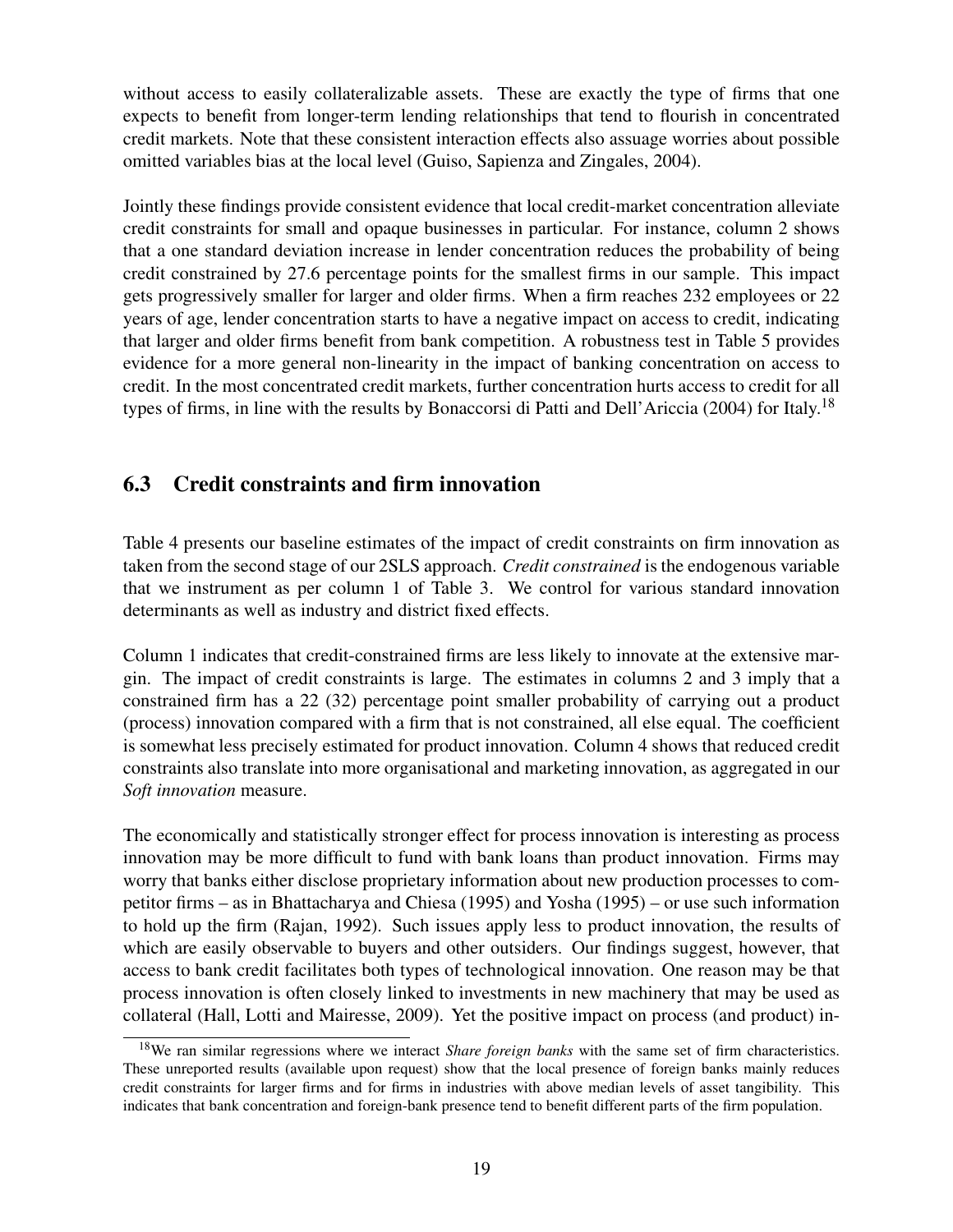novation holds even when we control for whether the firm invested in fixed assets over the past three years. It also holds when we exclude firms that both introduced a new process and invested in fixed assets (results available upon request).

The results in the last four columns of Table 4 indicate that less-constrained firms are also more likely to innovate more at the intensive margin. Columns 6 and 7 show that access to credit is associated with a higher likelihood of firms undertaking at least two or three different types of innovative activity (for instance, combining a product with a process innovation). Columns 8 and 9 indicate that there is also a positive effect on the number of new products and processes introduced in each of these innovation categories. The point estimate in column 8 suggests that unconstrained firms introduce on average three new products more than credit-constrained firms do, all else equal.

Improvements in production technologies often depend on concurrent investments in auxiliary systems. Our results suggest that access to bank credit allows firms to invest in such related support systems and hence to exploit the benefits of process innovation more fully. Appendix Table A3 shows that firms that are less credit constrained are not only more likely to improve their core production methods but also to upgrade support services such as purchasing, accounting and maintenance systems. Moreover, column 4 indicates that access to credit and the resulting changes in production structures mean that firms manage their production more tightly. Firms are less likely to work without any production targets – that is, goals with regard to the quantity, quality and on-time delivery of output.<sup>19</sup> They also achieve these production targets with less effort (column 6). Taken together, our results suggest that borrowing firms upgrade and better manage their production processes. Such improvements can have significant productivity impacts as good management practices – including lean manufacturing processes and performance tracking – are important drivers of firm-level productivity (Bloom and Van Reenen, 2007).

The estimated coefficients for our covariates are in line with the existing literature. The statistically strongest results indicate that innovative activity is higher among dynamic firms that expect higher sales, offer formal labour training, and have recently invested in fixed assets. Large firms – those that operate at the national level – are more likely to innovate too, which is in line with cross-country evidence by Ayyagari et al. (2011). Finally, firms that have a quality certification, technology licence from a foreign company, or provide employee training are also more likely to innovate.

### 6.4 Robustness

In Table 5 we subject our baseline second-stage results to a battery of robustness checks. In each regression the dependent variable is *Technological innovation* as in column 1 of Table 4.<sup>20</sup> First, in column 1 we replace our broad measure of credit constraints with a more narrowly

<sup>&</sup>lt;sup>19</sup>These results are based on a smaller sample as the BEEPS V survey only asked manufacturing firms with at least 50 employees about their management practices.

<sup>&</sup>lt;sup>20</sup>We apply all tests to all specifications in Table 4 and find the same level of robustness. For brevity Table 5 only presents the results for *Technological innovation*.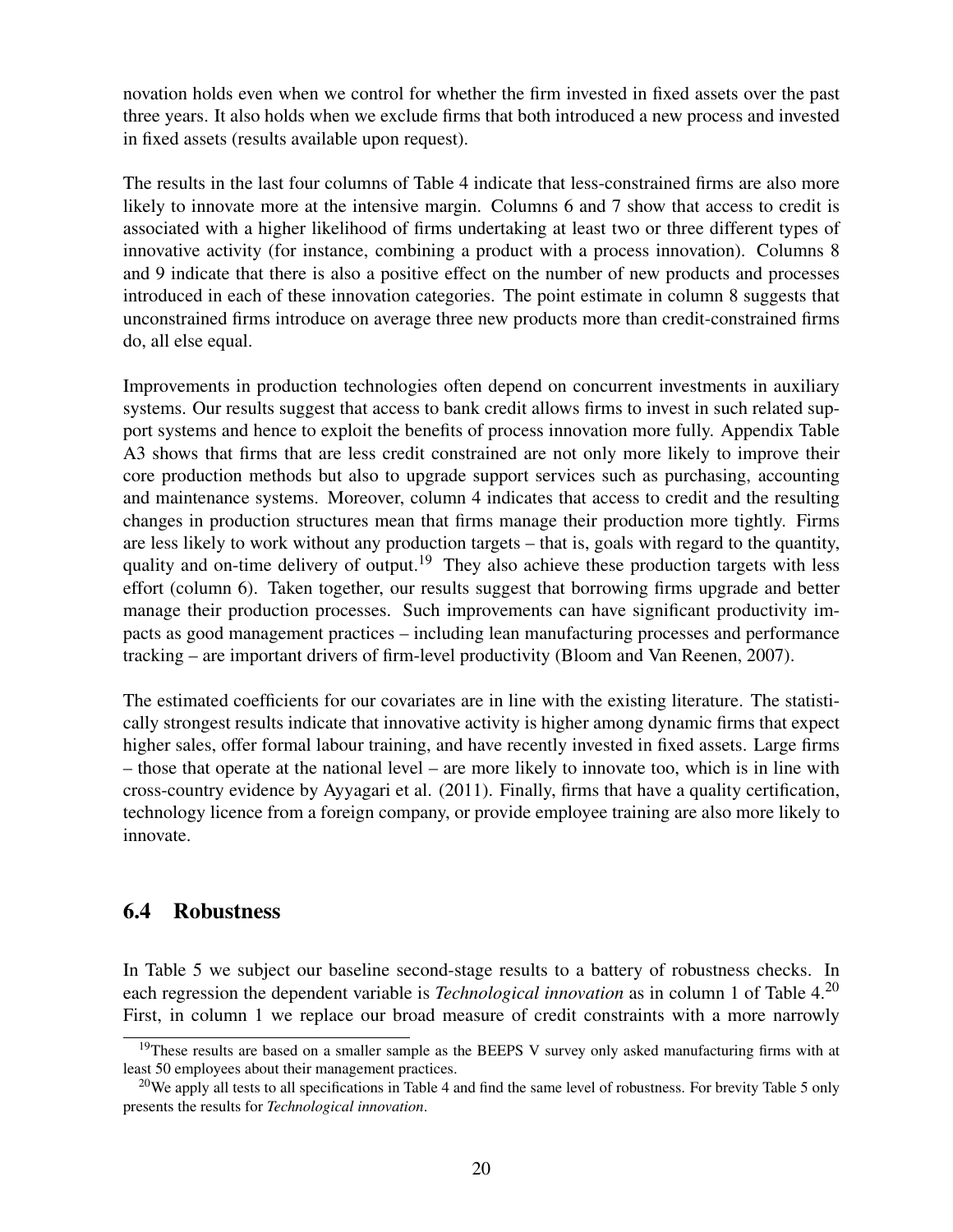defined variable. This narrow measure does not regard as credit constrained those firms that were discouraged from applying for a loan because they thought that banks' procedures were too complex or because they expected to have to pay a bribe. Our results hold and even increase slightly in economic magnitude.

In column 2, we add six firm covariates to further reduce the risk of omitted variables bias. These are dummy variables that indicate whether the establishment is part of a larger firm; is *Foreignowned*; is an *Exporter*; or is located in the *Main business city* of a region or in another *Large city* (>1 million inhabitants). We also include the *Share of temporary workers*. Only the first of these is precisely estimated, indicating that firms that belong to a larger organisation are less likely to innovate, presumably because such larger firms typically innovate at a more centralised level. Importantly, compared with Table 4, we find that the coefficient for *Credit constrained* hardly changes.

Next, in columns 3-7, we use alternative banking indicators instead of the simple HHI index in the first stage of our analysis. In column 3, we use an HHI index where banks' local market share is weighted by the bank's total assets across Russia. In this way we take into account that large banks may have more local market power. In column 4, we use the aggregate market share (in terms of number of branches) of the three largest banks in the locality. In column 5, we measure the average profits-to-operating revenue ratio of local banks (weighted by their number of local branches). Higher relative profits, as measured at the national level, may indicate more market power at the local level. Similarly, in column 6 we calculate the branch-weighted average Lerner index for all banks in a locality. In all cases, the negative impact of credit constraints on firm innovation continues to hold. Lastly, in column 7 we add an additional dummy to the first stage to single out localities with an HHI of 0.2 or larger.<sup>21</sup> The first stage, with a higher F-statistic of 12.75, shows that the negative impact of lender concentration on credit constraints turns positive in very concentrated markets.

In columns 8 and 9, we experiment with different fixed effects. Instead of fixed effects at the federal district level, column 8 includes fixed effects for Russia's 12 main economic zones. In column 9, we go a step further and now replace our locality-level instruments in the first stage with locality fixed effects. In both cases, the negative relationship between credit constraints and innovation holds up. The coefficient estimate in column 9 provides a lower bound for the impact of credit constraints on innovation.

In columns 10 to 14, we rerun our baseline regressions on various sub-samples. In column 10, we exclude all firms that are five years or younger. In this way we reduce the probability that recently established firms have sorted endogenously into localities with banking structures that are more conducive to firm innovation. In column 11, we exclude the 20 most innovative localities to make sure that our results are not driven by a few high-innovation clusters. For similar reasons we exclude the three most innovative regions (Samara, Moscow and Voronezh) in column 12. In column 13, we exclude firms in Russia's two main urban agglomerations, Moscow and St. Petersburg, which are also the country's financial centres. Lastly, in column 14, we exclude localities without at least one foreign bank branch. There are only 40 of such localities in our

 $21$ We choose this cut-off because US anti-trust laws stipulate that a merger can be approved without further investigation if concentration in the post-merger market remains below this level.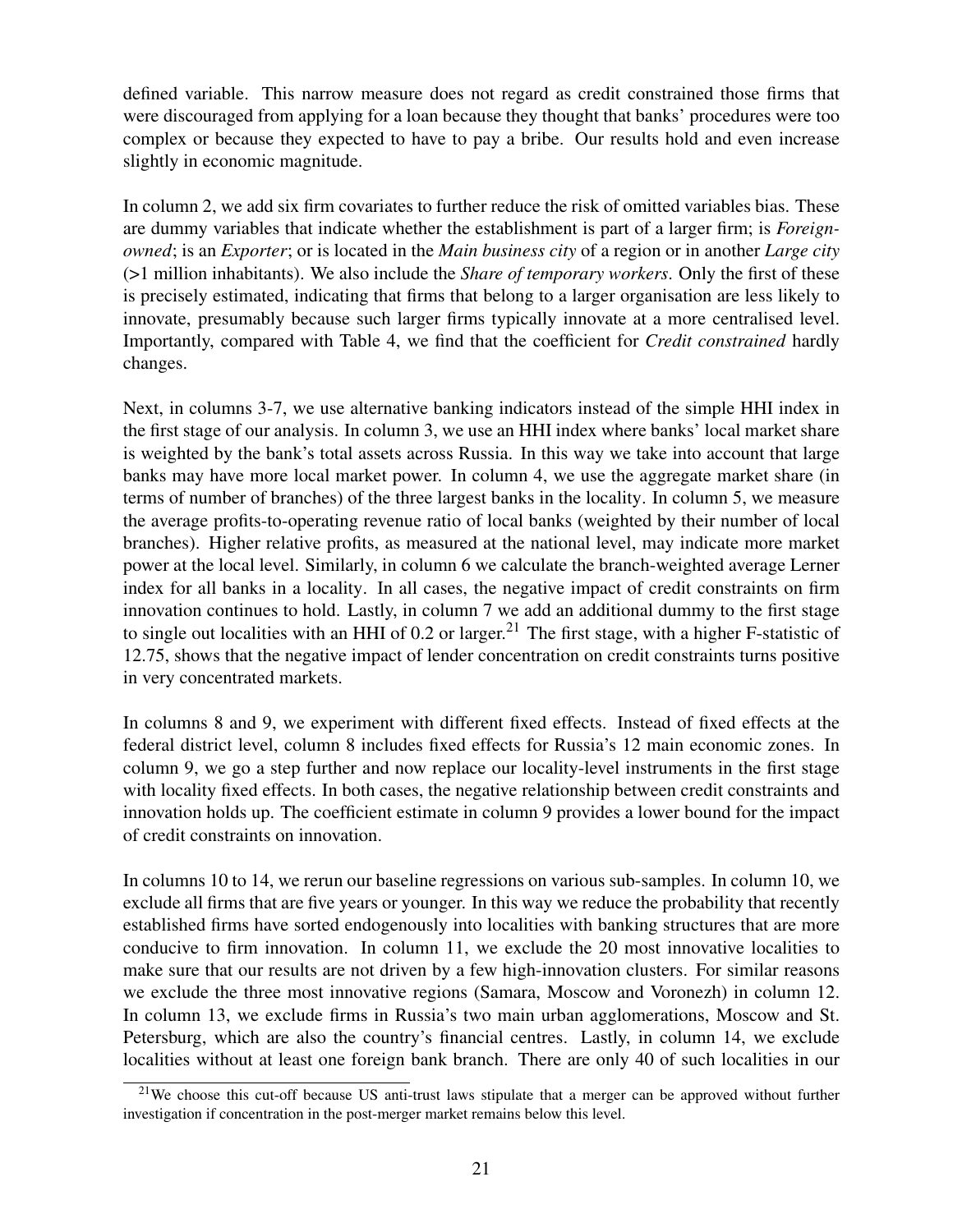dataset (containing 71 surveyed firms), reflecting the extensive branch footprint of foreign banks across Russia. On the basis of all of these alternative sub-samples, our first stage remains strong and we continue to find an economically and statistically significant negative impact of credit constraints on firm innovation.

In columns 15 to 17 we structure our standard errors differently. While in the baseline regressions we present robust standard errors clustered at the industry level, we now cluster at the district level (column 15), regional level (column 16), or – as recommended by Chiburis et al. (2011) – bootstrap the errors (column 17). While this somewhat increases the standard errors, in all three cases we continue to find an effect of credit constraints on innovation that is statistically significant at the 5 per cent level.

Lastly, in column 18 we re-estimate our baseline model using a limited information maximum likelihood (LIML) estimator, which is less likely to generate bias if the first stage of the IV procedure is relatively weak. Although the F-statistic points to minimal bias from our instruments in the first stage, we want to guard against any possible distortion due to the combination of a relatively small sample size and multiple instruments. Both the LIML estimate and the associated standard errors are only marginally larger than the baseline estimate. Given this similarity, we are comfortable that our first stage does not introduce any distortion to the actual causal effect we aim to identify.

## 6.5 The exogeneity of local banking markets

An important assumption underlying our analysis is that the structure of local banking markets only affects firm innovation through the probability that firms are credit constrained. While plausible, this restriction may not hold if the location of bank branches is related to unobserved local factors that correlate with firm innovation. While we cannot test the validity of the exclusion restriction directly, our analysis so far has produced some reassuring evidence. Tests of overidentifying restrictions consistently cannot reject the null that our three instruments are valid. These instruments – which we effectively use as local credit supply shifters – also appear to be unrelated to credit demand. For the *Spetsbanks* instrument there is strong historical evidence to suggest that the geographical dispersion of these banks was determined by bureaucratic rather than economic considerations. This section provides four additional pieces of evidence to mitigate endogeneity concerns.

First, one may worry that banks opened (more) branches in regions that at present tend to be more conducive to innovation. We therefore collect time-series data from the Russian central bank on regional banking and correlate the regional change in the number of credit institutions between 2002 and 2011 with innovation activity in 2012. We measure regional innovation as the percentage of firms that were involved in product or process innovation. For both innovation types there is a positive but statistically insignificant correlation with the establishment of new banks in the preceding decade (p-values of 0.24 and 0.60, respectively).

Second, we run locality-level regressions where the dependent variable is either *Bank concentra-*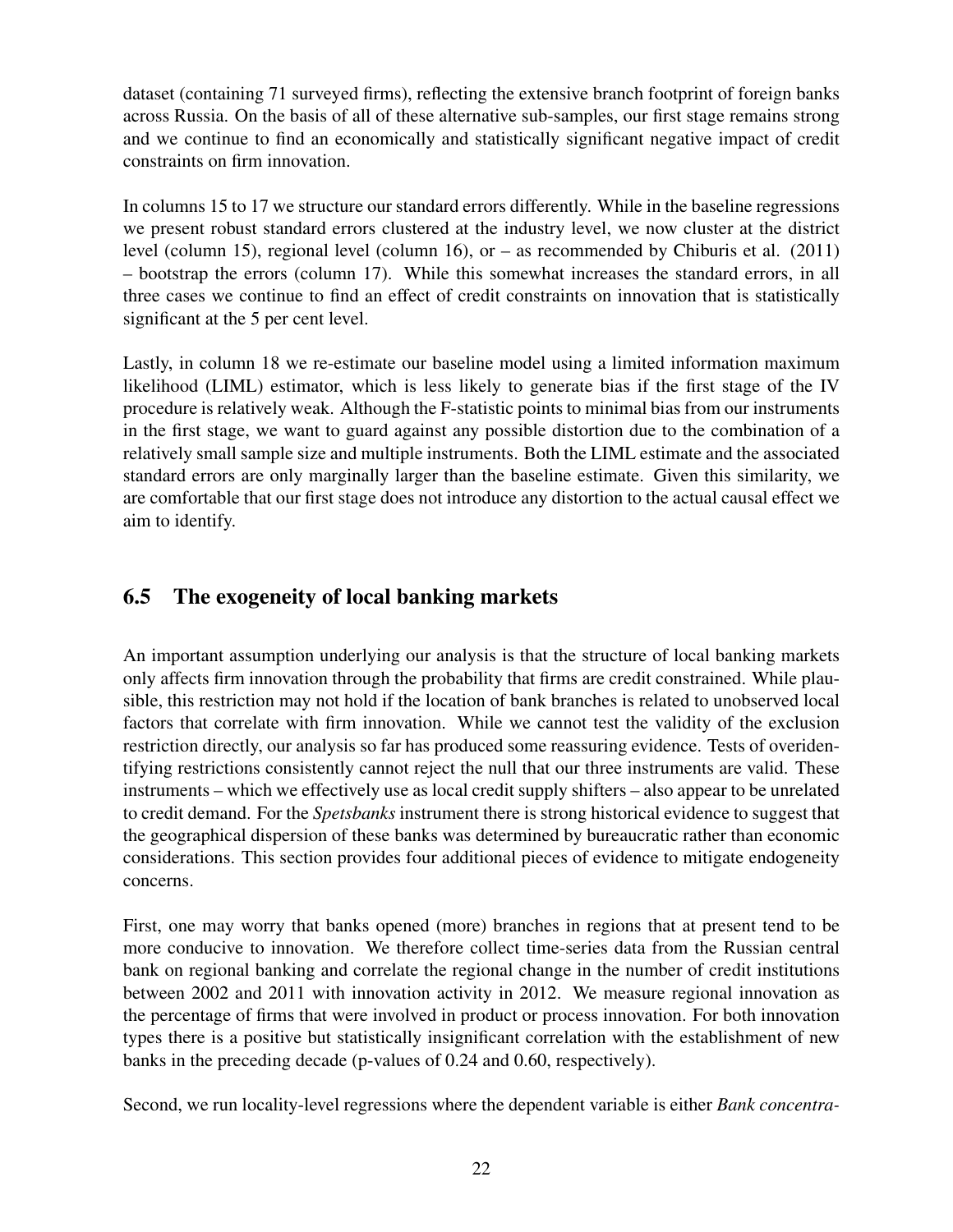*tion*, *Share foreign banks* or *Spetsbanks*. We then assess to what extent a battery of locality-level firm characteristics can explain local banking structures. If the banking structure is driven by the composition of the local business sector, then we should find significant relationships between our firm characteristics, averaged at the locality level, and our banking instruments. However, Appendix Table A4 indicates that there is no significant correlation between, on the one hand, the share of large firms, share of audited firms, average firm age, share of exporters, share of firms with access to high speed internet, share of firms that experienced a power cut during the last year, and the average firm's perception of various aspects of the local business environment (local security, political instability, and skills level of the local workforce) and, on the other hand, banking concentration, the presence of foreign banks, or historical variation in the presence of spetsbanks. When we conduct an F-test for the joint significance of these locality-level firm characteristics, we cannot reject the null of no systematic relationship with the local banking structure. Credit-market characteristics thus appear unrelated to a large set of *observable* characteristics of the local business sector.

In Appendix Table A5 we perform a similar exercise to analyse the correlation between regional spetsbank density and a battery of regional political and economic variables (taken from Bruno, Bytchkova and Estrin, 2013). We do this separately for measurements of these variables over 1996-2000, 2001-2004 and 2005-2008. We do not find any evidence of a systematic relationship between local institutions and the presence of spetsbanks. This supports the assertion by Berkowitz, Hoekstra and Schoors (2014) that the historical variation in spetsbank density is orthogonal to economic fundamentals that could have impacted regional economic growth.

Third, while we control for a large number of firm-level, locality-level, and regional-level observable characteristics throughout our analysis, remaining *unobservables* may linger to generate a direct effect of local banking on firms' propensity to innovate. In Appendix Table A6 we therefore use the methodology developed by Altonji, Elder and Taber (2005) and Bellows and Miguel (2009) to quantify the importance of omitted variable bias. Intuitively, what we do is to analyse how the coefficient for *Credit constrained* changes when we include a rich set of firm-level and locality-level covariates. If this change is substantial then it is more likely that adding more (currently unobservable) covariates would further reduce the estimated impact. In contrast, if the coefficient turns out to be stable when adding controls, then we can be more confident when interpreting our results in a causal sense. We measure coefficient stability as the ratio between the value of the coefficient in the regression including controls (numerator) and the difference between this coefficient and the one derived from a regression without covariates (denominator). This shows how strong the covariance between the unobserved factors explaining firm innovation on the one hand and firms' credit constraints on the other hand needs to be, relative to the covariance between observable factors and firms' credit constraints, to explain away the entire effect we find.

The odd columns in Table A6 replicate our baseline regressions of Table 4 while the even columns also include the following locality-level controls: average distance of bank branches to their national HQs; average equity-to-assets ratio of banks (weighted by the number of branches of each bank); bank branch density; share of firms with high-speed internet; share of firms that experienced a power cut in the past year; and five variables that measure the locality-level average of firms' perceptions of the following business constraints: security, business licensing, politi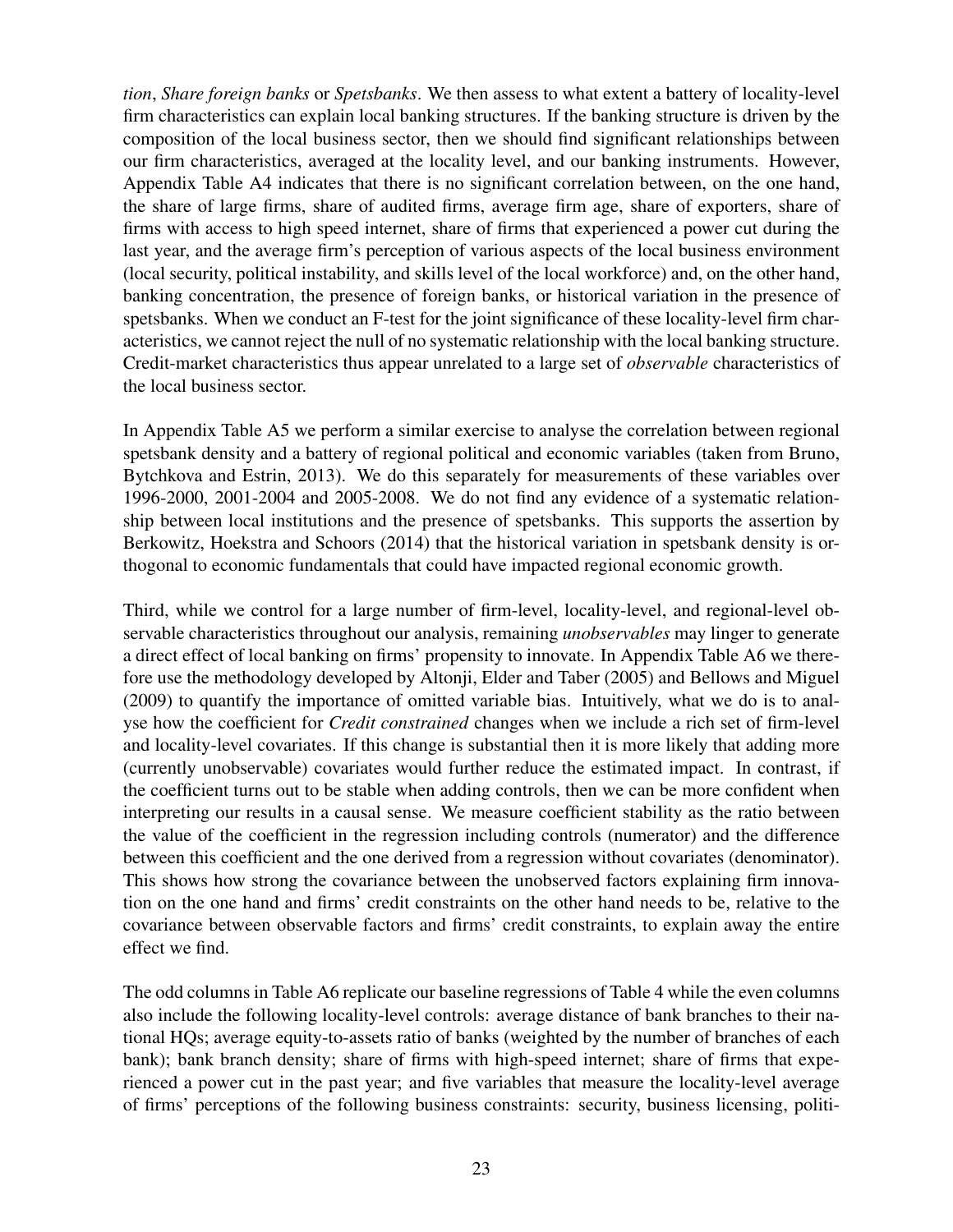cal instability, courts and education (Appendix Table A1 contains exact definitions). The ratios in the odd columns then compare our baseline specification (as shown in these columns) to an (unreported) specification without any firm controls. The ratios in the even columns compare a specification with firm *and* locality-level controls (as shown in the even columns) to an (unreported) specification with neither firm nor locality controls.

The Altonji ratios suggest that to explain away the full impact of credit constraints on firm innovation, the covariance between unobserved factors and firms' access to credit needs to be at least 2.9 times as high as the covariance of the included controls (column 4). For *Technological innovation* the ratio lies even around 15. By way of comparison, Altonji et al. (2005) estimate a ratio of 3.55 which they interpret as evidence that unobservables are unlikely to explain the entire effect they document. The negative ratios in columns 2, 5 and 6 reflect that here the coefficient for *Credit constrained* actually slightly increases when we add firm or locality covariates, suggesting that our estimates somewhat underestimate the true causal effect. We conclude that it is unlikely that unobserved heterogeneity explains away the impacts we document.

Fourth, we analyse the sensitivity of our core results to a gradual relaxation of the strict exogeneity assumption that we imposed so far.<sup>22</sup> In particular, we follow the local-to-zero approximation method of Conley, Hansen and Rossi (2012) and allow for a small positive and direct effect of local banking on firm innovation. We view this direct effect as a random parameter that can be described by a prior distribution. We then obtain frequentist confidence regions that have the correct ex ante coverage under this assumed distribution. We assume that the direct effect of banking concentration and the share of foreign banks on firm innovation is weakly positive. More specifically, we use a uniform prior distribution of  $\gamma \in [0, +\delta]^2$  where  $\gamma$  would be the vector of coefficients on the two banking variables in a regression of innovation on credit constraints, the banking variables, and our usual set of controls.

Figure A7 in the Appendix plots the 90 per cent confidence interval derived from this local-tozero approximation method for various values of  $\delta$ .  $\delta = 0$  corresponds to the strict exogeneity case, with our point estimate reflecting the value in column 1 of Table 4. As we relax the exclusion restriction with higher values of  $\delta$ , our point estimate continues to be statistically significant at the 10 per cent level. Only at very high values ( $\delta > 0.6$ ) is the coefficient less precisely estimated. However, the impact of being credit constrained on innovation remains around the 0.50 mark, which points to an economically significant effect even under the least stringent assumptions.

 $22$ There are two reasons why this relaxation may have a limited impact. First, the fact that local unobservable variation appears to play a minor role mitigates concerns about our instruments being correlated with such unobservables. Second, first-stage F-statistics point to strong instruments throughout our analysis. With strong instruments some violation of the exclusion restriction has less of an effect on the precision of our estimates. See Bound, Jaeger, and Baker (1995) on the trade-off between instrument strength and the degree to which the exclusion restriction is violated.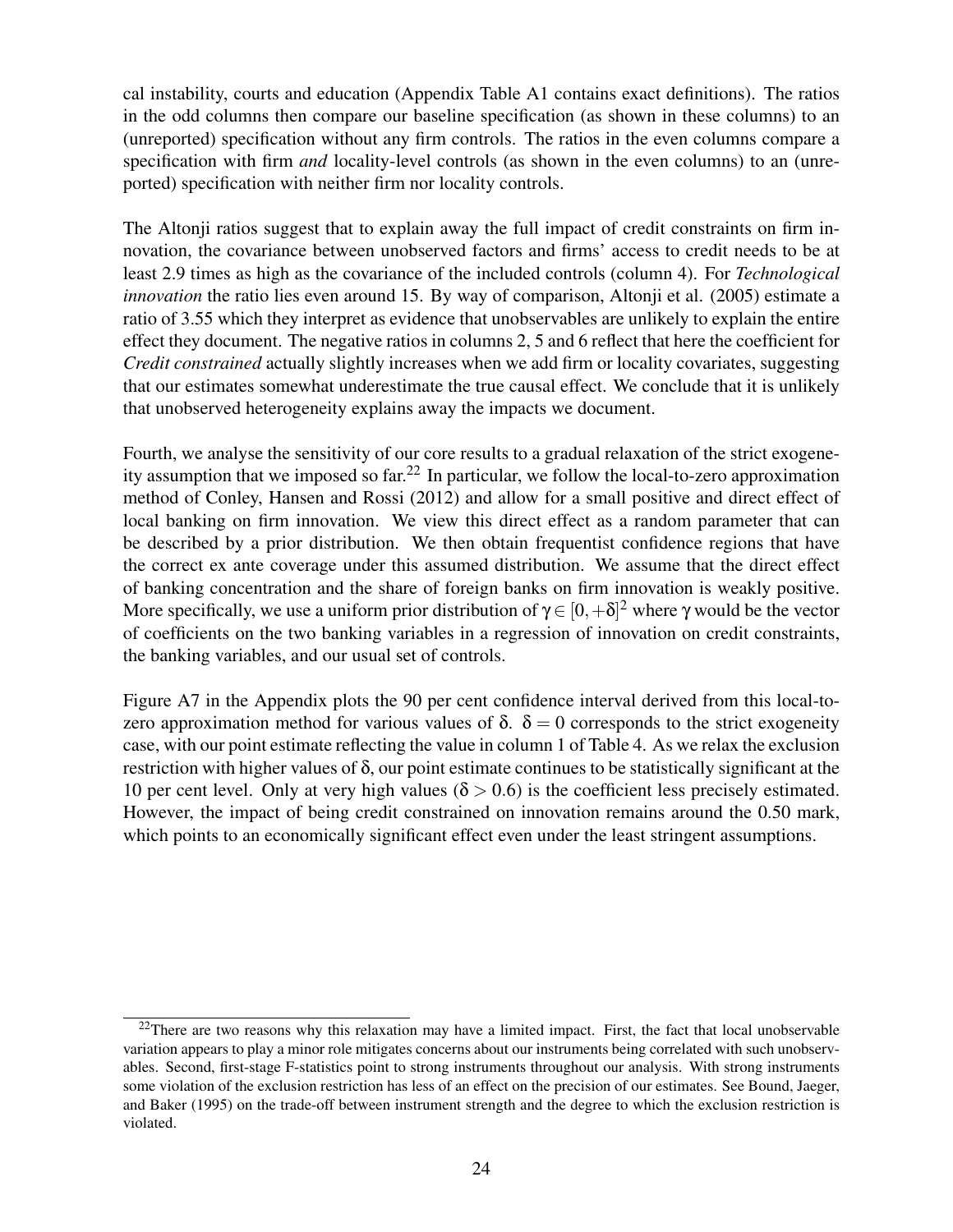# 7 Extensions

## 7.1 Credit constraints and the nature of firm innovation

Table 6 exploits the detailed nature of the BEEPS Innovation Module by analysing the impact of credit constraints on various other innovation outcomes. Since we consider a large number of outcomes, unadjusted p-values may overstate the confidence we can have in any individual estimate. We therefore correct for multiple-hypothesis testing by applying a Bonferroni correction where we consider the outcomes in each of the three panels of Table 6 as a family of related hypotheses. The family-wise error rate is then the probability of at least one Type I error in the family. We limit this error rate to 0.10 by adjusting the p-values that we use to test each individual null hypothesis. We take into account that the outcomes within a family are correlated (see Aker et al., 2012). The inter-variable correlation ranges between 0.2 and 0.4 across the panels. We separately indicate the estimates that are significant at conventional levels and those that also remain significant based on adjusted p-values.

Panels A and B focus on product and process innovation. Columns 1-2 show that the impact of credit constraints on innovation is *not* driven by the adoption of technologies that are also new to the firm's local or national market. While access to credit allows firms to introduce new products and processes, these were typically already available in the market that the firm operates in. This suggests that access to credit helps technologies to diffuse further within but not so much across regional and national borders. This is in line with an earlier literature documenting how technological diffusion depends on the spread of information (Jaffe et al., 2002), which may decline with distance (Mahajan and Peterson, 1985). Firms therefore learn from (and imitate) spatial neighbours in particular (Mansfield, 1961). Our results show how access to credit can facilitate this process of local technological diffusion.

Columns 3 to 5 provide additional insights into *how* firms innovate when they can access bank credit. We find no impact on the development of new products or processes based on a firm's own ideas. Instead, firms tend to make technological advances by actively cooperating with others (column 4). An important strategy is to make significant improvements in production processes with the help of suppliers (this coefficient remains statistically significant at the 1 per cent level even after the Bonferroni correction). This tallies with the idea that imports are an important channel of technology diffusion (Keller, 2004).

Column 1 in panel C shows that with easier access to credit, firms are also more likely to spend funds on the acquisition of external knowledge. This includes the purchasing or licensing of inventions, patents or know-how to start producing a new product or process. Here too, bank credit facilitates the diffusion of technologies across firms. There is also some evidence that access to credit allows firms to attract consultancy know-how, in particular to improve general business skills. However, this estimate is not robust to the Bonferroni correction (panel C, columns 4 and 5).

In contrast, there is no evidence that bank credit allows firms to undertake more R&D (column 2) or to apply for a patent or trademark (column 3). The absence of an impact of local credit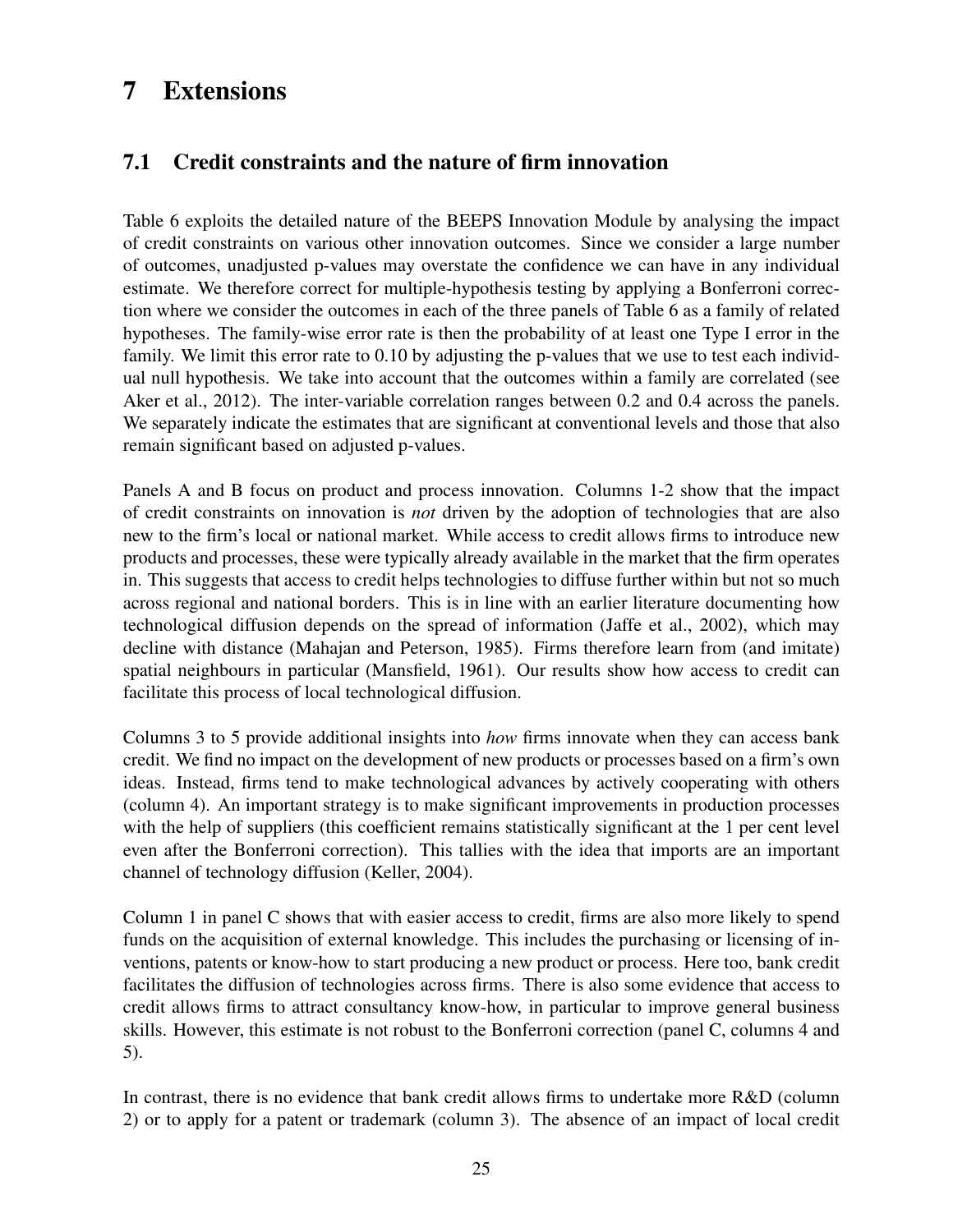availability on R&D is in line with evidence from Italy (Herrera and Minetti, 2007) and crosscountry data (Hsu, Tian and Xu, 2014) but contrasts with the recent literature that links US bank deregulation to increased patenting activity. Our results suggest that bank credit is not well-suited to finance R&D, at least not in an emerging market context where other constraints to R&D may be prevalent too. Note that the absence of an effect of credit on R&D does not simply reflect that Russian firms do not undertake R&D. Both in terms of patents granted and in terms of R&D expenses Russia lags behind the developed world but leads many other emerging markets.<sup>23</sup>

## 7.2 Bank type and firm innovation

In Appendix Table A7, we limit our sample to firms with a bank loan and investigate whether the type of lender impacts innovation over and above the liquidity effect of the loan. We distinguish between private and state banks and then split the private banks in either foreign versus domestic banks (*Foreign bank*, panel A) or relationship versus transaction banks (*Relationship bank*, panel B). We expect a positive coefficient for the *Foreign bank* dummy if foreign banks help borrowers more to adopt products and processes from elsewhere. They may be particularly well-suited to facilitate innovations that are based on imported technologies or that depend on cooperation with foreign suppliers, strategies that the previous sub-section indicated to be important.

We expect relationship lenders to have a competitive advantage in overcoming the information asymmetries associated with firm innovation. However, to the extent that firms fear that relationship lenders may exploit their inside knowledge of the firm's innovative projects, they may be less willing to invest in such innovation in the first place. Hence we only expect a positive coefficient for *Relationship bank* if the superior ability of these banks to overcome information asymmetries is not fully offset by firms' fear of being held up.

The OLS results in Table A7 provide little evidence to suggest that bank ownership or lending techniques play a major role in stimulating firm innovation and technology adoption (beyond the main effect of access to credit). There is nevertheless some statistically weak evidence that borrowers from foreign banks innovate more at the intensive margin (panel A, columns 5 and 6).

A weakness of the OLS results in Table A7 is that they do not account for the endogenous matching between banks and firms. This may obfuscate any underlying impact of bank type on innovation activity. In Table 7, we therefore follow an IV procedure where in the first stage we instrument the foreign-bank dummy with the variable *Closure of banks with regional HQs*. This region-level instrument captures the number of branches of banks headquartered in a region that were closed between January 2004 and January 2006 (per million population). After the December 2003 introduction of the Russian deposit insurance scheme, a large number of bank licences were unexpectedly revoked by the Russian financial regulator. There was considerable regional variation in the number of branches that were suddenly closed as a result, in effect

<sup>&</sup>lt;sup>23</sup>In 2012, Russia registered 1.4 patents per 1,000 workers, compared with 2.9 in the United States, 4.6 in Germany, and 1.0 in Brazil, China and India. R&D expenses as a percentage of GDP stood at 3.0% compared with 14.6% in the United States, 12.4% in Germany, 2.8% in Brazil, 3.2% in China and 2.2% in India (sources: PATSTAT and Unesco).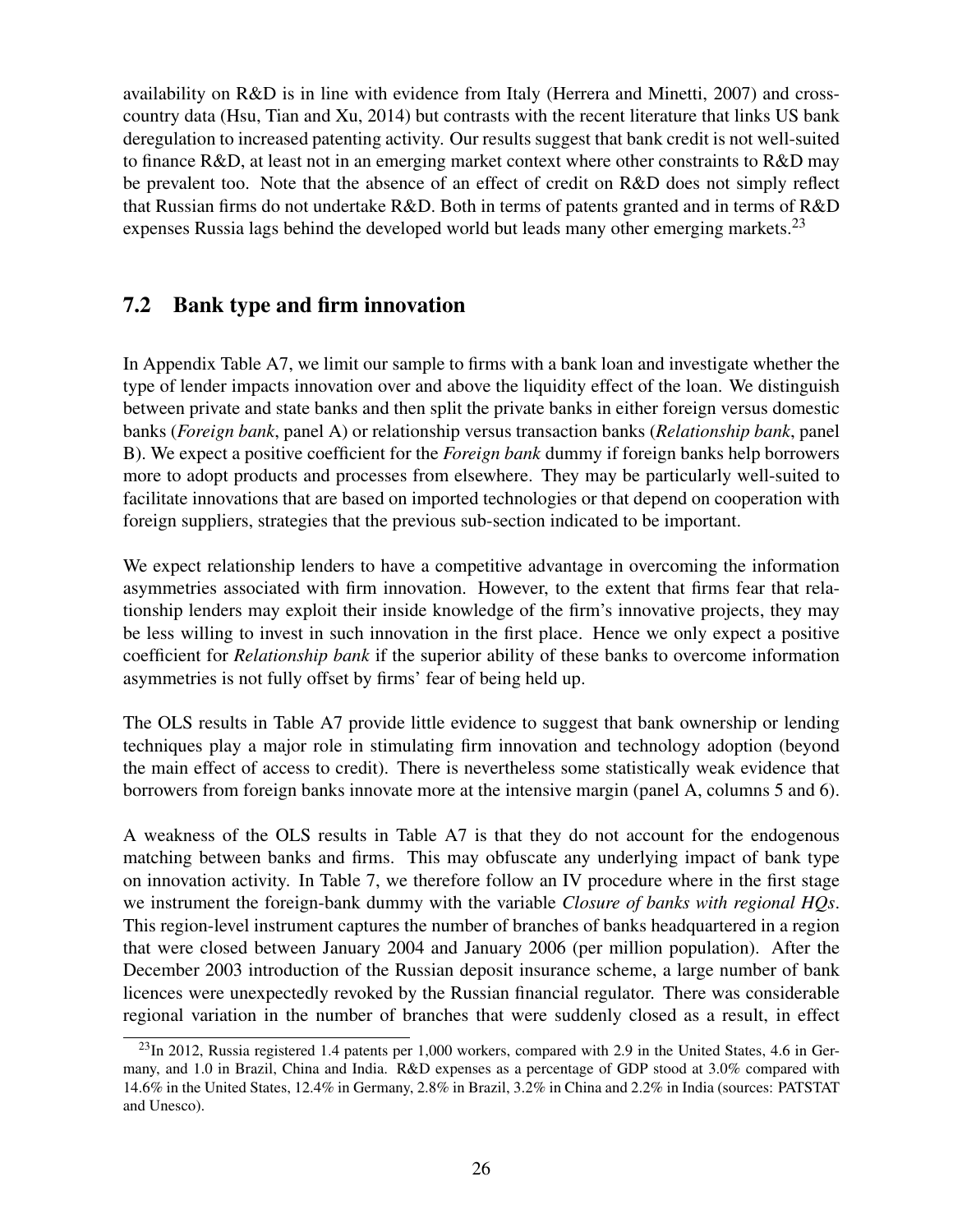leading to regionally varying negative shocks to lending relationships between firms and domestic banks. We exploit this variation to determine the probability that a firm ended up borrowing from a foreign bank. We expect a positive coefficient in this first stage as more domestic bank closures strengthened the local market position of foreign banks.

Column 1 of Table 7 shows that a one standard deviation increase in sudden branch closures is associated with a 4.1 per cent higher probability that a firm borrowed from a foreign bank, all else being equal. Columns 2 to 8 show the second-stage results. Borrowing from a foreign bank helps firms to introduce new products as well as new marketing and organisational systems (the former result is only significant at the 10 per cent level). Borrowers from foreign banks are also more likely to innovate more on the intensive margin (columns 7 and 8). That is, once we account for the endogenous matching between firms and banks, we find that foreign banks display a superior ability to help firms adopt and implement new products and technologies.<sup>24</sup> They may help borrowers access foreign technologies, already used by their foreign clients, and facilitate the subsequent adaptation by granting a loan. Moreover, firms may trust foreign banks more than domestic banks not to disclose proprietary information about new production processes to local competitor firms.

Finally, in Table 8 we analyse whether lender type determines the interest rates that borrowers pay. The results show clearly that state banks charge significantly lower interest rates across the board. This holds when controlling for firm covariates, loan characteristics (maturity, size, presence of collateral), industry and locality fixed effects, and fixed effects for the year in which the loan was issued. The annual interest rate discount provided by state banks amounts to between 0.6 and 1.2 percentage points. This is fairly limited as the average nominal interest rate charged by banks was 14.5 percentage points.

We find no differences in the rates charged by foreign banks versus the benchmark group of private domestic banks (column 1) or in the rates charged by relationship versus transaction banks (column 2). Columns 3 to 8 also reveal no difference between innovating and non-innovating firms in the rates they pay and this again holds across lender types. Interestingly, columns 4, 6 and 8 indicate that innovating firms do pay a mark-up when borrowing from relationship banks. While we caution against overinterpreting this result, it does suggest that banks that are wellsuited to extract soft information from innovating firms may exploit this information by charging higher interest rates, as in Rajan (1992). This effect is also quite substantive in economic terms: innovative firms are typically charged over two percentage points more when borrowing from a relationship instead of a transaction lender.

<sup>&</sup>lt;sup>24</sup>In unreported regressions we also test whether state banks perform differently compared with private domestic banks in facilitating firm innovation (again conditional on a loan being in place). We find no such difference.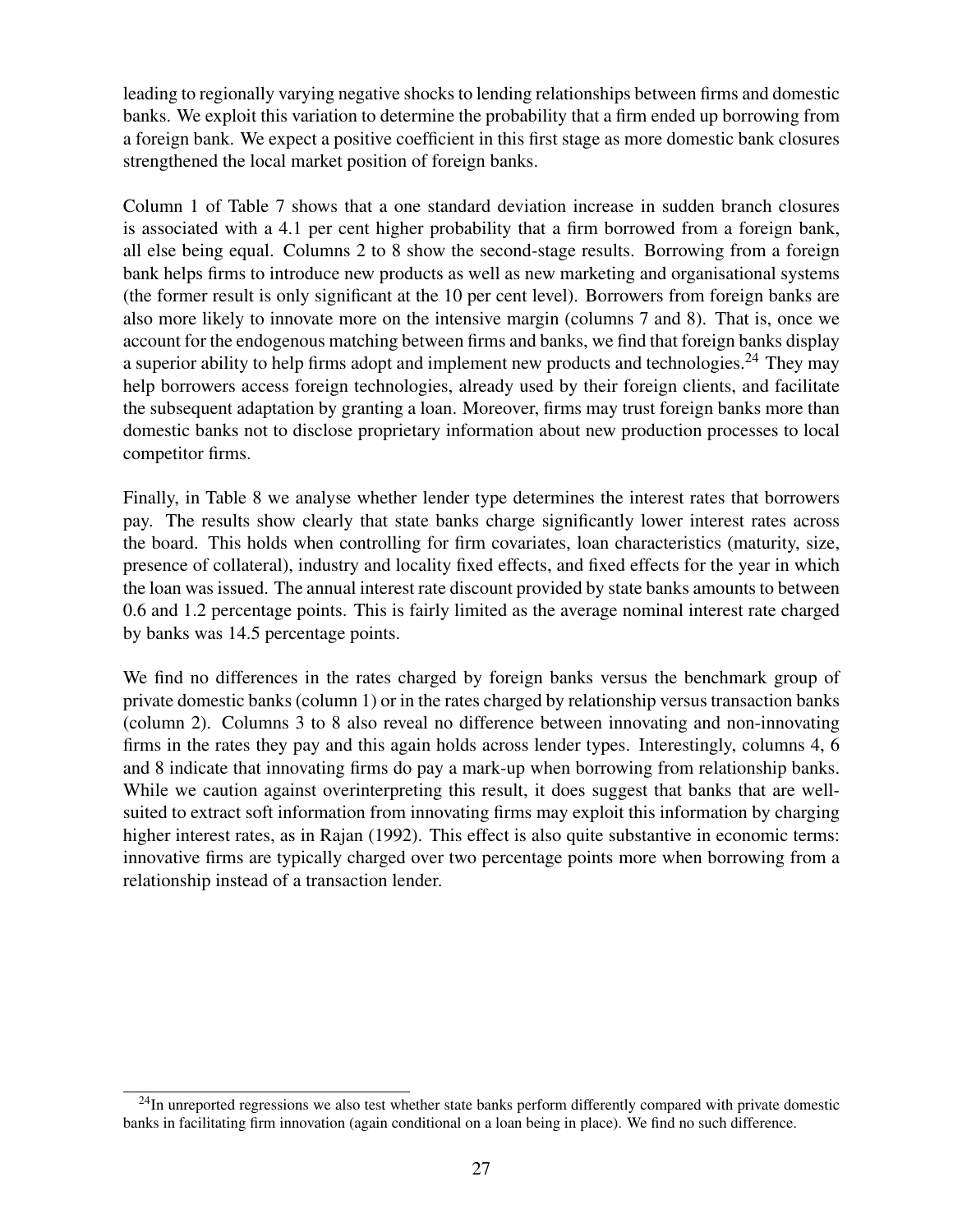# 8 Conclusions

We have exploited historical and contemporaneous variation in local credit markets to identify the impact of credit constraints on firm innovation in a large emerging market. Our motivation is the stylised fact that many emerging markets continue to display low levels of technological adoption and hence fail to realise their "advantage of backwardness" (Gerschenkron, 1952). Aghion, Howitt and Mayer-Foulkes (2005) put forward the idea that credit constraints can prevent these countries from exploiting the global pool of available technologies. We use firm-level data to put this idea to the test. Our results show that where banks ease local credit constraints, firms innovate more at the extensive and intensive margin. This finding turns out to be robust to various tests, appears not to be driven by omitted variables bias, and withstands less stringent exogeneity assumptions in our instrumental variables procedure.

Compared with the existing literature, our data allow us to paint a more comprehensive picture of *how* access to bank credit affects firm innovation. We find no direct impact of bank credit on inhouse R&D: the role of banks in pushing the technological frontier appears limited. We do find, however, that banks help firms to adopt products and processes that were new to them but that were already available elsewhere in their local market. Firms introduce these new technologies either with the help of suppliers or by simply acquiring external know-how. Better access to bank loans helps firms to manage their production processes more tightly as well. We also present evidence that foreign-owned banks may be particularly well-suited to facilitate such technology adoption. Taken together, these findings indicate that better access to bank credit can facilitate the diffusion of new products and production methods across emerging markets. Without access to sufficient credit, firms can remain stuck in a pattern of low productivity and weak growth, even after other businesses in their country have managed to upgrade their operations.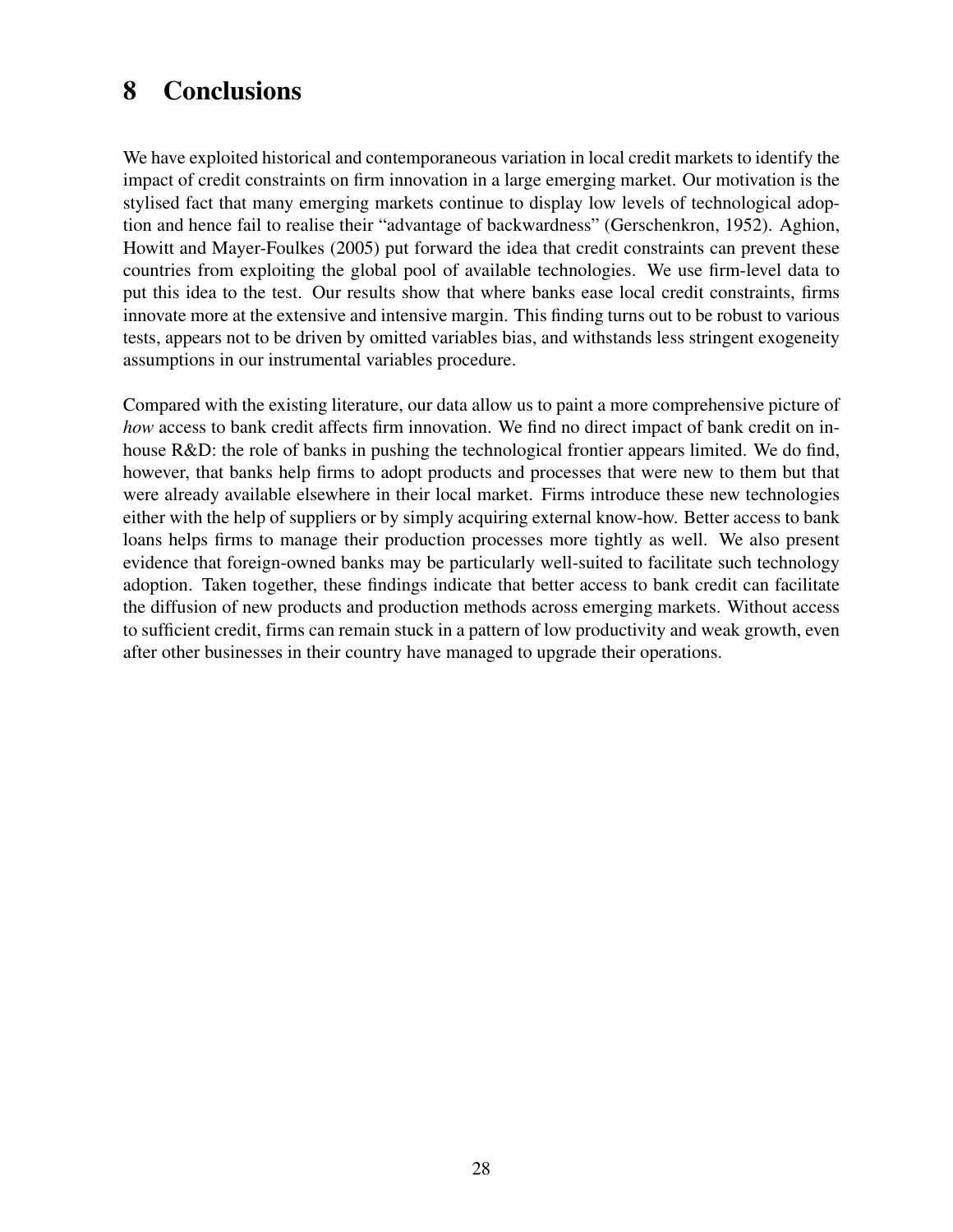# References

D. Acemoglu, P. Aghion and F. Zilibotti (2006), "Distance to Frontier, Selection, and Economic Growth", *Journal of the European Economic Association* 4, 37-74.

P. Aghion, N. Bloom, R. Blundell, R. Griffith and P. Howitt (2005), "Competition and Innovation: An Inverted U-Relationship", *Quarterly Journal of Economics* 120(2), 701-28.

P. Aghion and P. Howitt (1992), "A Model of Growth Through Creative Destruction", *Econometrica* 60, 323–51.

P. Aghion, P. Howitt and D. Mayer-Foulkes (2005), "The Effect of Financial Development on Convergence: Theory and Evidence", *Quarterly Journal of Economics* 120(1), 173-222.

P. Aghion and E. Kharroubi (2013), "Cyclical Macroeconomic Policy, Financial Regulation and Economic Growth", BIS Working Paper No. 434, Bank for International Settlements, Basel.

J.C. Aker, R. Boumnijel, A. McClelland and N. Tierney (2012), "Zap it to Me: Evidence from a Mobile Money Transfer Experiment", mimeo.

P. Alessandrini, A. Presbitero and A. Zazzaro (2010), "Bank Size or Distance: What Hampers Innovation Adoption by SMEs?", *Journal of Economic Geography* 10(6), 845-81.

J.G. Altonji, T.E. Elder and C.R. Taber (2005), "Selection on Observed and Unobserved Variables: Assessing the Effectiveness of Catholic schools", *Journal of Political Economy* 113(1), 151-84.

M.D. Amore, C. Schneider and A. Žaldokas (2013), "Credit Supply and Corporate Innovation", *Journal of Financial Economics*, forthcoming.

M. Ayyagari, A. Demirguc-Kunt and V. Maksimovic (2011), "Firm Innovation in Emerging Markets: The Role of Finance, Governance, and Competition", *Journal of Financial and Quantitative Analysis*, 46(6), 1545-80.

T.H.L. Beck, H. Degryse, R. De Haas and N. Van Horen (2014), "When Arms' Length is Too Far. Relationship Banking over the Business Cycle", EBRD Working Paper No. 169, European Bank for Reconstruction and Development, London.

T.H.L. Beck, V. Ioannidou and L. Schäfer (2012), "Foreigners vs. Natives: Bank Lending Technologies and Loan Pricing", CentER Discussion Paper No. 55, Tilburg University.

T.H.L. Beck, R. Levine and N. Loayza (2000), "Finance and the Sources of Growth", *Journal of Financial Economics* 58, 261-300.

J. Bellows and E. Miguel (2009), "War and Local Collective Action in Sierra Leone", *Journal of*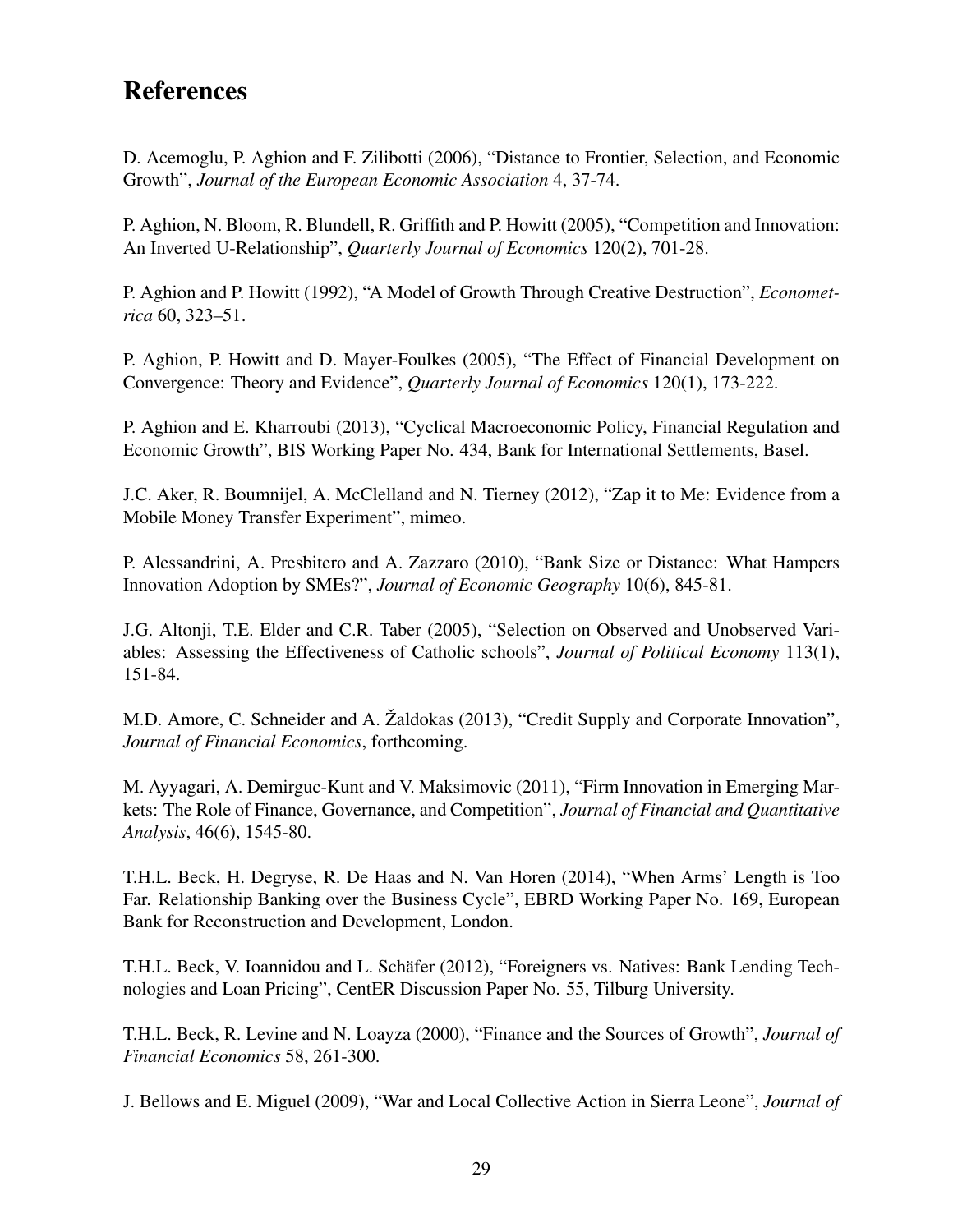*Public Economics* 93(11-12), 1144–57.

L. Benfratello, F. Schiantarelli and A. Sembenelli (2008), "Banks and Innovation: Microeconometric Evidence on Italian Firms", *Journal of Financial Economics* 90(2), 197-217.

A.N. Berger and G.F. Udell (1998), "The Economics of Small Business Finance: The Roles of Private Equity and Debt Markets in the Financial Growth Cycle", *Journal of Banking & Finance* 22(6-8), 613-673.

A.N. Berger and G.F. Udell (2002), "Small Business Credit Availability and Relationship Lending: The Importance of Bank Organisational Structure", *Economic Journal* 112(477), F32-F53.

A.N. Berger and G.F. Udell (2006), "A More Complete Conceptual Framework for SME Finance", *Journal of Banking & Finance* 30(11), 2945-66.

D. Berkowitz, M. Hoekstra and K. Schoors (2014), "Bank Privatization, Finance, and Growth", *Journal of Development Economics* 114, 93-106.

S. Bhattacharya and G. Chiesa (1995), "Proprietary Information, Financial Intermediation, and Research Incentives", *Journal of Financial Intermediation* 4(4), 328-357.

N. Bloom and J. Van Reenen (2007), "Measuring and Explaining Management Practices Across Firms and Countries", *Quarterly Journal of Economics* 122(4), 1351-1408.

E. Bonaccorsi di Patti and G. Dell'Ariccia (2004), "Bank Competition and Firm Creation", *Journal of Money, Credit, and Banking*, 36(2), 225-51.

J. Bound, D. Jaeger and R. Baker (1995), "Problems with Instrumental Variables Estimation When the Correlation between the Instruments and the Endogenous Explanatory Variable is Weak", *Journal of the American Statistical Association* 90, 443-50.

J. Brown, G. Martinsson and B. Petersen (2012), "Do Financing Constraints Matter for R&D?", *European Economic Review* 56, 1512-29.

R.L. Bruno, M. Bytchkova and S. Estrin (2013), "Institutional Determinants of New Firm Entry in Russia: A Cross-Regional Analysis", *Review of Economics and Statistics* 95(5), 1740-49.

A.W. Butler and J. Cornaggia (2011), "Does Access to External Finance Improve Productivity? Evidence from a Natural Experiment", *Journal of Financial Economics* 99(1), 184-203.

R.E. Carpenter and B.C. Petersen (2002), "Capital Market Imperfections, High-Tech Investment, and New Equity Financing", *Economic Journal* 112(477), F54-F72.

N. Cetorelli and M. Gambera (2001), "Banking Market Structure, Financial Dependence and Growth: International Evidence from Industry Data", *Journal of Finance*, 56(2), 617-648.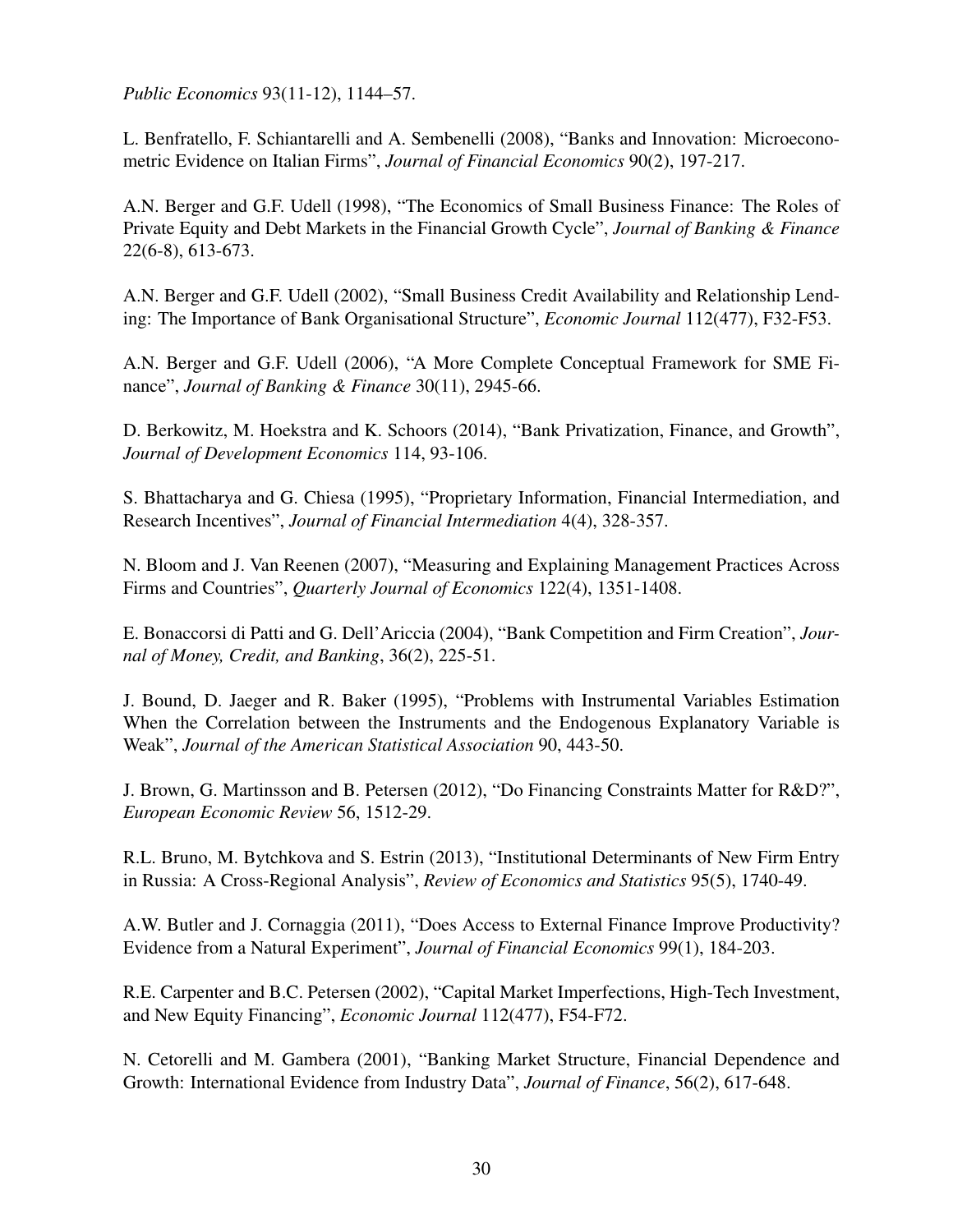S. Chava, A. Oettl, A. Subramanian and K.V. Subramanian (2013), "Banking Deregulation and Innovation", *Journal of Financial Economics* 109(3), 759-774.

T.J. Chemmanur and P. Fulghieri (2014), "Entrepreneurial Finance and Innovation: An Introduction and Agenda for Future Research", *Review of Financial Studies* 27(1), 1-19.

R.C. Chiburis, J. Das and M. Lokshin (2012), "A Practical Comparison of the Bivariate Probit and Linear IV Estimators", *Economics Letters* 117(3), 762-66.

D. Comin and B. Hobijn (2010), "An Exploration of Technology Diffusion", *American Economic Review* 100(5), 2031-59.

T.G. Conley, C.B. Hansen and P.E. Rossi (2012), "Plausibly Exogenous", *Review of Economics and Statistics* 94(1), 260-72.

H. Degryse and S. Ongena (2005), "Distance, Lending Relationships, and Competition", *Journal of Finance* 60(1), 231-66.

H. Degryse and S. Ongena (2007), "The Impact of Competition on Bank Orientation", *Journal of Financial Intermediation* 16, 399-424.

A. De la Fuenteand J.M. Marin (1996), "Innovation, Bank Monitoring, and Endogenous Financial Development", *Journal of Monetary Economics* 38(2), 269-301.

A. Demirgüç-Kunt and R. Levine (2001), *Financial Structure and Economic Growth. A Cross-Country Comparison of Banks, Markets, and Development*, MIT Press, Cambridge MA/London.

A. Gerschenkron (1952), "Economic Backwardness in Historical Perspective," in B. Hoselitz (ed.), *The Progress of Underdeveloped Areas,* University of Chicago Press.

M. Giannetti and S. Ongena (2009), "Financial Integration and Firm Performance: Evidence From Foreign Bank Entry in Emerging Markets", *Review of Finance* 13,181–223.

Y. Gorodnichenk, and M. Schnitzer (2013), "Financial Constraints and Innovation: Why Poor Countries Don't Catch Up", *Journal of European Economic Association*, 11, 1115-52.

J. Greenwood and B. Jovanovic (1990), "Financial development, growth, and the distribution of income", *Journal of Political Economy* 98(5), 1076-107.

M. Guadalupe, O. Kuzmina and C. Thomas (2012), "Innovation and Foreign Ownership", *American Economic Review* 102(7), 3594-3627.

L. Guiso, P. Sapienza and L. Zingales (2004), "Does Local Financial Development Matter?", *Quarterly Journal of Economics* 119, 929-69.

G.M. Grossman and E. Helpman (1991), "Quality Ladders and Product Cycles", *Quarterly Jour-*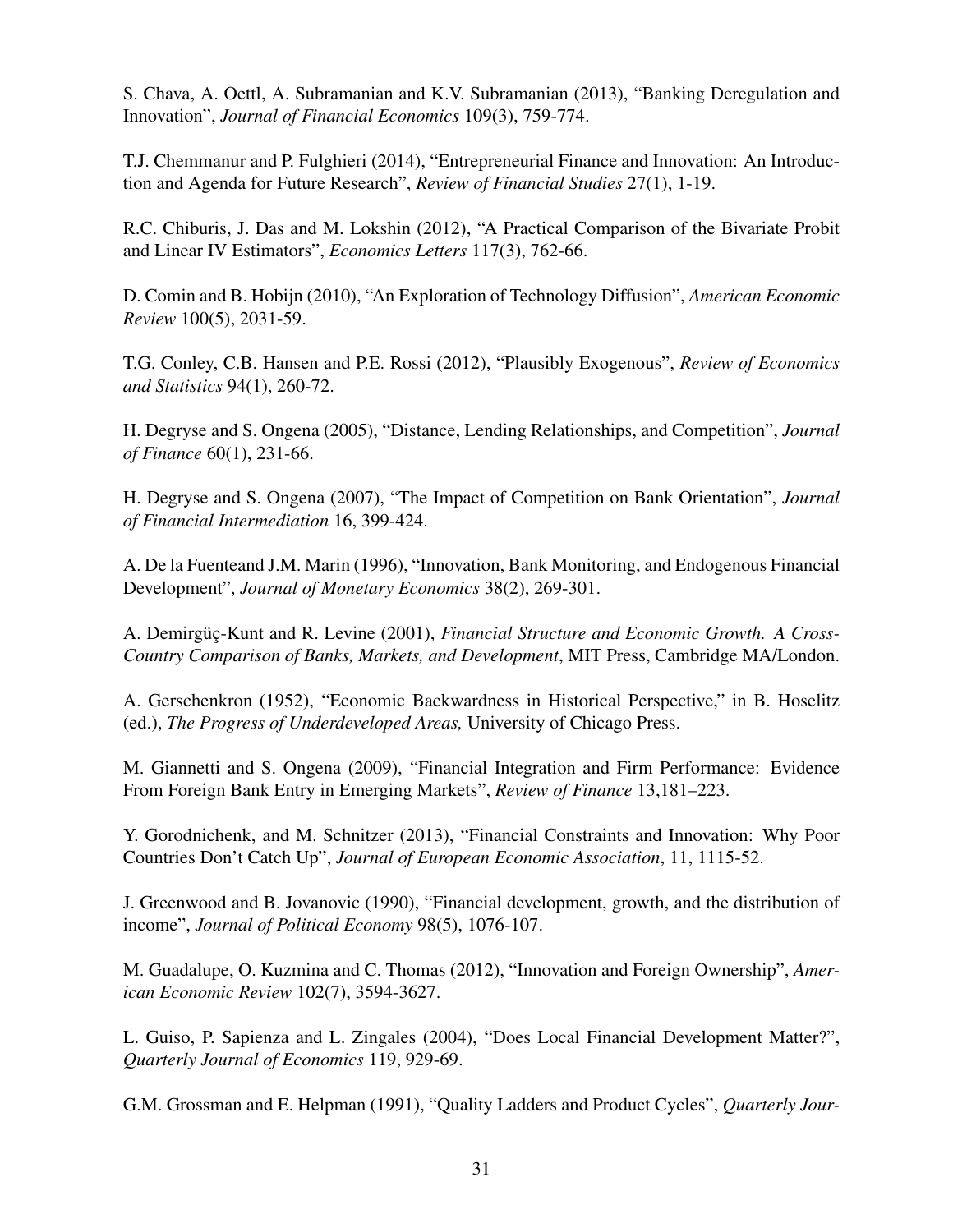*nal of Economics*, 106 (2), 557-86.

B.H. Hall and J. Lerner (2010), "The Financing of R&D and Innovation", In: *Handbook of the Economics of Innovation*, B.H. Hall and N. Rosenberg (eds.), Elsevier, North Holland.

B.H. Hall, F. Lotti and J. Mairesse (2009), "Innovation and Productivity in SMEs: Empirical Evidence for Italy", *Small Business Economics*, 33, 13-33.

J. Heckman (1979), "Sample Selection Bias as a Specification Error", *Econometrica*, 47(1), 153–61.

A.M. Herrera and R. Minetti (2007), "Informed Finance and Technological Change: Evidence from Credit Relationships", *Journal of Financial Economics*, 83, 223-69.

B. Holmstrom (1989), "Agency Costs and Innovation", *Journal of Economic Behavior and Organization* 12, 305-27.

P.-H. Hsu, X. Tian and Y. Xu (2014), "Financial Development and Innovation: Cross-Country Evidence", *Journal of Financial Economics*, forthcoming.

A. Jaffe, R. Newell and R. Stavins (2002), "Environmental Policy and Technological Change", *Environmental and Resource Economics* 22, 41-70.

J. Jayaratne and P. Strahan (1996), "The Finance-Growth Nexus: Evidence from Bank Branch Deregulation", *Quarterly Journal of Economics* 111(3), 639-70.

J. Johnson (2000), *A Fistful of Rubles: The Rise and Fall of the Russian Banking System*, New York, Cornell University Press.

W. Keller (2004), "International Technology Diffusion", *Journal of Economic Literature* XLII, 752-782.

R.G. King and R. Levine (1993), "Finance and Growth: Schumpeter Might be Right", *Quarterly Journal of Economics*, August, 717-37.

R. La Porta, F. López-de-Silanes, A. Shleifer and R.W. Vishny (1997), "Legal Determinants of External Finance", *Journal of Finance* 52(3), 1131-50.

V.I. Lenin (1917), "Can the Bolsheviks Retain State Power?", published in the magazine *Prosveshcheniye* no. 1-2, reprinted in *Collected Works*, vol. 26, p. 106, Moscow.

J. Mairesse and P. Mohnen (2010), "Using Innovation Surveys for Econometric Analysis", In: *Handbook of the Economics of Innovation*, B.H. Hall and N. Rosenberg (eds), 1130-55, Elsevier, Amsterdam.

V. Mahajan and R.A. Peterson (1985), *Models for Innovation Diffusion*, Sage, Beverly Hills.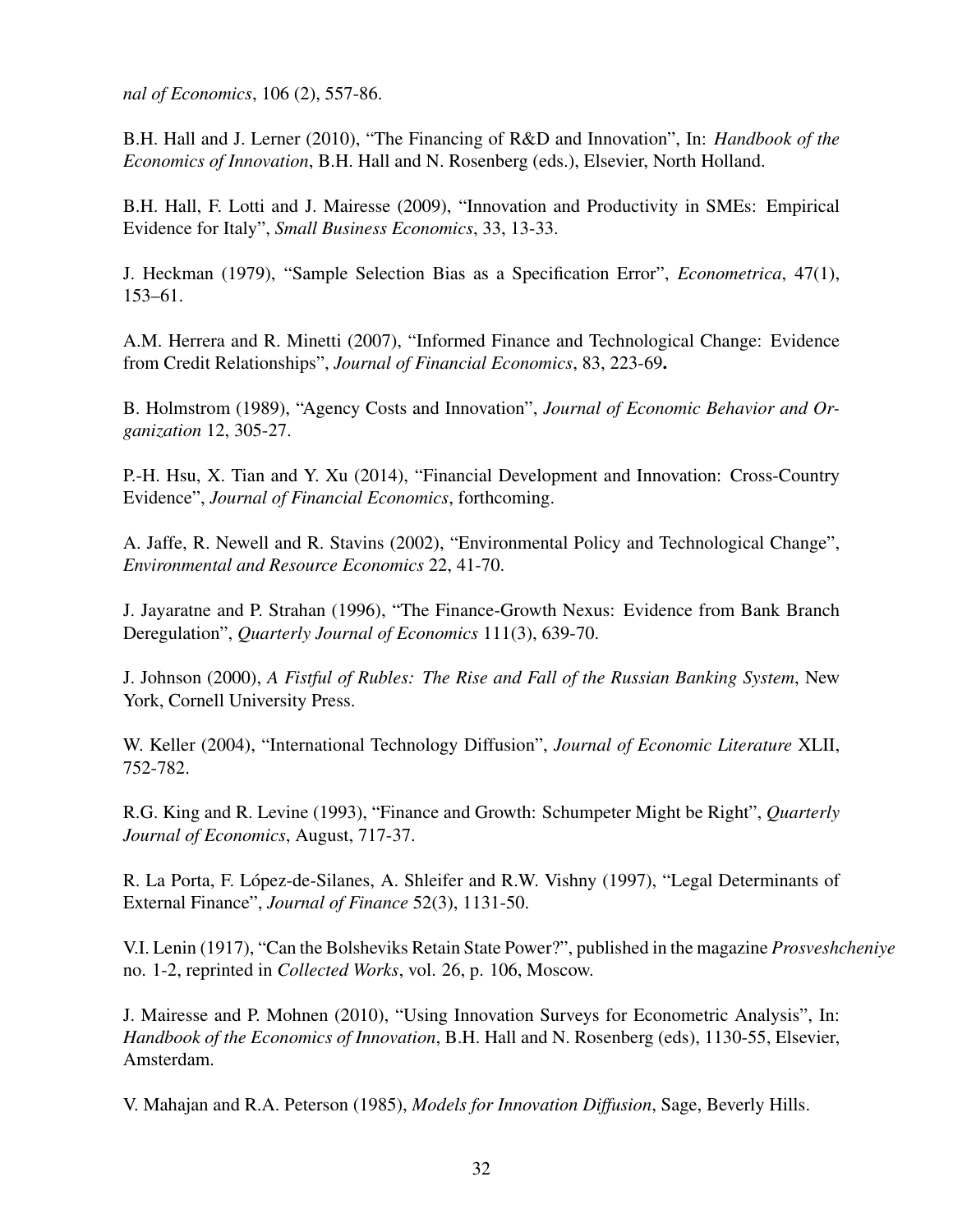E. Mansfield (1961), "Technical Change and the Rate of Imitation", *Econometrica* 29, 741-66.

E. Mansfield, M. Schwartz and S. Wagner (1981), "Imitation Costs and Patents: An Empirical Study", *Economic Journal* 91, 907-18.

R.I. McKinnon (1973), *Money and Capital in Economic Development, Brookings Institution*, Washington, DC.

A.R. Mian (2006), "Distance Constraints: The Limits of Foreign Lending in Poor Economies", *Journal of Finance* 61, 1465–1505.

R. Minetti (2011), "Informed Finance and Technological Conservatism", *Review of Finance* 15(3), 633-92.

R. Nanda and T. Nicholas (2014), "Did Bank Distress Stifle Innovation During the Great Depression?", *Journal of Financial Economics* 114, 273-92.

S. Ongena and D.C. Smith (2001), "The Duration of Bank Relationships", *Journal of Financial Economics*, 61(3), 449-75.

M. Pagano (1993), "Financial Markets and Growth: An Overview", *European Economic Review*, 37, 613-22.

M.A. Petersen and R.G. Rajan (1994), "The Benefits of Lending Relationships: Evidence from Small Business Data", *Journal of Finance* 49, 1367-1400.

M.A. Petersen and R.G. Rajan (1995), "The Effect of Credit Market Competition on Firm Creditor Relationships", *Quarterly Journal of Economics* 110, 407-43.

M.A. Petersen and R.G. Rajan (2002), "Does Distance Still Matter? The Information Revolution in Small Business Lending", *Journal of Finance* 57(6), 2533-70.

A. Popov and G. F. Udell (2012), "Cross-Border Banking, Credit Access, and the Financial Crisis", *Journal of International Economics* 87, 147-61.

R.G. Rajan (1992), "Insiders and Outsiders: The Choice Between Relationship and Arm's Length Debt", *Journal of Finance* 47, 1367-1400.

R.G. Rajan and L. Zingales (2001), "Financial Systems, Industrial Structure, and Growth", *Oxford Review of Economic Policy* 17(4), 467-82.

P.M. Romer (1990), "Endogenous Technological Change", *Journal of Political Economy* 98, S71–S102.

K. Schoors (2003), "The Fate of Russia's Former State Banks: Chronicle of a Restructuring Postponed and a Crisis Foretold", *Europe-Asia Studies* 55, 75-100.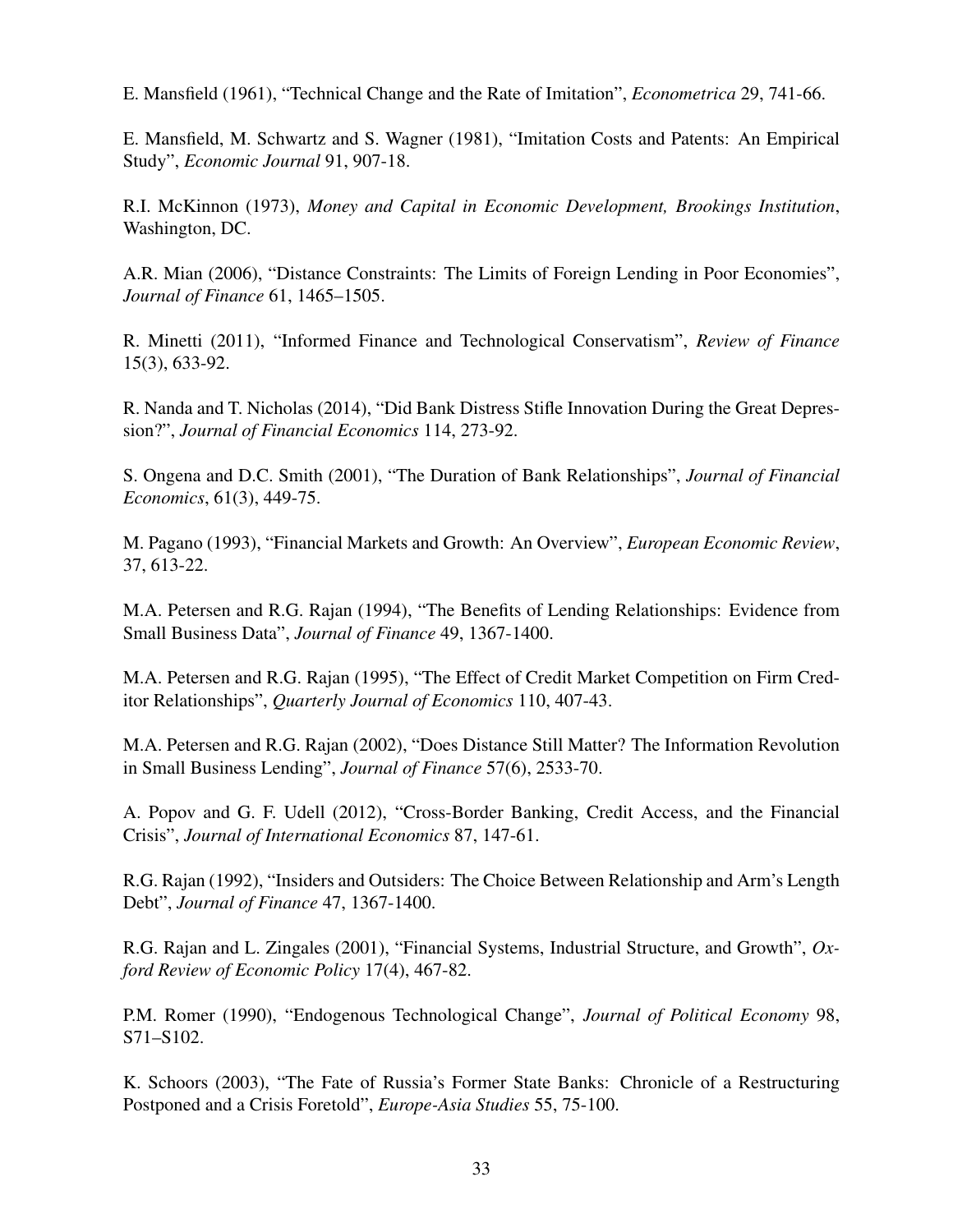K. Schoors and K. Yudaeva (2013), "Russian Banking as an Active Volcano", In: *Oxford Handbook of the Russian Economy*, M. Alexeev and S. Weber (eds.), 544-573, Oxford University Press, Oxford.

J.A. Schumpeter (1934), "*The Theory of Economic Development. An Inquiry into Profits, Capital, Credit, Interest, and the Business Cycle*", Cambridge: Harvard University Press (reprint 1983).

H. Schweiger and P. Zacchia (2014), "Business Environment, Innovation, and Productivity: Evidence from Russia's Regions", mimeo.

A. Smith (1776), *An Inquiry into the Nature and Causes of the Wealth of Nations*, London, Penguin Group (1997 ed.).

M. Ueda (2004), "Banks Versus Venture Capital: Project Evaluation, Screening, and Expropriation", *Journal of Finance* 59(2), 601-21.

J.M. Wooldridge (2002), *Econometric Analysis of Cross Section and Panel Data*, The MIT Press, Cambridge, MA.

O. Yosha (1995), "Information Disclosure Costs and the Choice of Financing Source", *Journal of Financial Intermediation* 4, 3-20.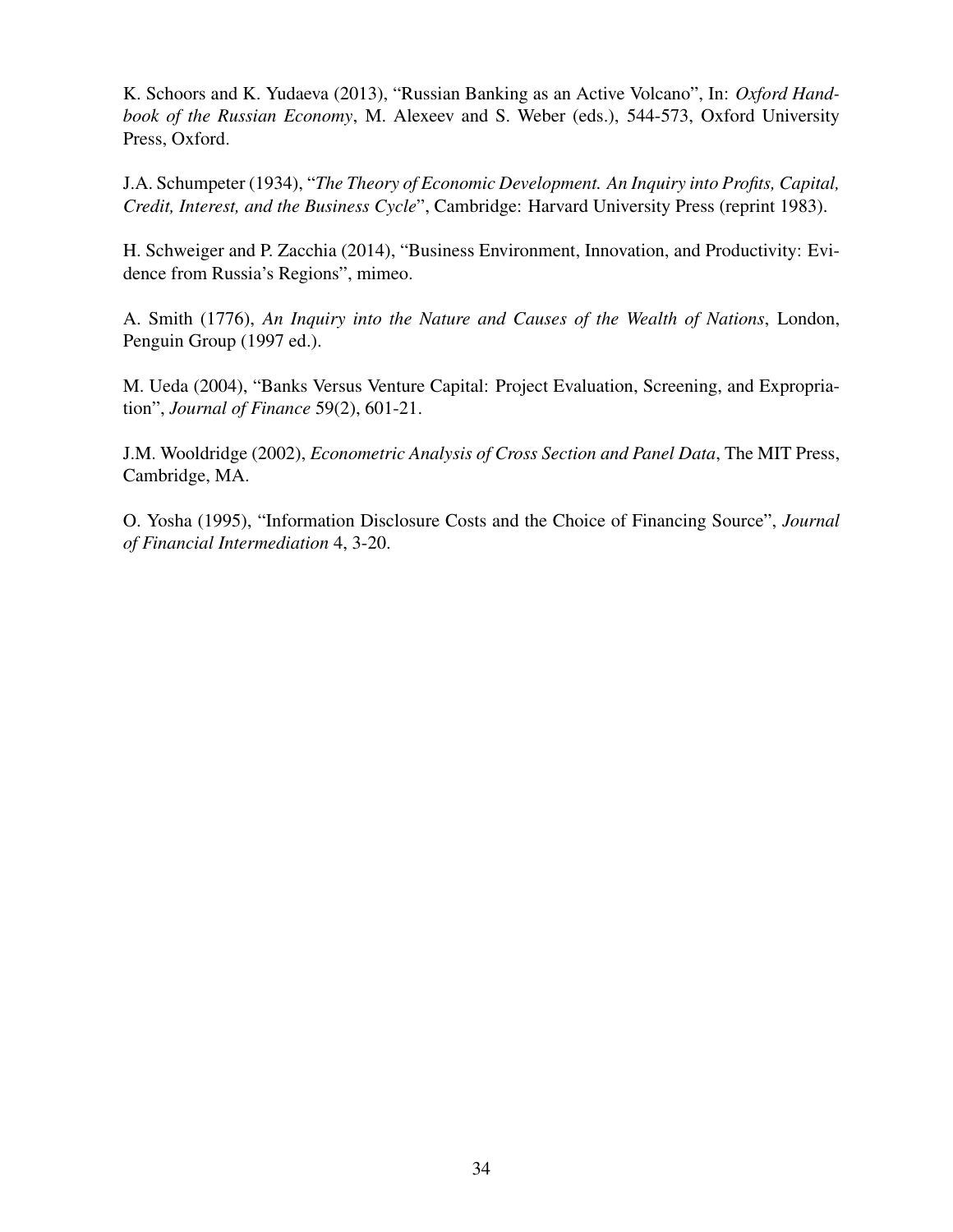# Appendix

## The BEEPS V innovation module

All questions on innovation in the BEEPS V Innovation Module comply with the OECD guidelines for collecting technological innovation data as laid down in the  $3<sup>rd</sup>$  edition of the so-called Oslo Manual. The survey also incorporates suggestions by Mairesse and Mohnen (2010) with regard to best practices in innovation survey design.

Firm managers were asked whether during the past three years they introduced new products or services (product innovation); production methods (process innovation); organisational practices or structures (organisation innovation); marketing methods (marketing innovation); or conducted R&D. The Oslo Manual defines these types of innovation, a classification that dates back to Schumpeter (1934), in more detail. A product innovation involves the introduction of a good or service that is new or significantly improved with respect to its characteristics or intended uses. This includes significant improvements in technical specifications, components and materials, incorporated software, or other functional characteristics. A process innovation is the implementation of a new or significantly improved production or delivery method. Here one can think of significant changes in production techniques, equipment, software, or logistical methods. Organisational innovation includes significantly improved or new knowledge management, supply-chain management or quality control systems. Marketing innovation relates to new methods of advertising, product promotion and pricing strategies. Lastly, R&D comprises creative work undertaken on a systematic basis to increase the stock of knowledge and to use this stock to devise new applications.

Interviewees were presented with show cards that contained examples of innovations in each of these categories. It was made clear that "new" meant new to the firm but not necessarily new to the local, national or international market. Firms that had undertaken at least one form of innovation were asked detailed questions on the nature of this innovation. A verbatim description of the main innovative product or process (if any) was noted down by the interviewer. All verbatim innovation descriptions were carefully checked by a team of independent evaluators to ensure that we only consider innovations in line with the OECD guidelines. For instance, product customisation is not innovation unless characteristics are introduced that differ significantly from existing products. The reader is referred to Schweiger and Zacchia (2014) for more details on data cleaning.

## Constructing firm-level indicators of credit constraints

We follow Popov and Udell (2012) to construct our firm-level credit variables and we consider BEEPS question K16: "*Did the establishment apply for any loans or lines of credit in the last fiscal year?*". For firms that answered "*No*", we go to question K17, which asks: "*What was the main reason the establishment did not apply for any line of credit or loan in the last fiscal year*?" For firms that answered "*Yes*", question K18a subsequently asks: "*In the last fiscal year, did this establishment apply for any new loans or new credit lines that were rejected?*" We classify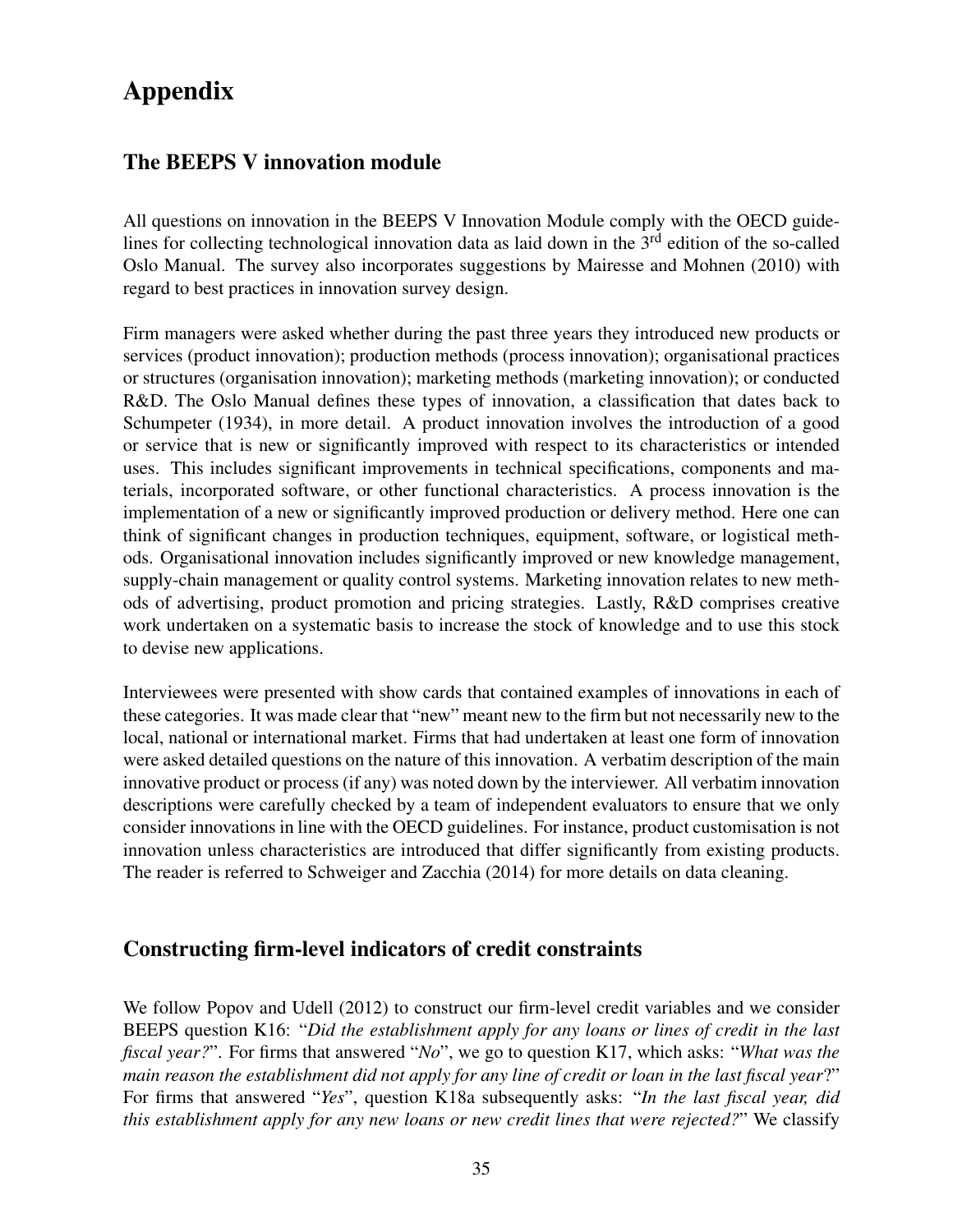firms that answered "*No need for a loan*" to K17 as unconstrained, while we classify firms as constrained if they either answered "*Yes*" to K18a or answered "*Interest rates are not favorable*"; "*Collateral requirements are too high*"; "*Size of loan and maturity are insufficient*"; or "*Did not think it would be approved*" to K17.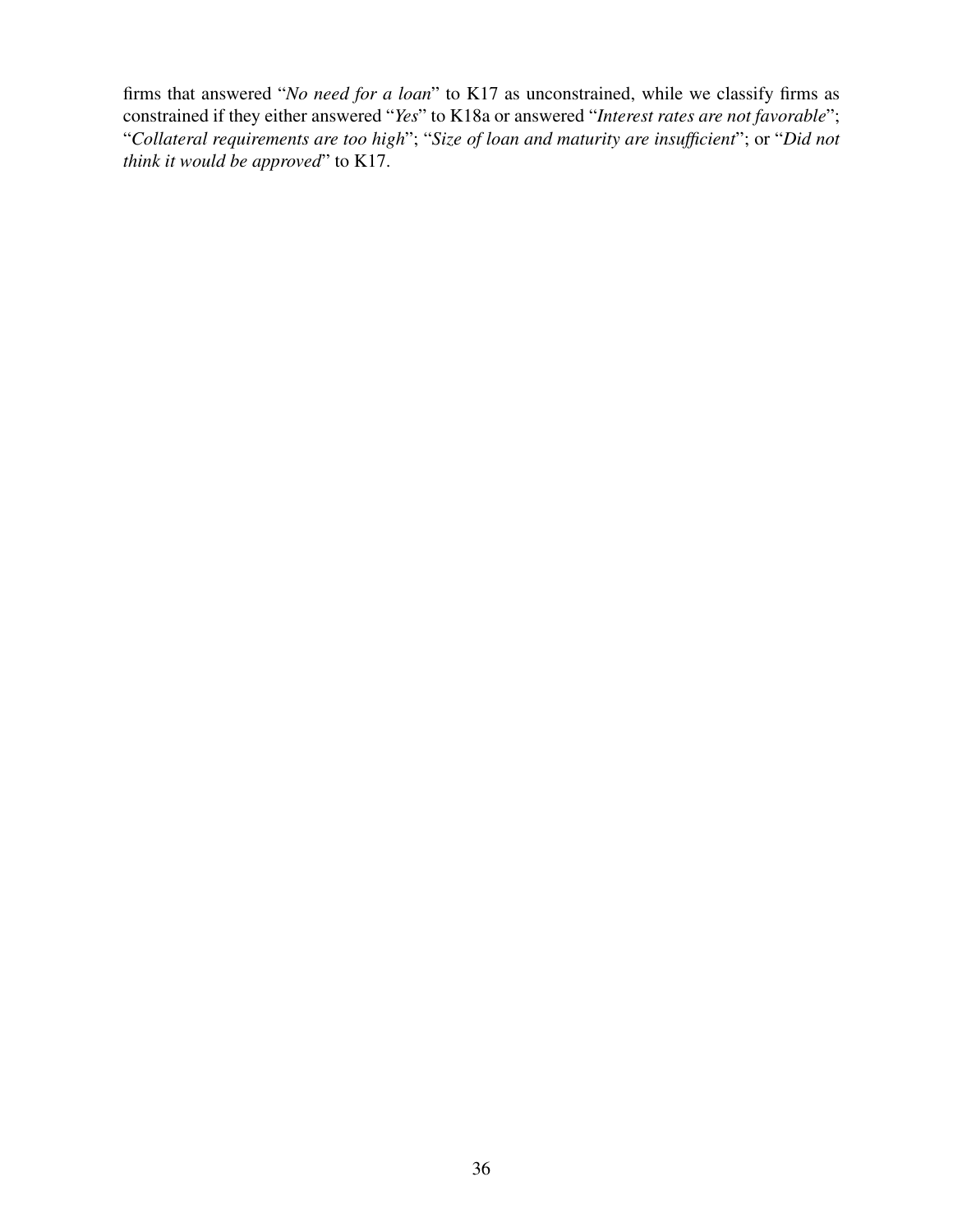### **Table 1Access to bank credit and firm innovation: Univariate results**

This table reports univariate results on the relationship between access to bank credit and firm innovation in Russia. \*, \*\*, \*\*\* indicate significance at the 10%, 5% and 1% level, respectively, for <sup>a</sup> two-sample t-test of <sup>a</sup> difference in means with unequal variances. For the t-tests we compare innovation activityamong all firms with a loan (top row) with all credit-constrained firms (penultimate row). Table A1 in the Appendix provides variable definitions.

|                 |                       |                  |           | Share of firms with:                                             |               |  |                             |      | Average no. of innovations: |                     |       |
|-----------------|-----------------------|------------------|-----------|------------------------------------------------------------------|---------------|--|-----------------------------|------|-----------------------------|---------------------|-------|
|                 |                       | Any innovation   |           | At least 2<br>At least 3<br>innovation types<br>innovation types |               |  | Technological<br>innovation |      | Aggregate<br>innovation     | <b>Observations</b> |       |
|                 |                       | $\left(1\right)$ |           | (2)                                                              | (3)           |  | (4)                         |      | (5)                         | (6)                 |       |
| Firm has a loan |                       | 54.65%***        | 38.32%*** |                                                                  | $20.99\%$ *** |  | $0.38***$                   |      | $1.09***$                   | 1,010               |       |
|                 | Private domestic bank |                  | 52.94%    | 35.29%                                                           | 20.00%        |  |                             | 0.38 | 1.03                        |                     | 425   |
|                 | State bank            |                  | 55.89%    | 39.83%                                                           | 21.63%        |  |                             | 0.37 | 1.11                        |                     | 467   |
|                 | Foreign bank          |                  | 55.92%    | 43.22%                                                           | 22.03%        |  |                             | 0.39 | 1.19                        |                     | 118   |
| No loan         |                       | 37.97%           | 23.04%    |                                                                  | 11.38%        |  | 0.23                        | 0.66 |                             | 2,839               |       |
|                 | No demand             |                  | 35.76%    | 21.61\%                                                          | $9.97\%$      |  |                             | 0.21 | 0.63                        |                     | 1,555 |
|                 | Credit constrained    |                  | $40.65\%$ | 24.77%                                                           | 13.08%        |  |                             | 0.25 | 0.70                        |                     | 1,284 |
| Total           |                       | 42.35%           | 27.05%    |                                                                  | 13.90%        |  | 0.27                        | 0.77 |                             | 3,849               |       |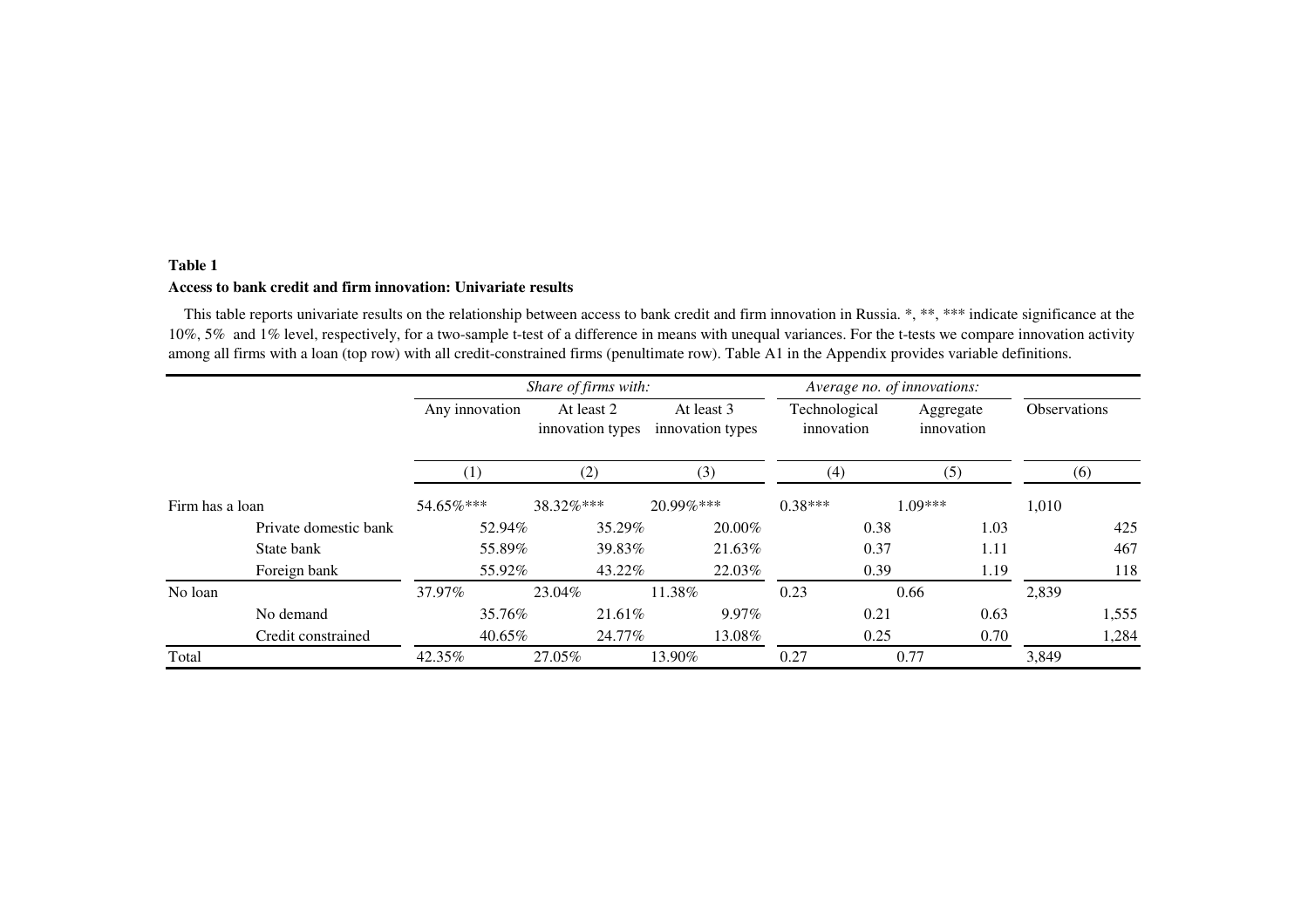### **Table 2 Determinants of firms' credit demand**

This table reports a first-stage probit Heckman selection regression where *Leasing fixed assets* and *Received subsidies* are demand shifters that are excluded in the subsequent analysis. The dependent variable is a dummy equal to '1' if the firm needed bank credit; '0' otherwise. The regression includes industry and district fixed effects, a constant, and the same firm controls as in Table 4. Robust standard errors are clustered by industry and shown in parentheses. \*, \*\*, \*\*\* indicate significance at the 10%, 5% and 1% level, respectively. Appendix Table A1 contains all variable definitions.

| Dependent variable: Loan demand | (1)         |
|---------------------------------|-------------|
| Leasing fixed assets $(0/1)$    | $0.3119***$ |
|                                 | (0.0444)    |
| Received subsidies $(0/1)$      | $0.1767**$  |
|                                 | (0.0839)    |
| <b>Bank</b> concentration       | 0.2373      |
|                                 | (0.2756)    |
| Share foreign banks             | 0.5901      |
|                                 | (0.8856)    |
| Spetsbanks                      | $-0.0274*$  |
|                                 | (0.0153)    |
| Industry fixed effects          | Yes         |
| District fixed effects          | Yes         |
| Firm controls                   | Yes         |
| <b>Observations</b>             | 3,754       |
| Pseudo R-squared                | 0.038       |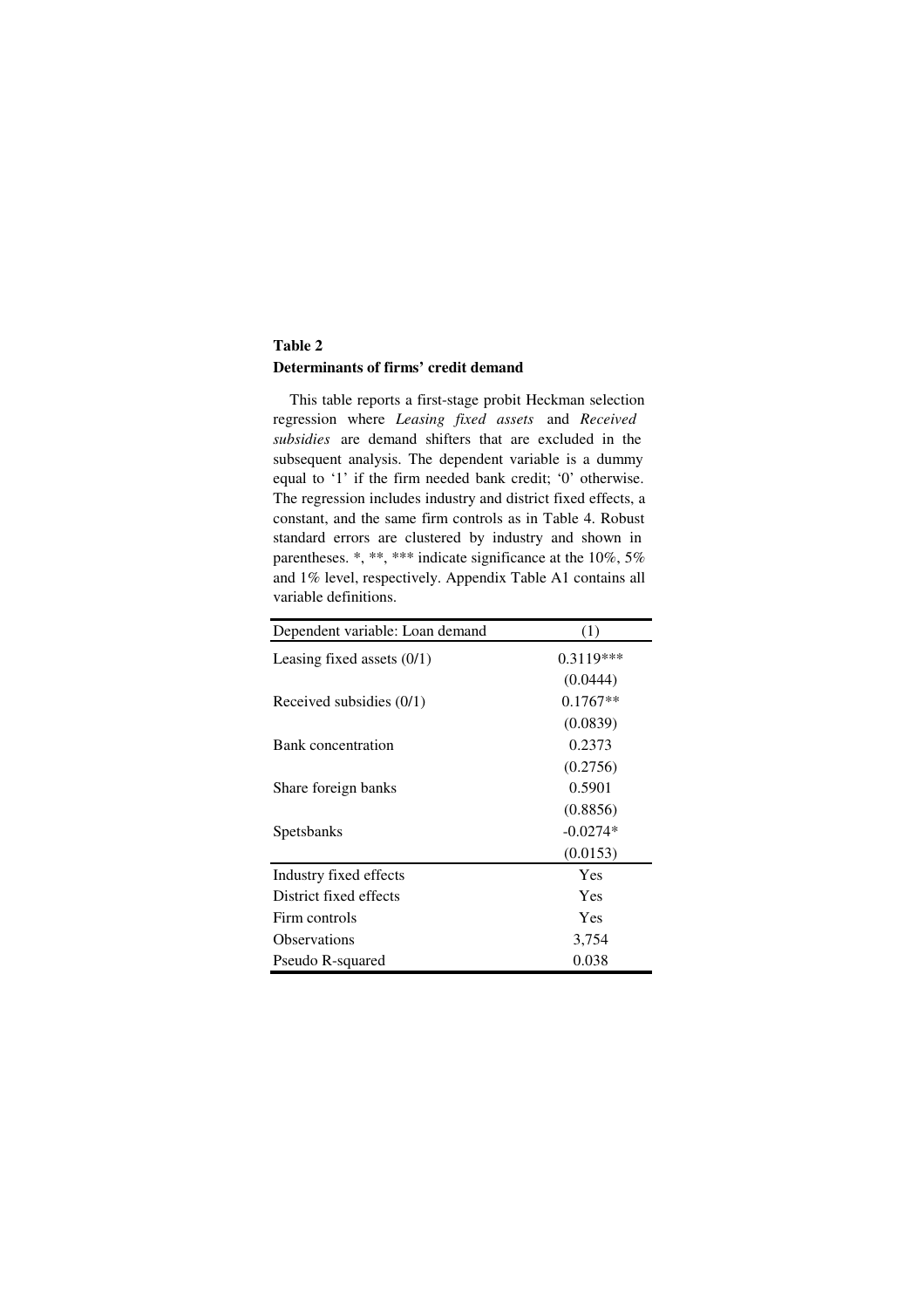#### **Local credit markets and firms' credit constraints across Russia**

 This table reports results from regressions to estimate the impact of the composition of local banking markets on firms' credit constraints (the first stage of our IV estimation). The dependent variable is <sup>a</sup> dummy equal to '1' if the firm is credit constrained (broad definition) and '0' otherwise. The inverse Mills' ratio in column 1 is derived from the probit model in Table 2 and from analogous probit models for the other columns. All regressions include <sup>a</sup> set of firm-level control variables, industry and district fixed effects, and a constant. Controls include (log) Firm size, (log) Firm age, External audit, Training, Technology licence, Quality certification , National sales , Expect higher sales , Purchasing fixed assets , (log) Manager's experience and State connection . Robust standard errors are clustered at the industry level and shown in parentheses. \*, \*\*, \*\*\* indicate significance at the 10%, 5% and 1% level, respectively. The F-statistic on IVs is for the F-test that the instruments are jointly insignificant, while the p-value of the Hansen J-statistic is for the overidentification test that the instruments are valid. See Table A1 inthe Appendix for all variable definitions.

| Dependent variable: Credit constrained                      | (1)          | (2)          | (3)          | (4)          | (5)          | (6)          | (7)          | (8)                    |
|-------------------------------------------------------------|--------------|--------------|--------------|--------------|--------------|--------------|--------------|------------------------|
| <b>Bank</b> concentration                                   | $-0.3137**$  | $-0.9546***$ | $-1.1051***$ | $-0.3682**$  | $-0.3955**$  |              |              |                        |
|                                                             | (0.1456)     | (0.2311)     | (0.2893)     | (0.1555)     | (0.1570)     |              |              |                        |
| Share foreign banks                                         | $-1.4237***$ | $-1.4047***$ | $-1.4020***$ | $-1.4042***$ | $-1.4037***$ | $-1.4406***$ | $-1.4287***$ | $-1.2802**$            |
|                                                             | (0.3166)     | (0.3151)     | (0.3217)     | (0.3246)     | (0.3113)     | (0.3112)     | (0.3149)     | (0.5291)               |
| Spetsbanks                                                  | $-0.0205***$ | $-0.0199***$ | $-0.0205***$ | $-0.0205***$ | $-0.0200***$ | $-0.0206***$ | $-0.0207***$ | $-0.0161$              |
|                                                             | (0.0066)     | (0.0068)     | (0.0066)     | (0.0066)     | (0.0067)     | (0.0066)     | (0.0065)     | (0.0126)               |
| Bank concentration * (log) Firm size                        |              | $0.1752***$  |              |              |              |              |              |                        |
|                                                             |              | (0.0548)     |              |              |              |              |              |                        |
| Bank concentration * (log) Firm age                         |              |              | $0.3544***$  |              |              |              |              |                        |
|                                                             |              |              | (0.1160)     |              |              |              |              |                        |
| Bank concentration * Quality certification (0/1)            |              |              |              | $0.4136**$   |              |              |              |                        |
|                                                             |              |              |              | (0.1804)     |              |              |              |                        |
| Bank concentration * External audit (0/1)                   |              |              |              |              | 0.2651       |              |              |                        |
|                                                             |              |              |              |              | (0.1651)     |              |              |                        |
| Bank concentration * Low-tech industry (0/1)                |              |              |              |              |              | $-0.2937*$   |              |                        |
|                                                             |              |              |              |              |              | (0.1520)     |              |                        |
| Bank concentration * High-tech industry (0/1)               |              |              |              |              |              | $-0.5636*$   |              |                        |
|                                                             |              |              |              |              |              | (0.2827)     |              |                        |
| Bank concentration * Low external finance dependence (0/1)  |              |              |              |              |              |              | $-0.2090$    |                        |
|                                                             |              |              |              |              |              |              | (0.1834)     |                        |
| Bank concentration * High external finance dependence (0/1) |              |              |              |              |              |              | $-0.4334***$ |                        |
|                                                             |              |              |              |              |              |              | (0.1200)     |                        |
| Bank concentration * Low-tangibility industry (0/1)         |              |              |              |              |              |              |              | $-0.7711***$           |
|                                                             |              |              |              |              |              |              |              | (0.2621)               |
| Bank concentration * High-tangibility industry (0/1)        |              |              |              |              |              |              |              | $-0.1427$              |
| Inverse Mills' ratio                                        | 0.3858***    | $0.3752***$  | $0.3820***$  | $0.3983***$  | $0.3811***$  | 0.3838***    | $0.3822***$  | (0.2422)<br>$0.4438**$ |
|                                                             | (0.1250)     | (0.1239)     | (0.1236)     | (0.1219)     | (0.1236)     | (0.1253)     | (0.1276)     | (0.2120)               |
| Industry fixed effects                                      | Yes          | Yes          | Yes          | Yes          | Yes          | Yes          | Yes          | Yes                    |
| District fixed effects                                      | Yes          | Yes          | Yes          | Yes          | Yes          | Yes          | Yes          | Yes                    |
| Firm controls                                               | Yes          | Yes          | Yes          | Yes          | Yes          | Yes          | Yes          | Yes                    |
| Observations                                                | 2,089        | 2,089        | 2,089        | 2,089        | 2,089        | 2,089        | 2,089        | 760                    |
| F-statistic on IVs                                          | 10.51        | 14.48        | 17.80        | 9.60         | 8.02         | 8.20         | 9.73         | 3.90                   |
| Hansen J-statistic (p-value)                                | 0.63         | 0.68         | 0.69         | 0.68         | 0.71         | 0.79         | 0.73         | 0.61                   |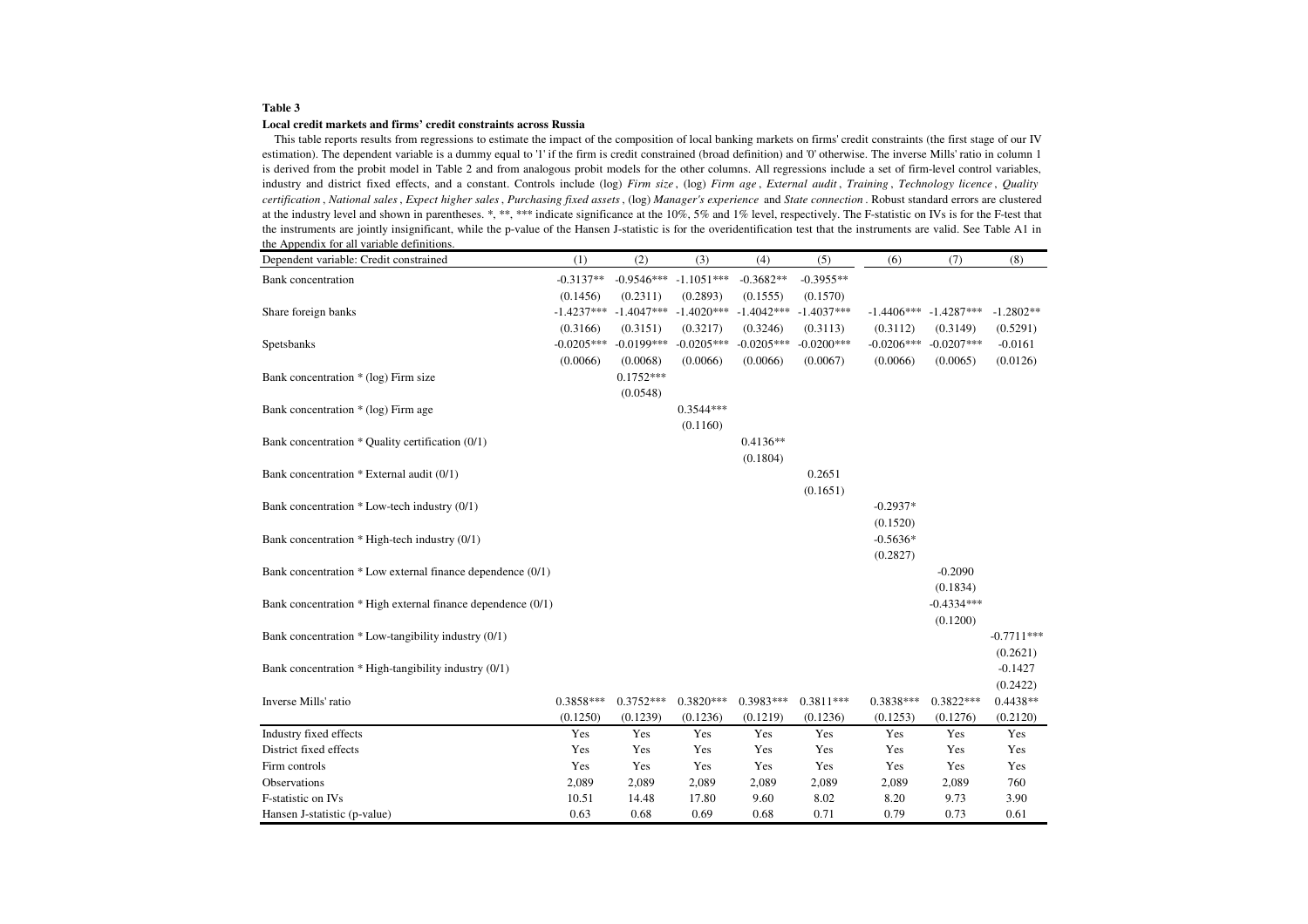#### **Credit constraints and firm innovation across Russia**

This table reports results of regressions to estimate the impact of credit constraints on firm innovation. This is the second stage of our IV estimation; first stage results are reported in column 1 of Table 3. *Credit constrained* (0/1) is the endogenous variable, instrumented as in column (1) of Table 3. The inverse Mills' ratio is derived from the probit model in column 1 of Table 2 and from analogous probit models for the other columns. All regressions include industry and district fixed effects and a constant. Robust standard errors are clustered at the industry level and given in parentheses; \*, \*\*, \*\*\* indicate significance at the 10%, 5% and 1% level, respectively. Table A1 in the Appendix contains all variable definitions.

|                               |                             |                       | Extensive margin |                               | Intensive margin        |                                   |                                   |                 |                                         |
|-------------------------------|-----------------------------|-----------------------|------------------|-------------------------------|-------------------------|-----------------------------------|-----------------------------------|-----------------|-----------------------------------------|
| Dependent variable:           | Technological<br>innovation | Product<br>innovation | Process          | Soft<br>innovation innovation | Aggregate<br>innovation | At least 2<br>innovation<br>types | At least 3<br>innovation<br>types | new<br>products | Number of Number of<br>new<br>processes |
|                               | (1)                         | (2)                   | (3)              | (4)                           | (5)                     | (6)                               | (7)                               | (8)             | (9)                                     |
| Credit constrained (0/1)      | $-0.5470***$                | $-0.2237*$            | $-0.3233**$      | $-0.7569***$                  | $-1.2928***$            | $-0.4953***$                      | $-0.4017***$                      | $-3.1181*$      | $-1.0277***$                            |
|                               | (0.1720)                    | (0.1190)              | (0.1400)         | (0.2862)                      | (0.4001)                | (0.1902)                          | (0.1353)                          | (1.6827)        | (0.2914)                                |
| (log) Firm size               | $-0.0509**$                 | $-0.0241$             | $-0.0268$        | $-0.0323$                     | $-0.0800$               | $-0.0263$                         | $-0.0282$                         | $-0.2604$       | $-0.0721*$                              |
|                               | (0.0244)                    | (0.0156)              | (0.0171)         | (0.0417)                      | (0.0551)                | (0.0278)                          | (0.0176)                          | (0.3062)        | (0.0377)                                |
| $(log)$ Firm age              | $0.0420**$                  | $0.0258*$             | 0.0162           | 0.0119                        | 0.0574                  | $0.0263*$                         | 0.0239                            | 0.3001          | $-0.0138$                               |
|                               | (0.0203)                    | (0.0137)              | (0.0105)         | (0.0291)                      | (0.0406)                | (0.0142)                          | (0.0153)                          | (0.4191)        | (0.0228)                                |
| External audit (0/1)          | 0.0339                      | 0.0290                | 0.0049           | 0.0425                        | 0.0752                  | 0.0001                            | 0.0162                            | 0.7176*         | 0.0246                                  |
|                               | (0.0432)                    | (0.0269)              | (0.0242)         | (0.0544)                      | (0.0817)                | (0.0288)                          | (0.0276)                          | (0.4044)        | (0.0500)                                |
| Training $(0/1)$              | $0.0721***$                 | $0.0278*$             | $0.0443***$      | $0.1954***$                   | $0.2682***$             | $0.1081***$                       | $0.0763***$                       | 0.0713          | $0.1730***$                             |
|                               | (0.0214)                    | (0.0166)              | (0.0093)         | (0.0291)                      | (0.0425)                | (0.0205)                          | (0.0164)                          | (0.2411)        | (0.0369)                                |
| Technology licence (0/1)      | 0.0360                      | $0.0559***$           | $-0.0199$        | $0.2123**$                    | $0.2507**$              | $0.0821**$                        | $0.0858***$                       | 0.9960          | $0.1622**$                              |
|                               | (0.0349)                    | (0.0181)              | (0.0291)         | (0.0849)                      | (0.0999)                | (0.0395)                          | (0.0232)                          | (0.8658)        | (0.0677)                                |
| Quality certification (0/1)   | 0.1008                      | 0.0293                | $0.0716**$       | $0.1129*$                     | $0.2073*$               | $0.0651*$                         | $0.0915**$                        | 0.4500          | 0.1790*                                 |
|                               | (0.0643)                    | (0.0372)              | (0.0349)         | (0.0654)                      | (0.1136)                | (0.0393)                          | (0.0437)                          | (0.8834)        | (0.0979)                                |
| National sales (0/1)          | $0.1018**$                  | $0.0457*$             | $0.0561**$       | 0.0603                        | $0.1613**$              | 0.0733***                         | 0.0595***                         | 1.1582***       | $0.0942*$                               |
|                               | (0.0408)                    | (0.0272)              | (0.0226)         | (0.0402)                      | (0.0646)                | (0.0273)                          | (0.0198)                          | (0.4427)        | (0.0535)                                |
| Expect higher sales (0/1)     | $0.0857**$                  | $0.0372*$             | $0.0485**$       | $0.1411***$                   | $0.2242***$             | 0.0983***                         | $0.0463***$                       | 0.4434          | $0.1275***$                             |
|                               | (0.0362)                    | (0.0210)              | (0.0224)         | (0.0367)                      | (0.0589)                | (0.0214)                          | (0.0169)                          | (0.2751)        | (0.0452)                                |
| Purchasing fixed assets (0/1) | $0.0875**$                  | 0.0268                | $0.0607***$      | $0.1021*$                     | $0.1891**$              | 0.0793***                         | $0.0440***$                       | 0.1284          | $0.1353**$                              |
|                               | (0.0348)                    | (0.0271)              | (0.0227)         | (0.0618)                      | (0.0816)                | (0.0252)                          | (0.0157)                          | (0.2007)        | (0.0674)                                |
| (log) Manager's experience    | 0.0401                      | $0.0259*$             | 0.0143           | $-0.0042$                     | 0.0371                  | 0.0005                            | $-0.0020$                         | $-0.1337$       | 0.0298                                  |
|                               | (0.0252)                    | (0.0143)              | (0.0161)         | (0.0229)                      | (0.0404)                | (0.0115)                          | (0.0130)                          | (0.3200)        | (0.0327)                                |
| State connection $(0/1)$      | $-0.0768$                   | $-0.0464$             | $-0.0304$        | $-0.1172$                     | $-0.2098$               | $-0.0747$                         | $-0.0493$                         | 0.7572          | $-0.0453$                               |
|                               | (0.0500)                    | (0.0299)              | (0.0291)         | (0.0891)                      | (0.1291)                | (0.0505)                          | (0.0390)                          | (1.1284)        | (0.0875)                                |
| Inverse Mills' ratio          | 0.4554***                   | 0.1788                | $0.2766**$       | 0.3508                        | $0.8269**$              | $0.4121***$                       | 0.2990***                         | 2.4508          | 0.3288                                  |
|                               | (0.1679)                    | (0.1127)              | (0.1101)         | (0.2912)                      | (0.3792)                | (0.1552)                          | (0.1128)                          | (2.7261)        | (0.2250)                                |
| Industry fixed effects        | Yes                         | Yes                   | Yes              | Yes                           | Yes                     | Yes                               | Yes                               | Yes             | Yes                                     |
| District fixed effects        | Yes                         | Yes                   | Yes              | Yes                           | Yes                     | Yes                               | Yes                               | Yes             | Yes                                     |
| Observations                  | 2,089                       | 2,089                 | 2,089            | 2,070                         | 2,070                   | 2,089                             | 2,089                             | 2,089           | 2,089                                   |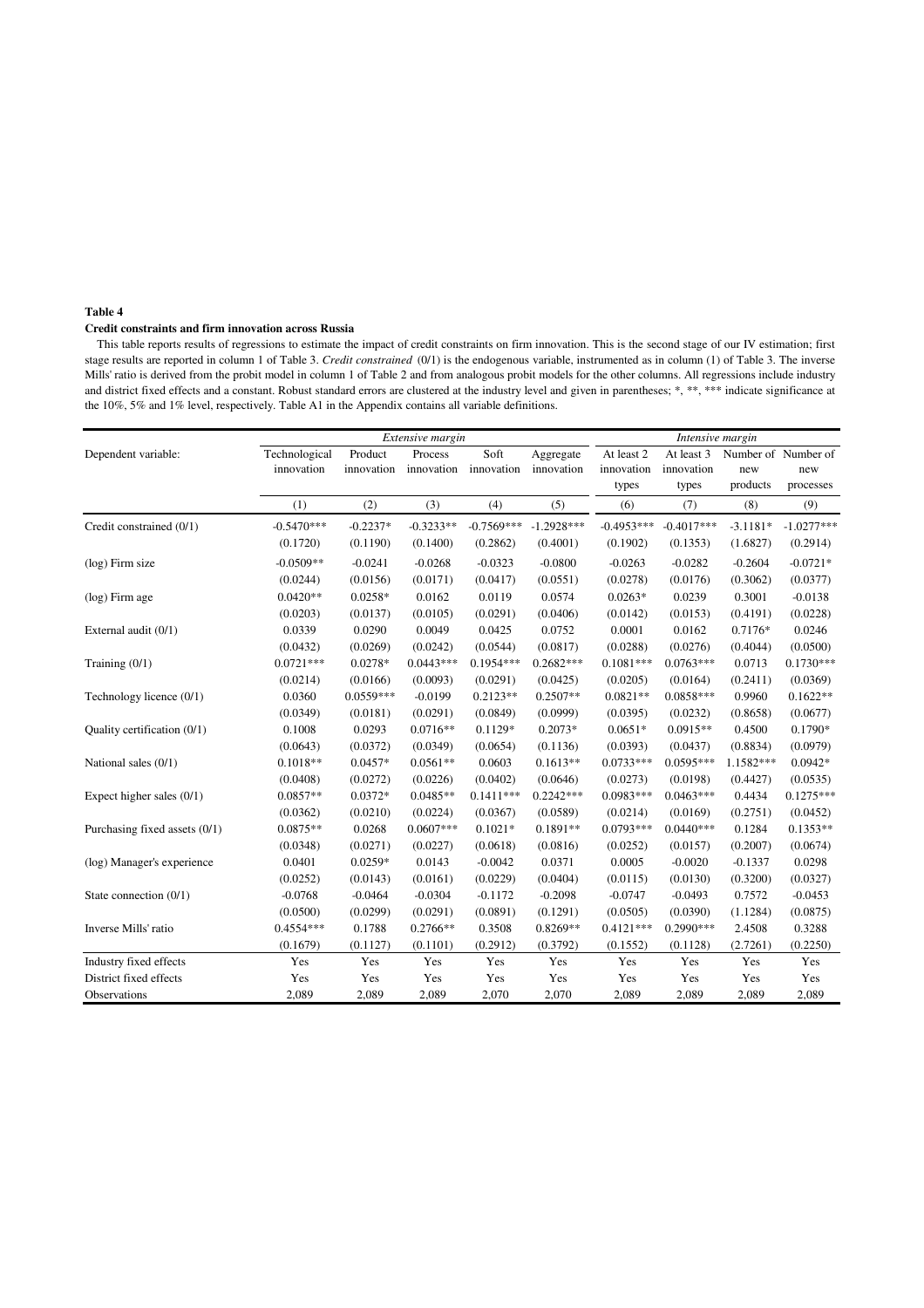#### **Robustness tests**

This table reports results from alternative specifications of our baseline model (Table 4, column 1). The dependent variable is Technological innovation. The Heckman selection equation and the IV first stage are not report two rows. The first stage of our IV estimation is analogous to column 1 of Table 3, except for columns 3-7 and 9. In columns 3-7, we use alternative measures for banking competition and in column 9 we use locality dummies defined as before, except in column 1 where it is defined according to the narrow definition. All regressions include the following standard firm controls: (log) Firm size, (log) Firm age, External audit, Training, Technol Expect higher sales, Purchasing fixed assets, (log) Manager's experience and State connection. Column 2 also controls for being Part of a larger firm, being a Foreign-owned firm, being an Exporter, Share of temporary worke of the region or in a Large city, defined as having >1 million people. All regressions include the inverse Mills' ratio, industry fixed effects, firm controls and a constant. District fixed effects are included in all regr from a probit model of credit demand as in Table 2. Robust standard errors are clustered at the industry level and shown in parentheses except in columns 14 and 15 where we cluster at the district and regional level, resp and 1% level, respectively. The F-statistic on IVs is for the F-test that the instruments are jointly insignificant, while the p-value of the Hansen J-statistic is for the overidentification test that the instruments are v

| Dependent variable:          | <b>Technological innovation</b>               |                                |                                              |                            |                                   |                          |                                                          |                          |                              |                                           |                                                     |                                              |                                        |                                             |                                    |                                    |                                         |                          |
|------------------------------|-----------------------------------------------|--------------------------------|----------------------------------------------|----------------------------|-----------------------------------|--------------------------|----------------------------------------------------------|--------------------------|------------------------------|-------------------------------------------|-----------------------------------------------------|----------------------------------------------|----------------------------------------|---------------------------------------------|------------------------------------|------------------------------------|-----------------------------------------|--------------------------|
|                              | Alternative variables                         |                                |                                              |                            | Alternative instruments           |                          |                                                          | Fixed effects            |                              |                                           |                                                     | Sub-sample estimation                        |                                        |                                             |                                    | Standard errors                    |                                         | Alternative<br>estimator |
|                              | Narrow<br>credit<br>constrained<br>definition | Additional<br>firm<br>controls | Bank<br>concentration<br>(asset<br>weighted) | Share of<br>top 3<br>banks | Profits /<br>operating<br>revenue | Lerner<br>index          | Nonlinear<br>effect of<br>credit market<br>concentration | Economic<br>zones        | Locality<br>fixed<br>effects | Excluding<br>young firms<br>$(<$ 6 years) | <b>Excl. 20</b><br>most<br>innovative<br>localities | Excl. three<br>most<br>innovative<br>regions | Excl.<br>Moscow &<br>St.<br>Petersburg | Excl.<br>localities<br>w/o foreign<br>banks | Clustering<br>at district<br>level | Clustering<br>at regional<br>level | Boot-<br>strapped<br>standard<br>errors | <b>LIML</b>              |
|                              | (1)                                           | (2)                            | (3)                                          | (4)                        | (5)                               | (6)                      | (7)                                                      | (8)                      | (9)                          | (10)                                      | (11)                                                | (12)                                         | (13)                                   | (14)                                        | (15)                               | (16)                               | (17)                                    | (18)                     |
| Credit constrained (0/1)     | $-0.6787**$<br>(0.2735)                       | $-0.5537***$<br>(0.1895)       | $-0.5610***$<br>(0.1847)                     | $-0.3883**$<br>(0.1646)    | $-0.6538***$<br>(0.2029)          | $-0.5436***$<br>(0.1692) | $-0.4020**$<br>(0.1795)                                  | $-1.0723***$<br>(0.3424) | $-0.3009***$<br>(0.0672)     | $-0.6172***$<br>(0.1881)                  | $-0.5608***$<br>(0.1819)                            | $-0.3772**$<br>(0.1515)                      | $-0.6183***$<br>(0.2162)               | $-0.6109***$<br>(0.2099)                    | $-0.5470**$<br>(0.2513)            | $-0.5470***$<br>(0.2047)           | $-0.5470**$<br>(0.2279)                 | $-0.5600***$<br>(0.1778) |
| Part of large firm (0/1)     |                                               | $-0.0733*$<br>(0.0414)         |                                              |                            |                                   |                          |                                                          |                          |                              |                                           |                                                     |                                              |                                        |                                             |                                    |                                    |                                         |                          |
| Foreign-owned firm (0/1)     |                                               | 0.0809<br>(0.0939)             |                                              |                            |                                   |                          |                                                          |                          |                              |                                           |                                                     |                                              |                                        |                                             |                                    |                                    |                                         |                          |
| Exporter $(0/1)$             |                                               | 0.0875<br>(0.0590)             |                                              |                            |                                   |                          |                                                          |                          |                              |                                           |                                                     |                                              |                                        |                                             |                                    |                                    |                                         |                          |
| Share of temporary workers   |                                               | 0.0131<br>(0.0239)             |                                              |                            |                                   |                          |                                                          |                          |                              |                                           |                                                     |                                              |                                        |                                             |                                    |                                    |                                         |                          |
| Main business city $(0/1)$   |                                               | 0.0506<br>(0.0612)             |                                              |                            |                                   |                          |                                                          |                          |                              |                                           |                                                     |                                              |                                        |                                             |                                    |                                    |                                         |                          |
| Large city $(0/1)$           |                                               | 0.0477<br>(0.0381)             |                                              |                            |                                   |                          |                                                          |                          |                              |                                           |                                                     |                                              |                                        |                                             |                                    |                                    |                                         |                          |
| Industry fixed effects       | Yes                                           | Yes                            | Yes                                          | Yes                        | Yes                               | Yes                      | Yes                                                      | Yes                      | Yes                          | Yes                                       | Yes                                                 | Yes                                          | Yes                                    | Yes                                         | Yes                                | Yes                                | Yes                                     | Yes                      |
| District fixed effects       | Yes                                           | Yes                            | Yes                                          | Yes                        | Yes                               | Yes                      | Yes                                                      | No                       | No                           | Yes                                       | Yes                                                 | Yes                                          | Yes                                    | Yes                                         | Yes                                | Yes                                | Yes                                     | Yes                      |
| Firm controls                | Yes                                           | Yes                            | Yes                                          | Yes                        | Yes                               | Yes                      | Yes                                                      | Yes                      | Yes                          | Yes                                       | Yes                                                 | Yes                                          | Yes                                    | Yes                                         | Yes                                | Yes                                | Yes                                     | Yes                      |
| Inverse Mills' ratio         | Yes                                           | Yes                            | Yes                                          | Yes                        | Yes                               | Yes                      | Yes                                                      | Yes                      | Yes                          | Yes                                       | Yes                                                 | Yes                                          | Yes                                    | Yes                                         | Yes                                | Yes                                | Yes                                     | Yes                      |
| Observations                 | 2,089                                         | 2,054                          | 2,089                                        | 2,089                      | 2,089                             | 2,089                    | 2,089                                                    | 2,089                    | 2,011                        | 1,604                                     | 2,067                                               | 1,867                                        | 1,934                                  | 2,046                                       | 2,089                              | 2,089                              | 2,089                                   | 2,089                    |
| First-stage statistics:      |                                               |                                |                                              |                            |                                   |                          |                                                          |                          |                              |                                           |                                                     |                                              |                                        |                                             |                                    |                                    |                                         |                          |
| F-statistic on IVs           | 9.54                                          | 9.01                           | 9.04                                         | 15.01                      | 8.74                              | 8.75                     | 12.75                                                    | 4.84                     | 473.46                       | 9.64                                      | 12.93                                               | 16.82                                        | 9.07                                   | 8.17                                        | 13.37                              | 7.73                               | 12.00                                   | 10.51                    |
| Hansen J-statistic (p-value) | 0.72                                          | 0.51                           | 0.56                                         | 0.46                       | 0.35                              | 0.54                     | 0.11                                                     | 0.96                     | 0.005                        | 0.79                                      | 0.54                                                | 0.21                                         | 0.65                                   | 0.67                                        | 0.63                               | 0.63                               | $\sim$                                  | 0.66                     |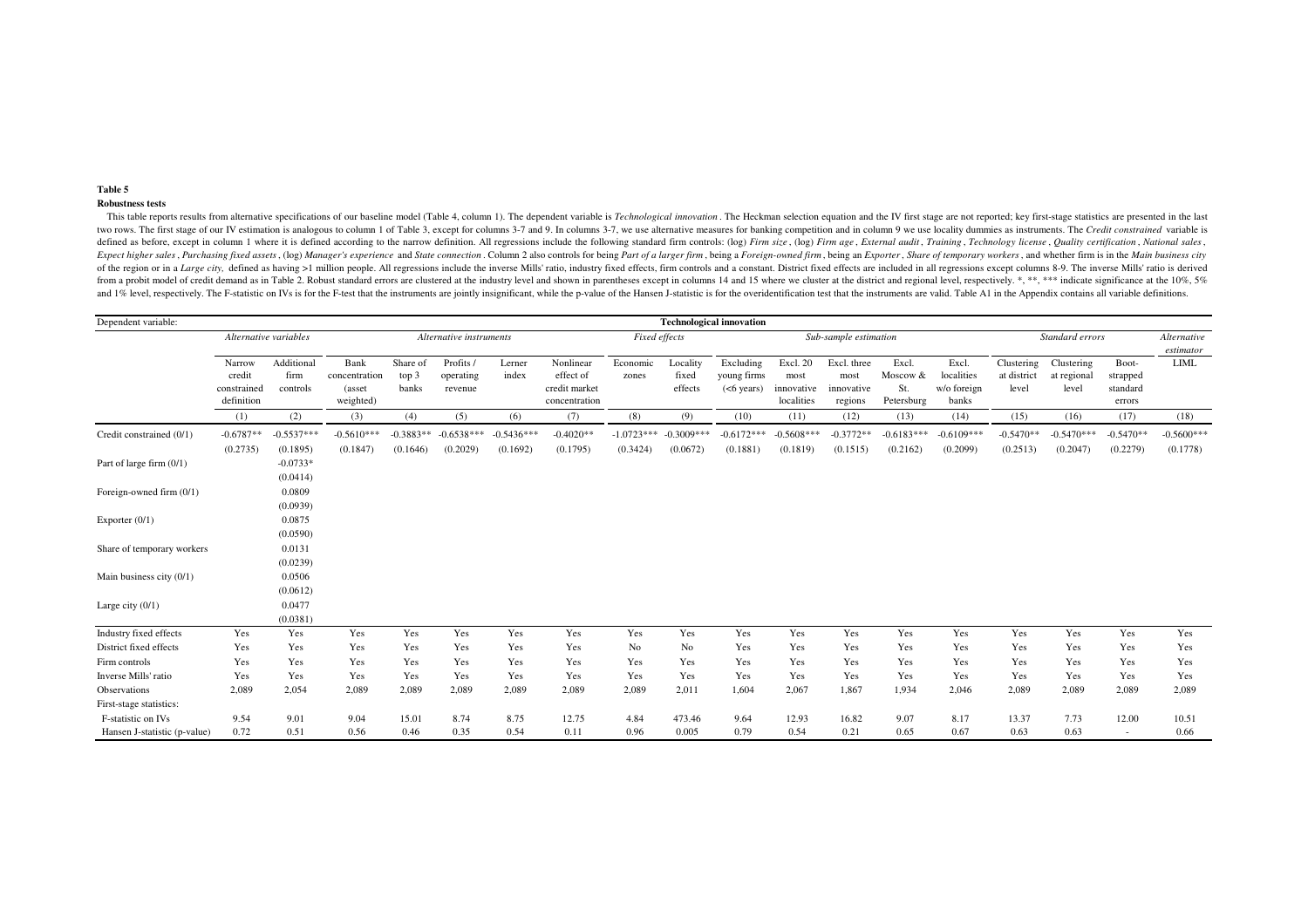### **Table 6 Credit constraints and the nature of firm innovation**

This table reports results of regressions to estimate the impact of credit constraints on firm innovation. This is the second stage of our IV estimation. *Credit constrained* (0/1) is the endogenous variable, instrumented as in column 1 of Table 3. The inverse Mills' ratio is derived from the probit model in Table 2, column 1 and from analogous probit models for the other columns. All regressions include industry and district fixed effects and a constant. Robust standard errors are clustered at the industry level and given in parentheses; \*, \*\*, \*\*\* indicate significance at the 10%, 5% and 1% level, respectively. †, ††, and ††† indicate significance at the 10%, 5% and 1% level, respectively, when adjusting for multiple-hypothesis testing via a Bonferroni correction where the outcomes in each panel are part of one family. Table A1 in the Appendix contains all variable definitions.

| <b>Panel A: Product innovation</b>                 |                                   |                              |                                         |                               |                                                |
|----------------------------------------------------|-----------------------------------|------------------------------|-----------------------------------------|-------------------------------|------------------------------------------------|
| Dependent variable:                                | New to local<br>market            | New to<br>national<br>market | Developed<br>with firm's<br>own ideas   | Developed<br>with others      | Developed<br>with suppliers                    |
|                                                    | (1)                               | (2)                          | (3)                                     | (4)                           | (5)                                            |
| Credit constrained (0/1)                           | $-0.1287$                         | $-0.0260$                    | 0.0055                                  | $-0.2292**$                   | $-0.0736$                                      |
|                                                    | (0.1013)                          | (0.0806)                     | (0.0977)                                | $(0.0937)$ ††                 | (0.0511)                                       |
| <b>Panel B: Process innovation</b>                 |                                   |                              |                                         |                               |                                                |
| Dependent variable:                                | New to local<br>market            | New to<br>national<br>market | Developed<br>with firm's<br>own ideas   | Developed<br>with others      | Developed<br>with suppliers                    |
|                                                    | (1)                               | (2)                          | (3)                                     | (4)                           | (5)                                            |
| Credit constrained (0/1)                           | $-0.1972*$<br>(0.1011)            | $-0.0509$<br>(0.0563)        | 0.0270<br>(0.0896)                      | $-0.3503***$<br>$(0.1163)$ †† | $-0.1723***$<br>$(0.0554)$ † † †               |
| Panel C: R&D and acquisition of external knowledge |                                   |                              |                                         |                               |                                                |
| Dependent variable:                                | Spent on<br>external<br>knowledge | R&D                          | Applied for<br>a patent or<br>trademark | Hired local<br>consultant     | Consulting:<br>business skills<br>improvements |
|                                                    | (1)                               | (2)                          | (3)                                     | (4)                           | (5)                                            |
| Credit constrained (0/1)                           | $-0.1797***$<br>$(0.0672)$ ††     | 0.0017<br>(0.0726)           | 0.0033<br>(0.0753)                      | $-0.2703**$<br>(0.1274)       | $-0.2723*$<br>(0.1508)                         |
| Industry fixed effects                             | Yes                               | Yes                          | Yes                                     | Yes                           | Yes                                            |
| District fixed effects                             | Yes                               | Yes                          | Yes                                     | Yes                           | Yes                                            |
| Firm controls                                      | Yes                               | Yes                          | Yes                                     | Yes                           | Yes                                            |
| Inverse Mills' ratio                               | Yes                               | Yes                          | Yes                                     | Yes                           | Yes                                            |
| Observations                                       | 2,089                             | 2,089                        | 2,089                                   | 2,082                         | 2,089                                          |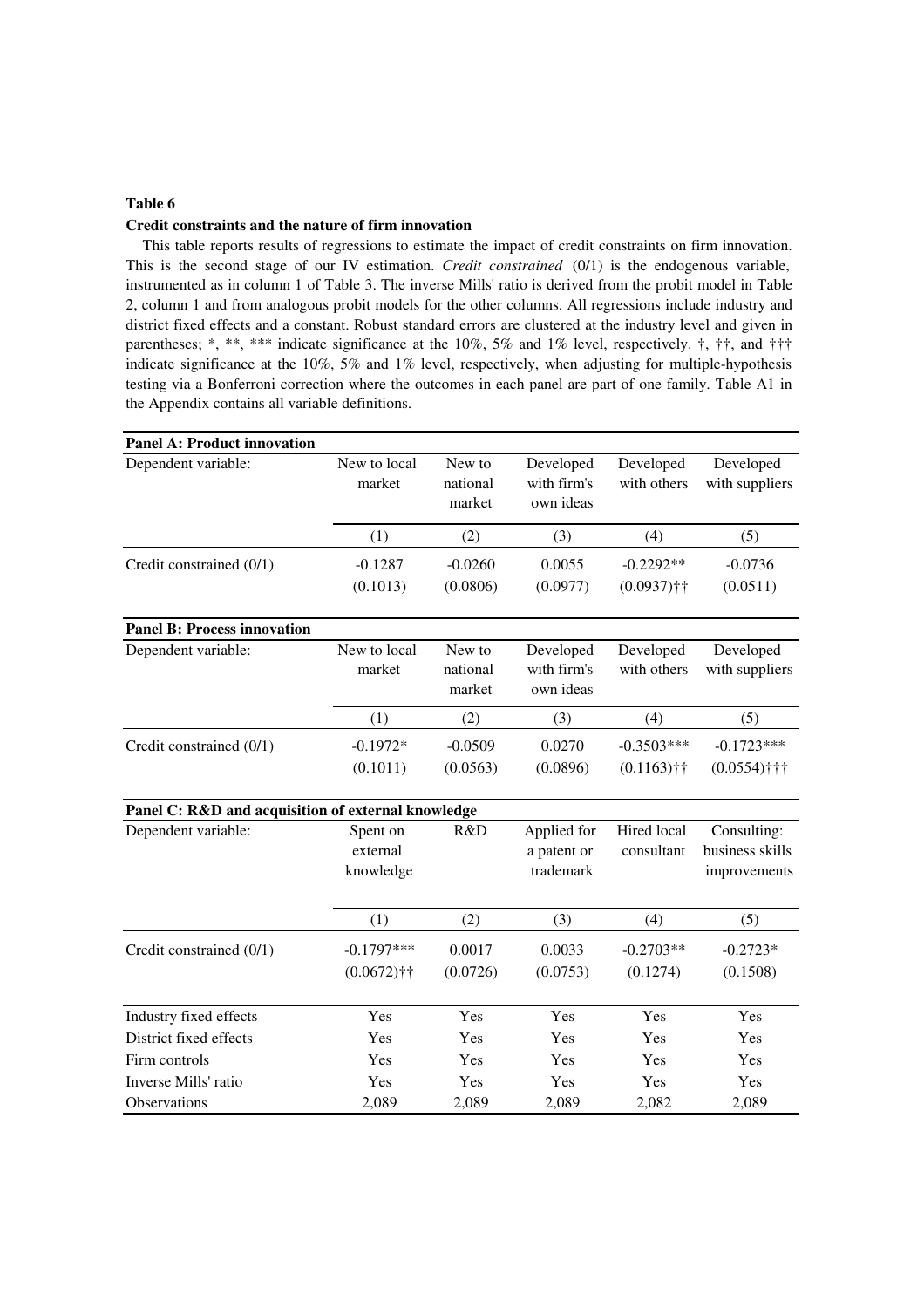#### **Borrowing from a foreign bank and firm innovation**

This table reports IV regression results on the relationship between foreign bank ownership and firm innovation. Closure of banks with regional HQs measures the number of branches of banks headquartered in <sup>a</sup> region that were closed between January 2004 and January 2006, per million population. All regressions include industry and district fixed effects, firm controls and <sup>a</sup> constant. Firm controls include <sup>a</sup> dummy for borrowing from <sup>a</sup> state bank. The Fstatistic on IVs is for the F-test that the instrument is insignificant. Robust standard errors are clustered at the industry level and shown in parentheses. \*, \*\*, \*\*\* indicate significance at the 10%, 5% and 1% level, respectively. Table A1 in the Appendix contains all variable definitions.

|                                    | First stage                        |                             |                       |                       | Second stage         |                         |                                   |                                   |
|------------------------------------|------------------------------------|-----------------------------|-----------------------|-----------------------|----------------------|-------------------------|-----------------------------------|-----------------------------------|
| Dependent variable:                | Loan from<br>foreign bank<br>(0/1) | Technological<br>innovation | Product<br>innovation | Process<br>innovation | Soft<br>innovation   | Aggregate<br>innovation | At least 2<br>innovation<br>types | At least 3<br>innovation<br>types |
|                                    | (1)                                | (2)                         | (3)                   | (4)                   | (5)                  | (6)                     | (7)                               | (8)                               |
| Loan from foreign bank (0/1)       |                                    | 1.2674*<br>(0.7572)         | $0.9837*$<br>(0.5801) | 0.2837<br>(0.4488)    | 4.2838**<br>(1.9712) | $5.5521**$<br>(2.3366)  | 1.8400**<br>(0.7808)              | $0.7970*$<br>(0.4096)             |
| Closure of banks with regional HQs | $0.0160***$<br>(0.0055)            |                             |                       |                       |                      |                         |                                   |                                   |
| District fixed effects             | Yes                                | Yes                         | Yes                   | Yes                   | Yes                  | Yes                     | Yes                               | Yes                               |
| Industry fixed effects             | Yes                                | Yes                         | Yes                   | Yes                   | Yes                  | Yes                     | Yes                               | Yes                               |
| Firm controls                      | Yes                                | Yes                         | Yes                   | Yes                   | Yes                  | Yes                     | Yes                               | Yes                               |
| <b>Observations</b>                | 1,026                              | 1,026                       | 1,026                 | 1,026                 | 1,017                | 1,017                   | 1,026                             | 1,026                             |
| F-statistic on IVs                 | 8.48                               |                             |                       |                       |                      |                         |                                   |                                   |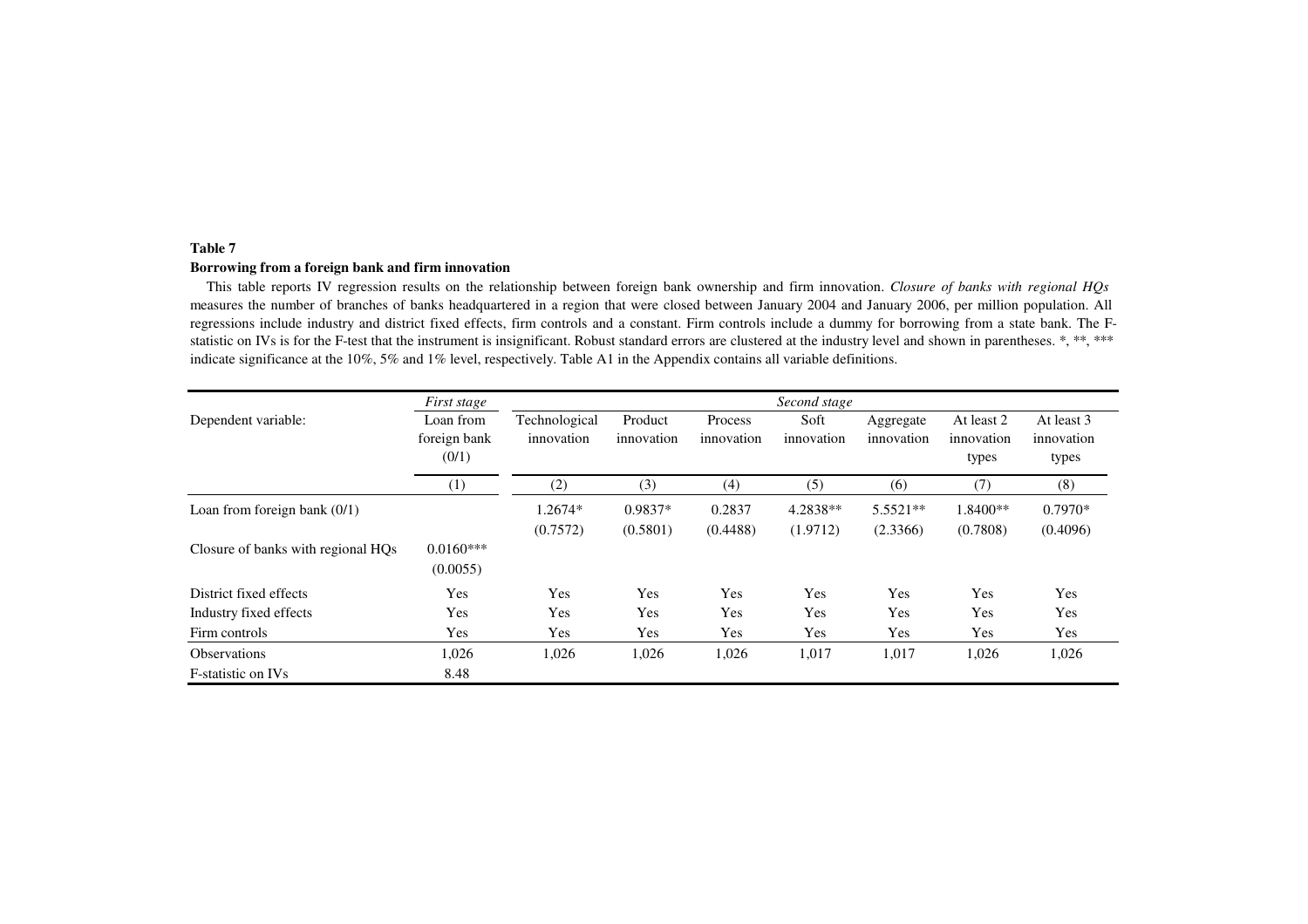#### **Lender type, innovation and the cost of borrowing**

 This table reports regression results on the relationship between lender type, innovation activity and borrowing cost. *Innovation* stands for *Technological innovation* in columns (1)-(4), for *Product innovation* in columns (5) and (6), and for *Process innovation* in columns (7) and (8). Interaction terms with *Innovation* are similarly defined. All regressions include industry, locality and year fixed effects, firm controls and <sup>a</sup> constant. Robust standard errors are clustered at the industry level and shown in parentheses. \*, \*\*, \*\*\* indicate significance at the 10%, 5% and 1% level, respectively. Table A1 in theAppendix contains all variable definitions.

| Dependent variable:            |              |             |                          |              | Annual interest rate $(\% )$ |              |                    |             |
|--------------------------------|--------------|-------------|--------------------------|--------------|------------------------------|--------------|--------------------|-------------|
|                                |              |             | Technological innovation |              | Product innovation           |              | Process innovation |             |
|                                | (1)          | (2)         | (3)                      | (4)          | (5)                          | (6)          | (7)                | (8)         |
| State bank                     | $-0.6623**$  | $-1.0238**$ | $-0.6746**$              | $-1.0924*$   | $-0.5296*$                   | $-0.9116*$   | $-0.8003**$        | $-1.1902**$ |
|                                | (0.3115)     | (0.4995)    | (0.2775)                 | (0.5533)     | (0.2856)                     | (0.5357)     | (0.3301)           | (0.5317)    |
| Foreign bank                   | 0.6873       |             | 0.4486                   |              | 0.5830                       |              | 0.4728             |             |
|                                | (0.6278)     |             | (0.6140)                 |              | (0.5745)                     |              | (0.6397)           |             |
| Relationship bank              |              | $-0.1926$   |                          | $-0.7238$    |                              | $-0.5679$    |                    | $-0.5967$   |
|                                |              | (0.7843)    |                          | (0.6818)     |                              | (0.6802)     |                    | (0.7186)    |
| Innovation                     |              |             | 0.0964                   | $-0.1311$    | 0.3028                       | $-0.0405$    | $-0.0773$          | $-0.4305$   |
|                                |              |             | (0.3815)                 | (0.3987)     | (0.8088)                     | (0.7162)     | (0.6006)           | (0.6301)    |
| Innovation * State bank        |              |             | 0.0351                   | 0.2798       | $-0.7950$                    | $-0.4063$    | 0.6957             | 0.9850      |
|                                |              |             | (0.4358)                 | (0.4697)     | (0.8565)                     | (1.0812)     | (0.7891)           | (0.8026)    |
| Innovation * Foreign bank      |              |             | 0.6556                   |              | 0.7780                       |              | 0.9734             |             |
|                                |              |             | (0.8485)                 |              | (1.0590)                     |              | (1.4503)           |             |
| Innovation * Relationship bank |              |             |                          | 1.7580**     |                              | 2.7577***    |                    | 2.4734*     |
|                                |              |             |                          | (0.7619)     |                              | (0.9515)     |                    | (1.2808)    |
| Loan maturity (log)            | $0.5330**$   | $0.5647*$   | $0.5451**$               | $0.5508*$    | $0.5276**$                   | $0.5461*$    | $0.5464**$         | $0.5649*$   |
|                                | (0.2505)     | (0.3244)    | (0.2416)                 | (0.3199)     | (0.2453)                     | (0.3209)     | (0.2460)           | (0.3256)    |
| Collateral required (0/1)      | 0.9237       | 0.7889*     | 0.9574                   | $0.8512*$    | 0.9556                       | 0.8008       | 0.9696             | 0.8829*     |
|                                | (0.6659)     | (0.4524)    | (0.6571)                 | (0.4477)     | (0.6747)                     | (0.4862)     | (0.6579)           | (0.4349)    |
| Loan size $(log)$              | $-0.3994***$ | $-0.3492**$ | $-0.3938***$             | $-0.3543***$ | $-0.3973***$                 | $-0.3558***$ | $-0.3907***$       | $-0.3470**$ |
|                                | (0.1286)     | (0.1380)    | (0.1227)                 | (0.1240)     | (0.1252)                     | (0.1274)     | (0.1285)           | (0.1333)    |
| Locality fixed effects         | Yes          | Yes         | Yes                      | Yes          | Yes                          | Yes          | Yes                | Yes         |
| Loan issue year fixed effects  | Yes          | Yes         | Yes                      | Yes          | Yes                          | Yes          | Yes                | Yes         |
| Industry fixed effects         | Yes          | Yes         | Yes                      | Yes          | Yes                          | Yes          | Yes                | Yes         |
| Firm controls                  | Yes          | Yes         | Yes                      | Yes          | Yes                          | Yes          | Yes                | Yes         |
| Observations                   | 589          | 436         | 589                      | 436          | 589                          | 436          | 589                | 436         |
| R-squared                      | 0.4705       | 0.5281      | 0.4721                   | 0.5376       | 0.4726                       | 0.5368       | 0.4728             | 0.5355      |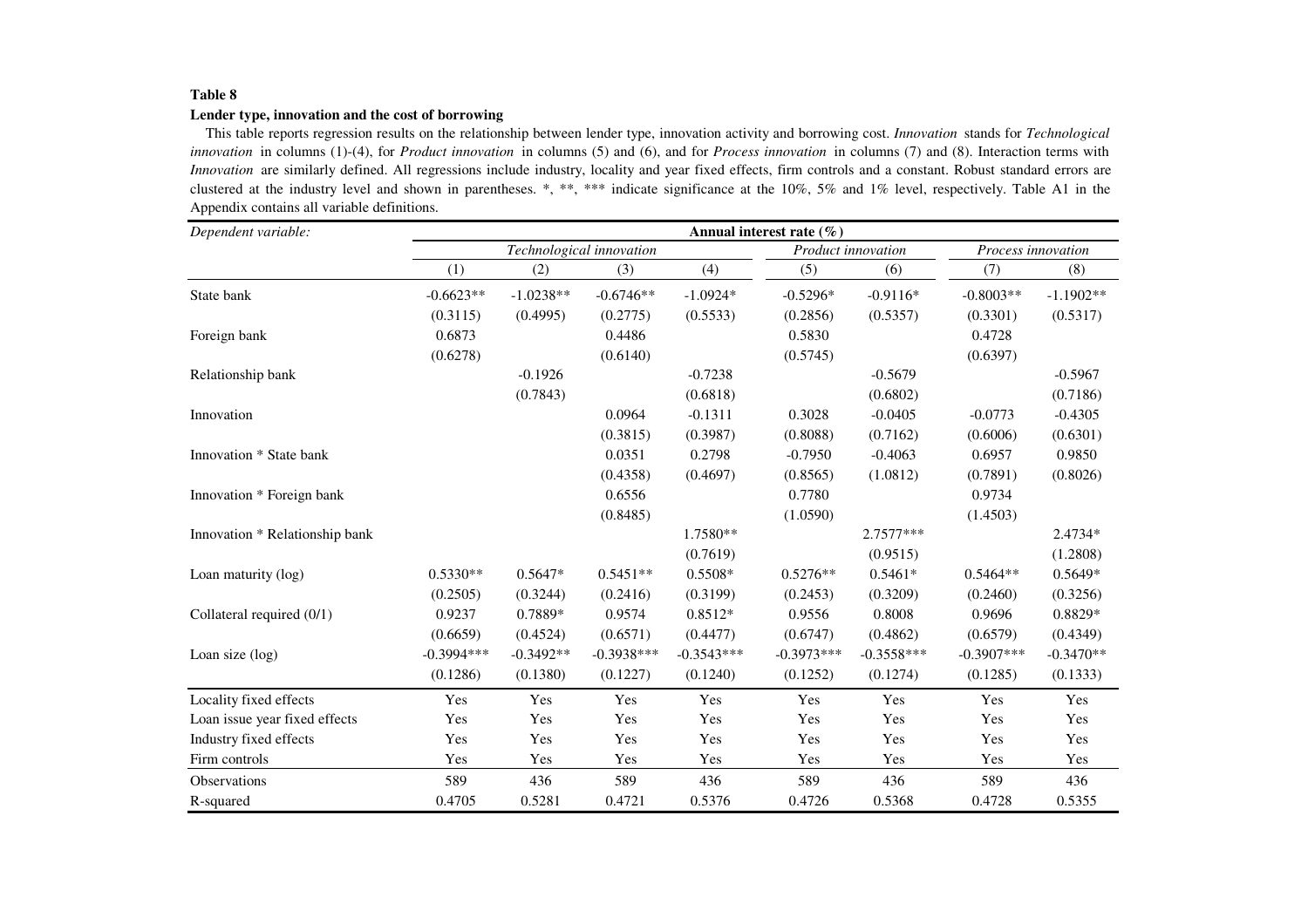| Table A1                              |
|---------------------------------------|
| Variable definitions and data sources |

| Variable                                                                    | Definition                                                                                                                                                                                                                                                                                                                                               | Data source                          |
|-----------------------------------------------------------------------------|----------------------------------------------------------------------------------------------------------------------------------------------------------------------------------------------------------------------------------------------------------------------------------------------------------------------------------------------------------|--------------------------------------|
|                                                                             |                                                                                                                                                                                                                                                                                                                                                          |                                      |
| Innovation activity                                                         |                                                                                                                                                                                                                                                                                                                                                          |                                      |
| Product innovation (0/1)                                                    | Dummy=1 if the firm introduced a new or significantly improved product or service<br>in the last three years; 0 otherwise.                                                                                                                                                                                                                               | <b>BEEPS V</b>                       |
| Process innovation (0/1)                                                    | Dummy=1 if the firm introduced a new or significantly improved method for the<br>production or supply of products or services in the last three years; 0 otherwise.                                                                                                                                                                                      | <b>BEEPS V</b>                       |
| Organisation innovation (0/1)                                               | Dummy=1 if the firm introduced a new or significantly improved organisational or<br>management practice or structure in the last three years; 0 otherwise.                                                                                                                                                                                               | <b>BEEPS V</b>                       |
| Marketing innovation (0/1)                                                  | Dummy=1 if the firm introduced a new or significantly improved marketing method<br>in the last three years; 0 otherwise.                                                                                                                                                                                                                                 | <b>BEEPS V</b>                       |
| R&D(0/1)                                                                    | Dummy=1 if the firm invested in R&D in the last three years; 0 otherwise.                                                                                                                                                                                                                                                                                | <b>BEEPS V</b>                       |
| At least $2(3)$ innovation types $(0/1)$                                    | Dummy=1 if the firm introduced two (three) or more of the following innovation<br>types: product, process, organisation or marketing innovation; 0 otherwise.                                                                                                                                                                                            | <b>BEEPS V</b>                       |
| Technological innovation                                                    | Sum of the Product innovation and Process innovation dummy variables.                                                                                                                                                                                                                                                                                    | <b>BEEPS V</b>                       |
| Aggregate innovation                                                        | Sum of the dummy variables Product innovation, Process innovation, Organisation<br>innovation and Marketing innovation.                                                                                                                                                                                                                                  | <b>BEEPS V</b>                       |
| Soft innovation                                                             | Sum of the dummy variables Organisation innovation and Marketing innovation.                                                                                                                                                                                                                                                                             | <b>BEEPS V</b>                       |
|                                                                             |                                                                                                                                                                                                                                                                                                                                                          |                                      |
| New to local market $(0/1)$                                                 | Dummy=1 if the firm introduced a product (process) innovation that is both new to<br>the firm and its local market in the last 3 years; 0 otherwise.                                                                                                                                                                                                     | <b>BEEPS V</b>                       |
| New to national market $(0/1)$                                              | Dummy=1 if firm introduced a product (process) innovation that is both new to the<br>firm and the national (Russian) market in the last 3 years; 0 otherwise.                                                                                                                                                                                            | <b>BEEPS V</b>                       |
| Number of products introduced                                               | Number of new or significantly improved products introduced in the last three years.                                                                                                                                                                                                                                                                     | <b>BEEPS V</b>                       |
| Number of processes introduced                                              | Number of new or significantly improved processes introduced in the last three years<br>out of the following categories: production methods, logistics, ancillary support<br>services. This variable thus ranges between 0 and 3.                                                                                                                        | <b>BEEPS V</b>                       |
| Developed with firm's own ideas (0/1)                                       | Dummy=1 if firm introduced a product (process) innovation that it developed or<br>adapted using its own ideas in the last 3 years; 0 otherwise.                                                                                                                                                                                                          | <b>BEEPS V</b>                       |
| Developed with others (0/1)                                                 | Dummy=1 if firm introduced a product (process) innovation that it developed in<br>cooperation with suppliers, clients or external academic or research institutions in the<br>last 3 years; 0 otherwise.                                                                                                                                                 | <b>BEEPS V</b>                       |
| Developed with suppliers (0/1)                                              | Dummy=1 if firm introduced a product (process) innovation that it developed in<br>cooperation with suppliers in the last three years; 0 otherwise.                                                                                                                                                                                                       | <b>BEEPS V</b>                       |
| Production methods (0/1)                                                    | Dummy=1 if the firm over the last three years introduced or significantly improved                                                                                                                                                                                                                                                                       | <b>BEEPS V</b>                       |
| Logistics and delivery (0/1)                                                | production methods; 0 otherwise.<br>Dummy=1 if the firm over the last three years introduced or significantly improved<br>logistics, delivery or distribution methods for its inputs and products; 0 otherwise.                                                                                                                                          | <b>BEEPS V</b>                       |
| Support services (0/1)                                                      | Dummy=1 if the firm over the last three years introduced or significantly improved<br>ancillary support services, such as purchasing, accounting, computing and<br>maintenance; 0 otherwise.                                                                                                                                                             | <b>BEEPS V</b>                       |
| Spent on external knowledge (0/1)                                           | Dummy=1 if firm spent on the acquisition of external knowledge in the last 3 years<br>by purchasing or licensing an invention, patent or know-how in order to start<br>producing a new product (apply a new production method); 0 otherwise                                                                                                              | <b>BEEPS V</b>                       |
| Applied for a patent or trademark (0/1)                                     | Dummy=1 if firm applied for a patent or trademark in the last three years; 0<br>otherwise.                                                                                                                                                                                                                                                               | <b>BEEPS V</b>                       |
| No production target $(0/1)$                                                | Dummy=1 if firm does not use explicit production targets; 0 otherwise.                                                                                                                                                                                                                                                                                   | <b>BEEPS V</b>                       |
| Short-term targets only $(0/1)$                                             | Dummy=1 if firm only uses short-term production targets $(<$ 1year); 0 otherwise.                                                                                                                                                                                                                                                                        | <b>BEEPS V</b>                       |
| High effort needed $(0/1)$                                                  | Dummy=1 if firm was only able to achieve production targets with more than normal<br>or extraordinary effort; 0 otherwise.                                                                                                                                                                                                                               | <b>BEEPS V</b>                       |
| Hired local consultant (0/1)                                                | Dummy=1 if over the last three years the firm hired at least once a local consultant<br>(such as a management consultant, engineer, architect, accountant); 0 otherwise.                                                                                                                                                                                 | <b>BEEPS V</b>                       |
| Consulting: business skills improvements (0/1)                              | Dummy=1 if over the last three years the firm hired at least once a local consultant to<br>improve business skills (finance, marketing, communication, basic HR, business<br>plans); 0 otherwise.                                                                                                                                                        | <b>BEEPS V</b>                       |
| Credit access and loan characteristics                                      |                                                                                                                                                                                                                                                                                                                                                          |                                      |
|                                                                             |                                                                                                                                                                                                                                                                                                                                                          |                                      |
| Loan demand $(0/1)$                                                         | Dummy=1 if the firm either applied for a loan or did not apply for a loan for reasons<br>other than it did not need one; 0 otherwise.                                                                                                                                                                                                                    | <b>BEEPS V</b>                       |
| Credit constrained (broad) (0/1)                                            | Dummy=1 if the firm either got a loan application rejected or was discouraged from<br>applying; 0 otherwise. Discouragement reasons: complex application procedures,<br>unfavourable interest rates, too high collateral requirements, insufficient size of loan<br>or maturity, informal payments necessary, belief that application would be rejected. | <b>BEEPS V</b>                       |
| Credit constrained (narrow) (0/1)                                           | Dummy=1 if the firm either got a loan application rejected or was discouraged from<br>applying due to the abovementioned reasons except for complex application<br>procedures and informal payments necessary; 0 otherwise.                                                                                                                              | <b>BEEPS V</b>                       |
| Firm has a loan $(0/1)$                                                     | Dummy=1 if the firm has a line of credit or loan from a financial institution at the<br>time of the survey; 0 otherwise.                                                                                                                                                                                                                                 | <b>BEEPS V</b>                       |
| Loan from a state bank $(0/1)$                                              | Dummy=1 if the firm has a loan from a state bank; 0 otherwise.                                                                                                                                                                                                                                                                                           | <b>BEEPS V; BEPS II</b>              |
| Loan from a private domestic bank (0/1)<br>Loan from a foreign bank $(0/1)$ | Dummy=1 if the firm has a loan from a private domestic bank; 0 otherwise.<br>Dummy=1 if the firm has a loan from a foreign bank; 0 otherwise.                                                                                                                                                                                                            | BEEPS V; BEPS II<br>BEEPS V; BEPS II |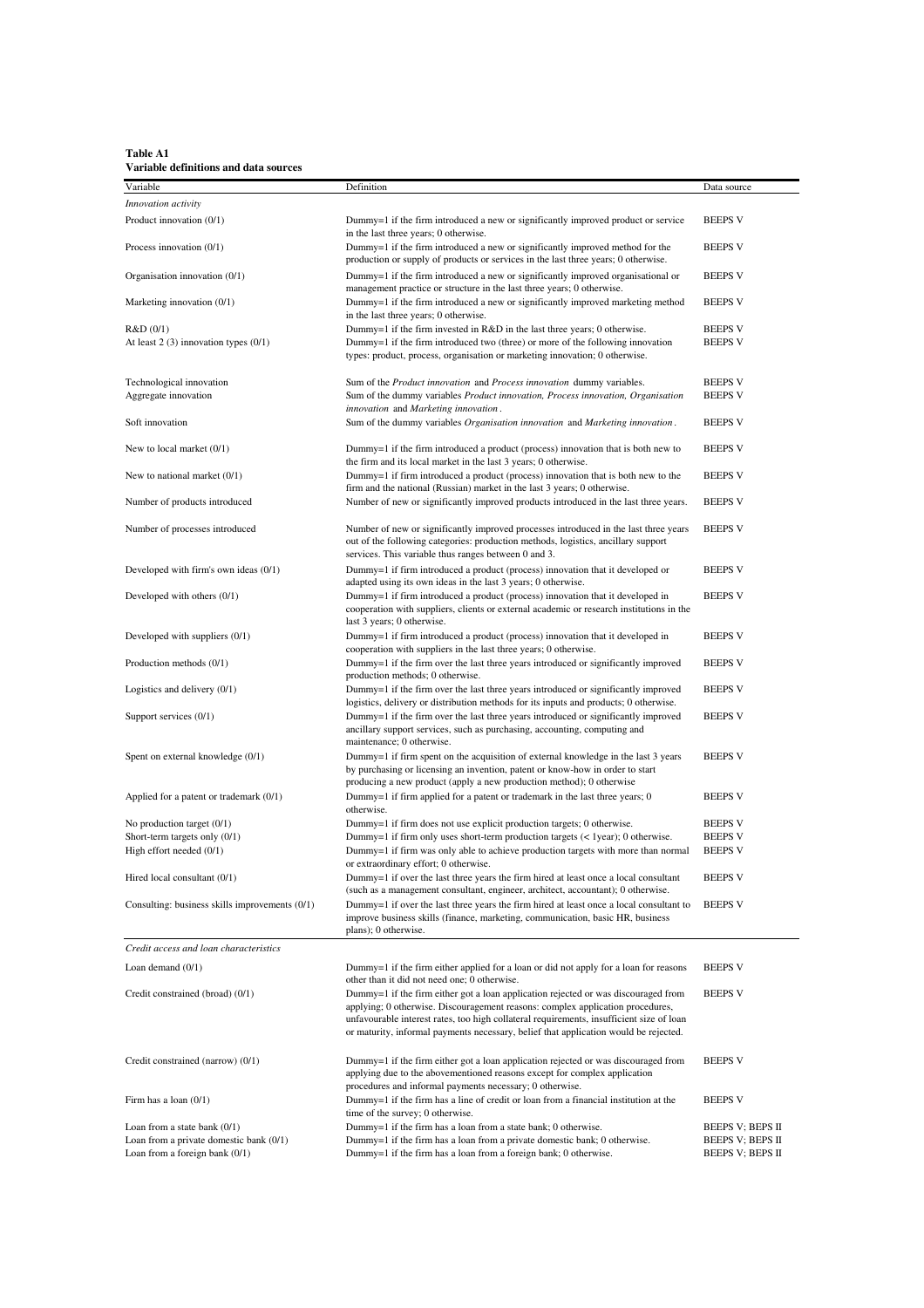| Locality characteristics                             |                                                                                                                                                                                                                                                                                                                                                                      |                                  |
|------------------------------------------------------|----------------------------------------------------------------------------------------------------------------------------------------------------------------------------------------------------------------------------------------------------------------------------------------------------------------------------------------------------------------------|----------------------------------|
| <b>Bank</b> concentration                            | Locality-level Herfindahl-Hirschmann Index. Market shares measured by branches.                                                                                                                                                                                                                                                                                      | <b>BEPS II</b>                   |
| Bank concentration (asset weighted)                  | Locality-level Herfindahl-Hirschmann Index. Market shares measured by branches<br>and weighted by total assets of each bank.                                                                                                                                                                                                                                         | BEPS II; Bankscope               |
| Share foreign banks<br>Share of top 3 banks          | Ratio of foreign-bank branches to the total number of branches in a locality.<br>Ratio of branches owned by the largest three banks in the locality (measured by<br>number of branches) to the total number of branches in the locality.                                                                                                                             | <b>BEPS II</b><br><b>BEPS II</b> |
| Bank branch density                                  | Number of bank branches per 1,000 inhabitants in the locality.                                                                                                                                                                                                                                                                                                       | <b>BEPS II; Rosstat</b>          |
| Spetsbanks                                           | Number of Spetsbanks per million inhabitants in the locality.                                                                                                                                                                                                                                                                                                        | Schoors et al. (2014)            |
| Profits/operating revenue (branch weighted)          | Branch-weighted profit-to-operating revenue ratio of the banks in the locality.                                                                                                                                                                                                                                                                                      | BEPS II; Bankscope               |
| Lerner index (branch weighted)                       | Locality-level Lerner index. Branch-weighted average of Lerner index as estimated<br>for each bank at the country level.                                                                                                                                                                                                                                             | BEPS II; Bankscope               |
| Domestic intrabank distance                          | Average distance of the branches in a locality to their national HQs.                                                                                                                                                                                                                                                                                                | <b>BEPS II</b>                   |
| Bank solvency                                        | Average equity-to-assets ratio of banks in a locality (branch weighted).                                                                                                                                                                                                                                                                                             | <b>BEPS II</b>                   |
| Closure of banks with regional HQs                   | Net number of branches of banks headquartered in a region that were closed between<br>January 2004 and January 2006, per million population.                                                                                                                                                                                                                         | Russian central bank             |
| Security                                             | Average rating by firms in the locality (on a 5-point scale) of the extent to which<br>crime, theft, and disorder are an obstacle to the current operations of the firm.                                                                                                                                                                                             | <b>BEEPS V</b>                   |
| <b>Business licensing</b>                            | Average rating by firms in the locality (on a 5-point scale) of the extent to which<br>acquiring business licensing and permits are an obstacle to the current operations of<br>the firm.                                                                                                                                                                            | <b>BEEPS V</b>                   |
| Political instability                                | Average rating by firms in the locality (on a 5-point scale) of the extent to which<br>political instability is an obstacle to the current operations of the firm.                                                                                                                                                                                                   | <b>BEEPS V</b>                   |
| Courts                                               | Average rating by firms in the locality (on a 5-point scale) of the extent to which<br>courts are an obstacle to the current operations of the firm.                                                                                                                                                                                                                 | <b>BEEPS V</b>                   |
| Education                                            | Average rating by firms in the locality (on a 5-point scale) of the extent to which an<br>inadequately educated workforce is an obstacle to the current operations of the firm.                                                                                                                                                                                      | <b>BEEPS V</b>                   |
| Power cuts                                           | Share of firms in a locality that experienced a power cut in the past year.                                                                                                                                                                                                                                                                                          | <b>BEEPS V</b>                   |
| High-speed internet                                  | Share of firms with a high-speed internet connection on its premises.                                                                                                                                                                                                                                                                                                | <b>BEEPS V</b>                   |
| Firm characteristics                                 |                                                                                                                                                                                                                                                                                                                                                                      |                                  |
|                                                      |                                                                                                                                                                                                                                                                                                                                                                      |                                  |
| Firm size<br>Firm age                                | Log of number of permanent, full-time workers.<br>Log of number of years since the firm started operations.                                                                                                                                                                                                                                                          | <b>BEEPS V</b><br><b>BEEPS V</b> |
| Leasing fixed assets (0/1)                           | Dummy=1 if the firm leased any fixed assets, such as machinery, vehicles,                                                                                                                                                                                                                                                                                            | <b>BEEPS V</b>                   |
|                                                      | equipment, land or buildings in the past fiscal year; 0 otherwise.                                                                                                                                                                                                                                                                                                   |                                  |
| Received subsidies (0/1)                             | Dummy= 1 if the firm received any subsidies from the national, regional or local<br>governments or European Union sources over the past three years; 0 otherwise.                                                                                                                                                                                                    | <b>BEEPS V</b>                   |
| External audit (0/1)                                 | Dummy=1 if the firm had its annual financial statements checked and certified by an<br>external auditor in the past fiscal year; 0 otherwise.                                                                                                                                                                                                                        | <b>BEEPS V</b>                   |
| Training $(0/1)$                                     | Dummy=1 if the firm provided formal training programmes to its permanent, full-<br>time employees in the past fiscal year; 0 otherwise.                                                                                                                                                                                                                              | <b>BEEPS V</b>                   |
| Technology licence (0/1)                             | Dummy=1 if the firm uses at present technology licensed from a foreign-owned<br>company, excluding software; 0 otherwise.                                                                                                                                                                                                                                            | <b>BEEPS V</b>                   |
| Quality certification (0/1)                          | Dummy=1 if the firm has an internationally recognised quality certification (e.g. ISO<br>9000 or HACP); 0 otherwise.                                                                                                                                                                                                                                                 | <b>BEEPS V</b>                   |
| National sales (0/1)                                 | Dummy=1 if the firm's main product or service is sold mostly across Russia as<br>opposed to locally or internationally; 0 otherwise.                                                                                                                                                                                                                                 | <b>BEEPS V</b>                   |
| Expect higher sales (0/1)                            | Dummy=1 if the firm expected its annual sales to increase in the next fiscal year; 0                                                                                                                                                                                                                                                                                 | <b>BEEPS V</b>                   |
| Purchasing fixed assets (0/1)                        | Dummy=1 if the firm purchased any fixed assets - such as machinery, vehicles,<br>equipment, land or buildings - in the past fiscal year; 0 otherwise.                                                                                                                                                                                                                | <b>BEEPS V</b>                   |
| Manager's experience                                 | Log of number of years that the top manager has spent in the industry.                                                                                                                                                                                                                                                                                               | <b>BEEPS V</b>                   |
| State connection (0/1)                               | Dummy=1 if the firm was previously state owned, is currently partly state-owned or<br>a subsidiary of a previously state-owned enterprise.                                                                                                                                                                                                                           | <b>BEEPS V</b>                   |
| Part of large firm (0/1)<br>Foreign-owned firm (0/1) | Dummy=1 if the firm is owned by a larger enterprise; 0 otherwise.<br>Dummy=1 if the firm's equity is partially or fully foreign owned; 0 otherwise.                                                                                                                                                                                                                  | <b>BEEPS V</b><br><b>BEEPS V</b> |
| Exporter $(0/1)$                                     | Dummy is 1 if the firm exports at least part of its production; 0 otherwise.                                                                                                                                                                                                                                                                                         |                                  |
| Share of temporary workers                           | Share of temporary workers in total firm employment in the past fiscal year                                                                                                                                                                                                                                                                                          | <b>BEEPS V</b>                   |
| High-tech industry (0/1)                             | Dummy=1 if the firm belongs to any of the following industries (classification<br>follows ISIC Rev 3.1): 24-chemicals; 29-non-electric machinery; 30-office equipment<br>and computers; 31-electric machinery; 32-electronic material; measuring and                                                                                                                 |                                  |
|                                                      | communication tools, TV and radio; 33-medical apparels and instruments; 34-<br>vehicles; 35-other transportation; 50-services of motor vehicles; 64-post and<br>telecommunication; and 72-IT; 0 otherwise.                                                                                                                                                           | Benfratello et al.<br>(2008)     |
| Low-tech industry $(0/1)$                            | Dummy=1 if the firm belongs to an industry not classified as high-tech; 0 otherwise.                                                                                                                                                                                                                                                                                 |                                  |
| High (low) external-finance dependence $(0/1)$       | Dummy=1 if the firm belongs to an industry with an above (below) median value for<br>external-finance dependence; 0 otherwise. We define external-finance dependence at<br>the 2-digit ISIC Rev 3.1 level by averaging firms' reported proportion of working<br>capital that was financed by sources other than internal funds or retained earnings; 0<br>otherwise. | <b>BEEPS V</b>                   |
| High (low) tangibility industry (0/1)                | Dummy= 1 if the firm is in an industry with an above (below) median fraction of<br>assets represented by net property, plant and equipment for US firms in the same<br>industry during 1980-89; 0 otherwise.                                                                                                                                                         | Aghion and Kharrubi<br>(2013)    |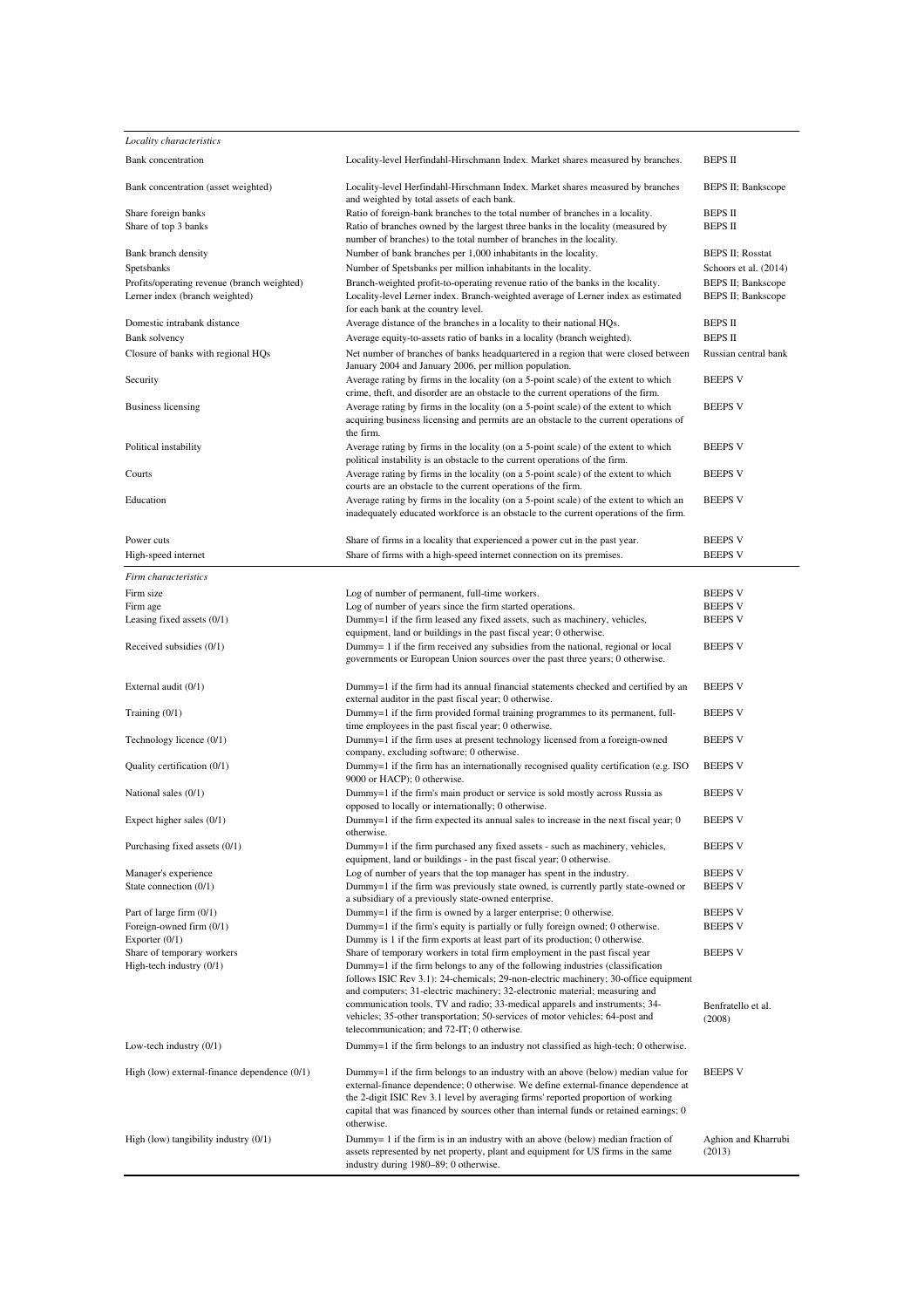### **Summary statistics**

This table presents summary statistics for all variables used in the empirical analysis. Table A1 in the Appendix provides variable definitions and data sources.

|                                                | Obs.  | Mean | Std. dev. | Min.             | Max.           |
|------------------------------------------------|-------|------|-----------|------------------|----------------|
| Panel A: Innovation activity                   |       |      |           |                  |                |
| Product innovation (0/1)                       | 3,887 | 0.13 | 0.33      | $\boldsymbol{0}$ | $\mathbf{1}$   |
| Process innovation (0/1)                       | 3,887 | 0.14 | 0.34      | $\boldsymbol{0}$ | $\mathbf{1}$   |
| R&D (0/1)                                      | 3,887 | 0.11 | 0.31      | $\boldsymbol{0}$ | $\mathbf{1}$   |
| Any innovation (0/1)                           | 3,887 | 0.42 | 0.49      | $\boldsymbol{0}$ | $\mathbf{1}$   |
| At least 2 innovation types (0/1)              | 3,887 | 0.27 | 0.44      | $\boldsymbol{0}$ | $\mathbf{1}$   |
| At least 3 innovation types (0/1)              | 3,887 | 0.14 | 0.35      | $\boldsymbol{0}$ | $\mathbf{1}$   |
| Technological innovation                       | 3,887 | 0.27 | 0.55      | $\boldsymbol{0}$ | $\mathfrak{2}$ |
| Soft innovation                                | 3,850 | 0.51 | 0.77      | 0                | $\mathfrak{2}$ |
| Aggregate innovation                           | 3,850 | 0.77 | 1.10      | $\boldsymbol{0}$ | $\overline{4}$ |
| Panel B: Product innovation                    |       |      |           |                  |                |
| New to local market (0/1)                      | 3,887 | 0.08 | 0.28      | $\boldsymbol{0}$ | $\mathbf{1}$   |
| New to national market $(0/1)$                 | 3,887 | 0.04 | 0.21      | $\boldsymbol{0}$ | $\mathbf{1}$   |
| Number of products introduced                  | 3,887 | 0.79 | 5.74      | $\boldsymbol{0}$ | 10             |
| Developed with firm's own ideas (0/1)          | 3,887 | 0.07 | 0.26      | $\boldsymbol{0}$ | $\mathbf{1}$   |
| Developed with others (0/1)                    | 3,887 | 0.06 | 0.23      | $\boldsymbol{0}$ | $\mathbf{1}$   |
| Developed with suppliers (0/1)                 | 3,887 | 0.01 | 0.12      | $\boldsymbol{0}$ | 1              |
| Panel C: Process innovation                    |       |      |           |                  |                |
| New to local market $(0/1)$                    | 3,887 | 0.08 | 0.26      | $\boldsymbol{0}$ | 1              |
| New to national market $(0/1)$                 | 3,887 | 0.03 | 0.17      | 0                | $\mathbf{1}$   |
| Number of processes introduced                 | 3,887 | 0.37 | 0.81      | 0                | 3              |
| Developed with firm's own ideas (0/1)          | 3,887 | 0.06 | 0.25      | 0                | 1              |
| Developed with others (0/1)                    | 3,887 | 0.07 | 0.26      | $\boldsymbol{0}$ | $\mathbf{1}$   |
| Developed with suppliers (0/1)                 | 3,887 | 0.02 | 0.15      | $\boldsymbol{0}$ | $\mathbf{1}$   |
| Production methods (0/1)                       | 3,887 | 0.10 | 0.30      | $\boldsymbol{0}$ | $\mathbf{1}$   |
| Logistics and delivery (0/1)                   | 3,887 | 0.05 | 0.23      | $\boldsymbol{0}$ | $\mathbf{1}$   |
| Support services (0/1)                         | 3,887 | 0.07 | 0.26      | $\boldsymbol{0}$ | 1              |
| Panel D: Acquiring external knowledge          |       |      |           |                  |                |
| Spent on external knowledge (0/1)              | 3,887 | 0.06 | 0.24      | 0                | 1              |
| Applied for a patent or trademark (0/1)        | 3,887 | 0.06 | 0.24      | $\boldsymbol{0}$ | 1              |
| Hired local consultant (0/1)                   | 3,871 | 0.13 | 0.34      | $\boldsymbol{0}$ | $\mathbf{1}$   |
| Consulting: business skills improvements (0/1) | 3,887 | 0.11 | 0.31      | 0                | 1              |
| Panel E: Access to credit                      |       |      |           |                  |                |
| Loan demand $(0/1)$                            | 3,887 | 0.55 | 0.50      | 0                | 1              |
| Credit constrained (broad) (0/1)               | 2,138 | 0.68 | 0.47      | $\boldsymbol{0}$ | 1              |
| Credit constrained (narrow) (0/1)              | 2,138 | 0.52 | 0.50      | 0                | 1              |
| Firm has a loan $(0/1)$                        | 3,849 | 0.26 | 0.44      | 0                | 1              |
| from a state bank                              | 1,010 | 0.46 | 0.50      | 0                | 1              |
| from a private domestic bank                   | 1,010 | 0.42 | 0.49      | 0                | 1              |
| from a foreign bank                            | 1,010 | 0.12 | 0.32      | 0                | 1              |
| from a relationship bank                       | 758   | 0.16 | 0.37      | 0                | 1              |
| from a transaction bank                        | 758   | 0.23 | 0.32      | 0                | 1              |
|                                                |       |      |           |                  |                |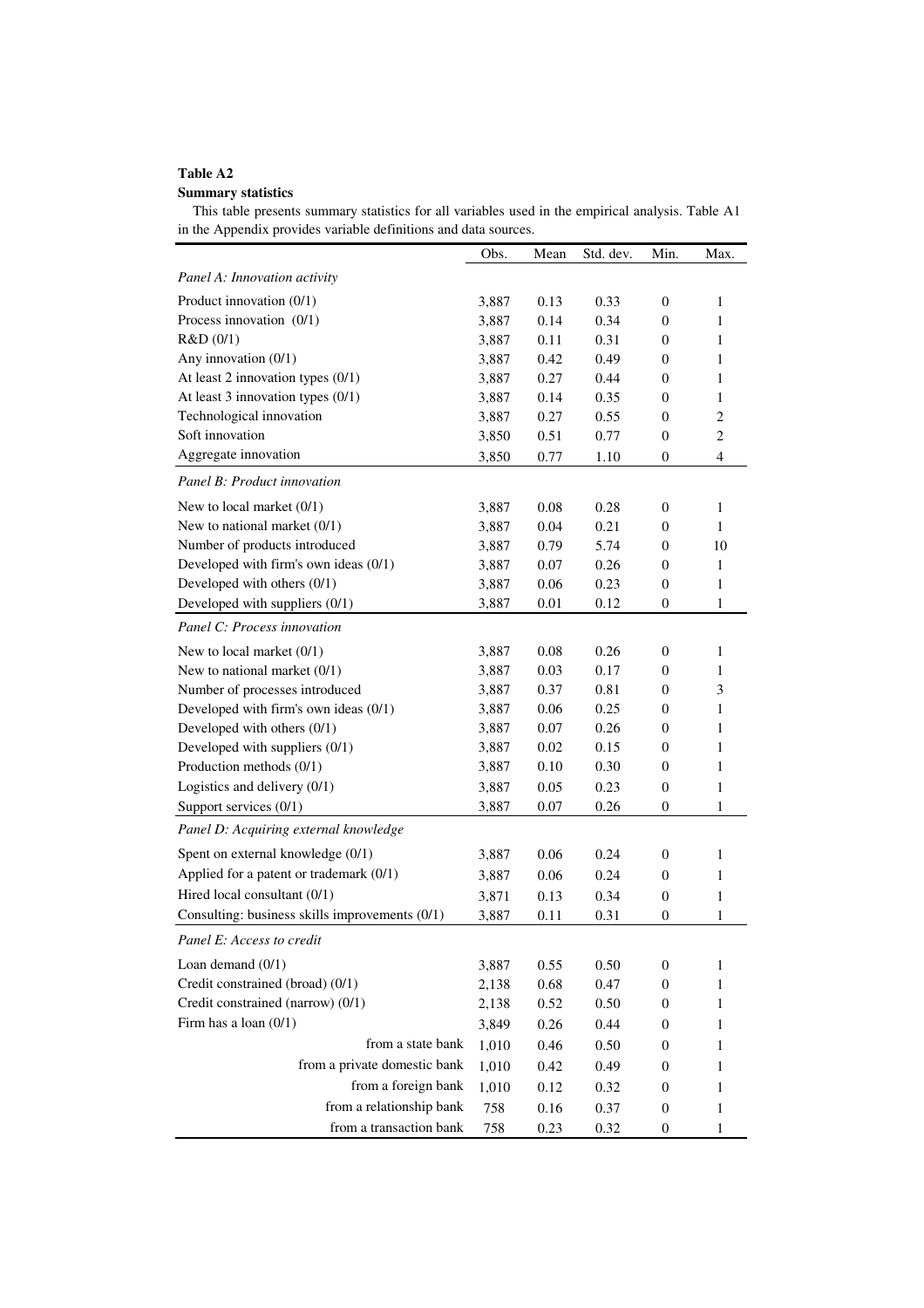| Panel F: Local banking market characteristics |       |          |      |                  |              |
|-----------------------------------------------|-------|----------|------|------------------|--------------|
| Bank concentration                            | 3,887 | 0.29     | 0.29 | 0.04             | 1            |
| Bank concentration (asset weighted)           | 3,887 | 0.19     | 0.32 | $0.00\,$         | 1            |
| Share foreign banks                           | 3,887 | 0.10     | 0.07 | 0.00             | 0.26         |
| Bank branch density                           | 3,887 | 0.32     | 0.14 | 0.00             | 1.11         |
| Share of top 3 banks                          | 3,887 | 0.61     | 0.24 | 0.23             | $\mathbf{1}$ |
| Spetsbanks                                    | 3,887 | 1.89     | 1.34 | 0.16             | 7.45         |
| Closures of banks with regional HQs           | 3,887 | 0.64     | 1.92 | $-1.17$          | 10.43        |
| Profits/Operating revenue (branch weighted)   | 3,887 | 0.32     | 0.14 | 0.00             | 1.11         |
| Lerner index (branch weighted)                | 3,887 | 0.61     | 0.24 | 0.23             | 1.00         |
| Panel G: Firm characteristics                 |       |          |      |                  |              |
| (log) Firm size                               | 3,881 | 3.05     | 1.22 | 1.39             | 9.31         |
| (log) Firm age                                | 3,856 | 2.21     | 0.69 | $\boldsymbol{0}$ | 5.16         |
| Leasing fixed assets (0/1)                    | 3,887 | 0.17     | 0.38 | $\mathbf{0}$     | 1            |
| Received subsidies (0/1)                      | 3,887 | 0.04     | 0.20 | $\boldsymbol{0}$ | $\mathbf{1}$ |
| External audit (0/1)                          | 3,887 | 0.21     | 0.40 | $\mathbf{0}$     | $\mathbf{1}$ |
| Training $(0/1)$                              | 3,887 | 0.43     | 0.49 | $\overline{0}$   | $\mathbf{1}$ |
| Technology licence (0/1)                      | 3,887 | $0.07\,$ | 0.26 | $\mathbf{0}$     | $\mathbf{1}$ |
| Quality certification (0/1)                   | 3,887 | 0.11     | 0.32 | $\theta$         | $\mathbf{1}$ |
| National sales (0/1)                          | 3,887 | 0.29     | 0.45 | $\boldsymbol{0}$ | $\mathbf{1}$ |
| Expect higher sales (0/1)                     | 3,887 | 0.50     | 0.50 | $\boldsymbol{0}$ | $\mathbf{1}$ |
| Purchasing fixed assets (0/1)                 | 3,887 | 0.36     | 0.48 | $\boldsymbol{0}$ | $\mathbf{1}$ |
| (log) Manager's experience                    | 3,777 | 2.43     | 0.72 | $\boldsymbol{0}$ | 4.09         |
| State connection (0/1)                        | 3,887 | 0.09     | 0.28 | $\boldsymbol{0}$ | 1            |
| Part of large firm (0/1)                      | 3,887 | $0.07\,$ | 0.26 | $\boldsymbol{0}$ | $\mathbf{1}$ |
| Foreign-owned firm (0/1)                      | 3,887 | 0.03     | 0.17 | $\boldsymbol{0}$ | $\mathbf{1}$ |
| Exporter $(0/1)$                              | 3,887 | 0.09     | 0.29 | $\mathbf{0}$     | 1            |
| Share of temporary workers                    | 3,811 | 0.14     | 0.57 | $\boldsymbol{0}$ | 11.67        |
| High-tech industry (0/1)                      | 3,887 | 0.19     | 0.40 | $\boldsymbol{0}$ | 1            |
| High external finance dependence (0/1)        | 3,887 | 0.48     | 0.50 | $\boldsymbol{0}$ | 1            |
| High-tangibility industry (0/1)               | 1,265 | 0.34     | 0.47 | $\boldsymbol{0}$ | $\mathbf{1}$ |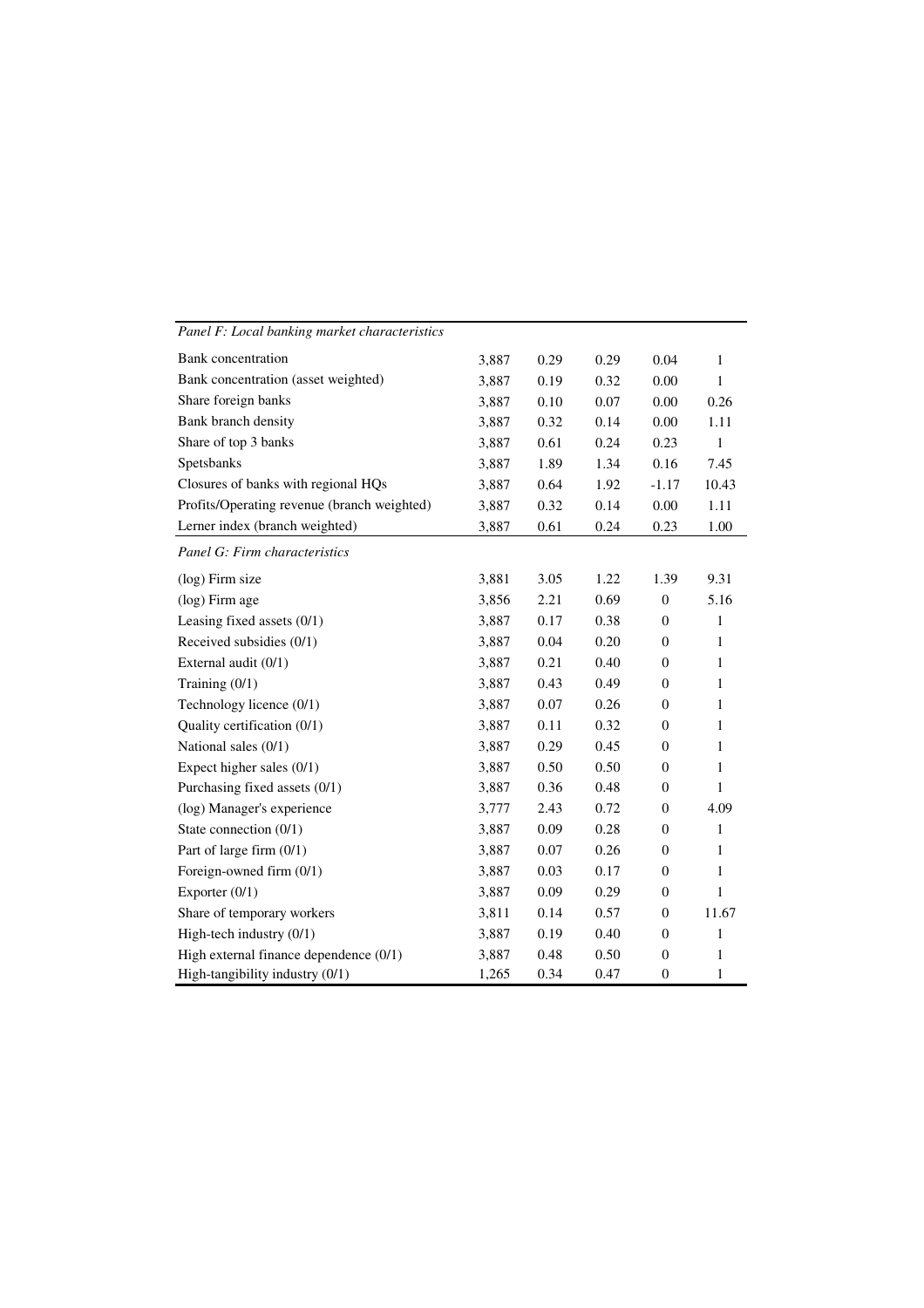#### **Credit constraints, types of process innovation and production targets**

This table shows regressions to estimate the impact of credit constraints on various types of process innovation and production targets. This is the second stage of our IV estimation where *Credit constrained* (0/1) is instrumented as in column <sup>1</sup> of Table 3. *Production methods* is an indicator variable for firms that introduced new or significantly improved production methods. *Support services* is an indicator variable for firms that introduced new or significantly improved ancillary suppor<sup>t</sup> services, such as purchasing, accounting, computing and maintenance. *Logistics and delivery* is an indicator variable for firms that introduced new or significantly improved logistics, delivery or distribution methods for the firm's inputs or products. *No production target* is <sup>a</sup> dummy variable that is "1" if the firm does not use explicit production targets. *Short-term targets only* is <sup>a</sup> dummy variable that is "1" if the firm only uses short-term production targets (<1 year). *High effort needed* is <sup>a</sup> dummy variable that is "1" if the firm was only able to achieve its production targets with more than normal or extraordinary effort. An inverse Mills' ratio, derived from the probit model in Table 2, is included. Allregressions also include industry and district fixed effects, firm covariates and <sup>a</sup> constant. Robust standard errors are clustered at the industry level are shown in parentheses; \*, \*\*, \*\*\* indicate significance at the 10%, 5% and 1% level, respectively. Table A1 contains all variable definitions.

| Dependent variable:        | Production<br>methods   | Support<br>services      | Logistics and<br>delivery | No production<br>target | Short-term<br>targets only | High effort<br>needed    |
|----------------------------|-------------------------|--------------------------|---------------------------|-------------------------|----------------------------|--------------------------|
|                            | (1)                     | (2)                      | (3)                       | (4)                     | (5)                        | (6)                      |
| Credit constrained $(0/1)$ | $-0.3368**$<br>(0.1535) | $-0.2751***$<br>(0.0890) | $-0.1147$<br>(0.1095)     | $0.4554***$<br>(0.1196) | 0.3435<br>(0.2981)         | $-0.5830***$<br>(0.2145) |
| Industry fixed effects     | Yes                     | Yes                      | Yes                       | Yes                     | Yes                        | Yes                      |
| District fixed effects     | Yes                     | Yes                      | Yes                       | Yes                     | Yes                        | Yes                      |
| Firm controls              | Yes                     | <b>Yes</b>               | Yes                       | Yes                     | Yes                        | Yes                      |
| <b>Observations</b>        | 2,089                   | 2,089                    | 2,089                     | 260                     | 260                        | 260                      |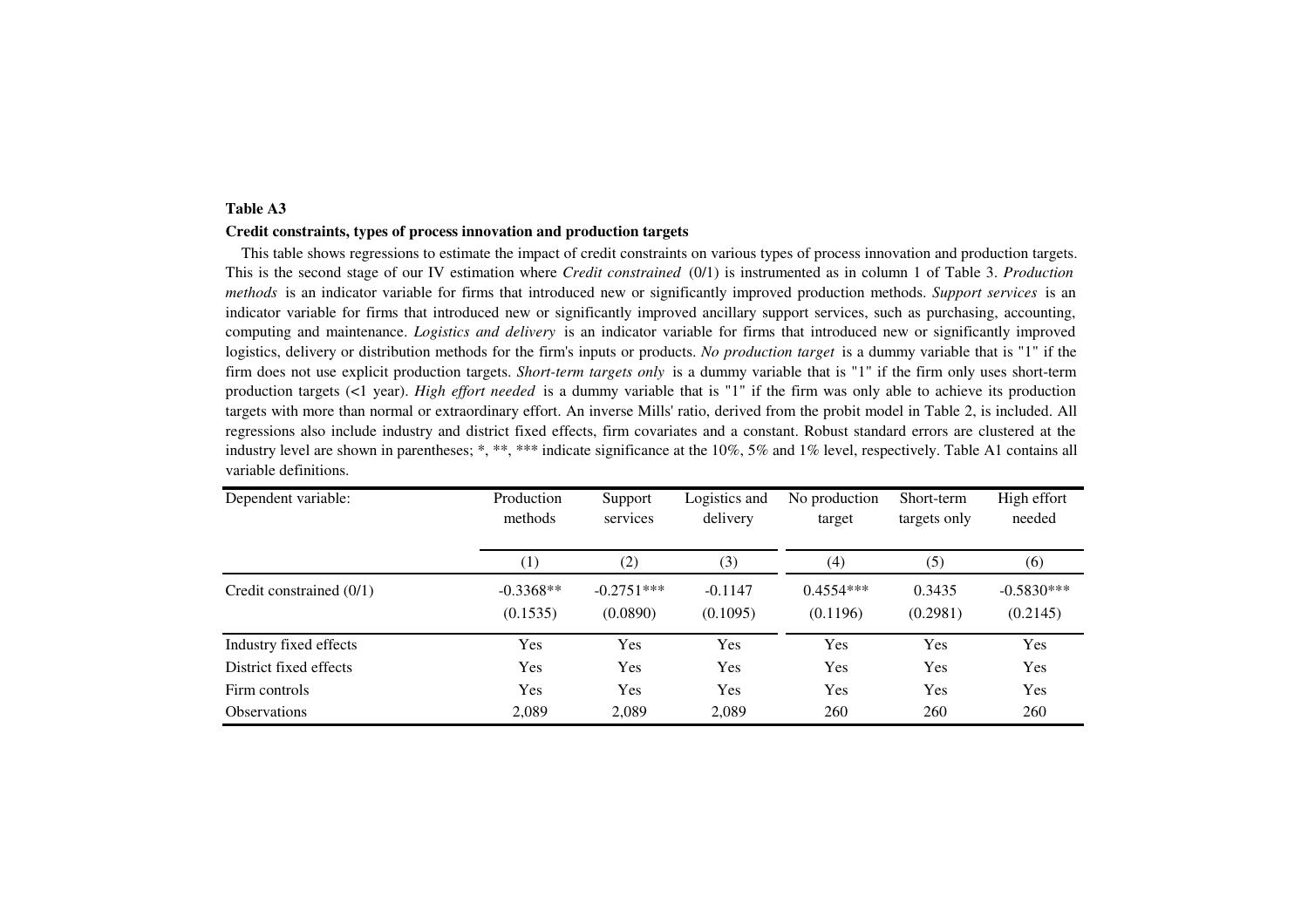#### **Locality characteristics and bank presence**

This table shows regressions to estimate the correlation between locality-level characteristics and local banking presence. Locality characteristics: share of large (100+ employees) firms; share of firms that are externally audited; average firm age; share of exporting firms; share of firms with a high-speed internet connection; share of firms that experienced a power cut in the past year; and three variables that measure the locality-level average of firms' perceptions of the following business constraints: security, political instability and education. All regressions include a constant. Robust standard errors are shown in parentheses; \*, \*\*, \*\*\* indicate significance at the 10%, 5% and 1% level, respectively. Table A1 contains all variable definitions.

| Dependent variable:                     |             | Bank concentration Share foreign banks | Spetsbanks |  |
|-----------------------------------------|-------------|----------------------------------------|------------|--|
|                                         | (1)         | (2)                                    | (3)        |  |
| Large firms                             | $-0.0900$   | $-0.0223$                              | $-0.0738$  |  |
|                                         | (0.0963)    | (0.0224)                               | (0.2921)   |  |
| Audited firms                           | 0.0909      | $-0.0156$                              | 0.0647     |  |
|                                         | (0.1050)    | (0.0223)                               | (0.4573)   |  |
| Average firm age                        | $-0.0023$   | $0.0011**$                             | $-0.0003$  |  |
|                                         | (0.0015)    | (0.0005)                               | (0.0049)   |  |
| <b>Exporting firms</b>                  | 0.1316      | 0.0112                                 | $-0.1478$  |  |
|                                         | (0.1719)    | (0.0304)                               | (0.4213)   |  |
| Share firms with high-speed internet    | $-0.0212$   | 0.0355                                 | $-0.0124$  |  |
|                                         | (0.1105)    | (0.0282)                               | (0.2282)   |  |
| Share firms with power outages          | $-0.0543$   | 0.0206                                 | 0.3602     |  |
|                                         | (0.0922)    | (0.0200)                               | (0.2503)   |  |
| Perceived security                      | $-0.0841$   | 0.0023                                 | 0.1427     |  |
|                                         | (0.0978)    | (0.0207)                               | (0.3901)   |  |
| Perceived political instability         | $-0.0400$   | 0.0068                                 | 0.1052     |  |
|                                         | (0.0448)    | (0.0085)                               | (0.1361)   |  |
| Perceived education workforce           | $-0.0480$   | 0.0018                                 | 0.0005     |  |
|                                         | (0.0417)    | (0.0085)                               | (0.1098)   |  |
| Constant                                | $0.6361***$ | 0.0027                                 | 1.0444     |  |
|                                         | (0.2300)    | (0.0554)                               | (0.7966)   |  |
| F-test for joint significance (p-value) | 0.2407      | 0.2156                                 | 0.9354     |  |
| R-squared                               | 0.0710      | 0.0790                                 | 0.0176     |  |
| Observations                            | 158         | 158                                    | 158        |  |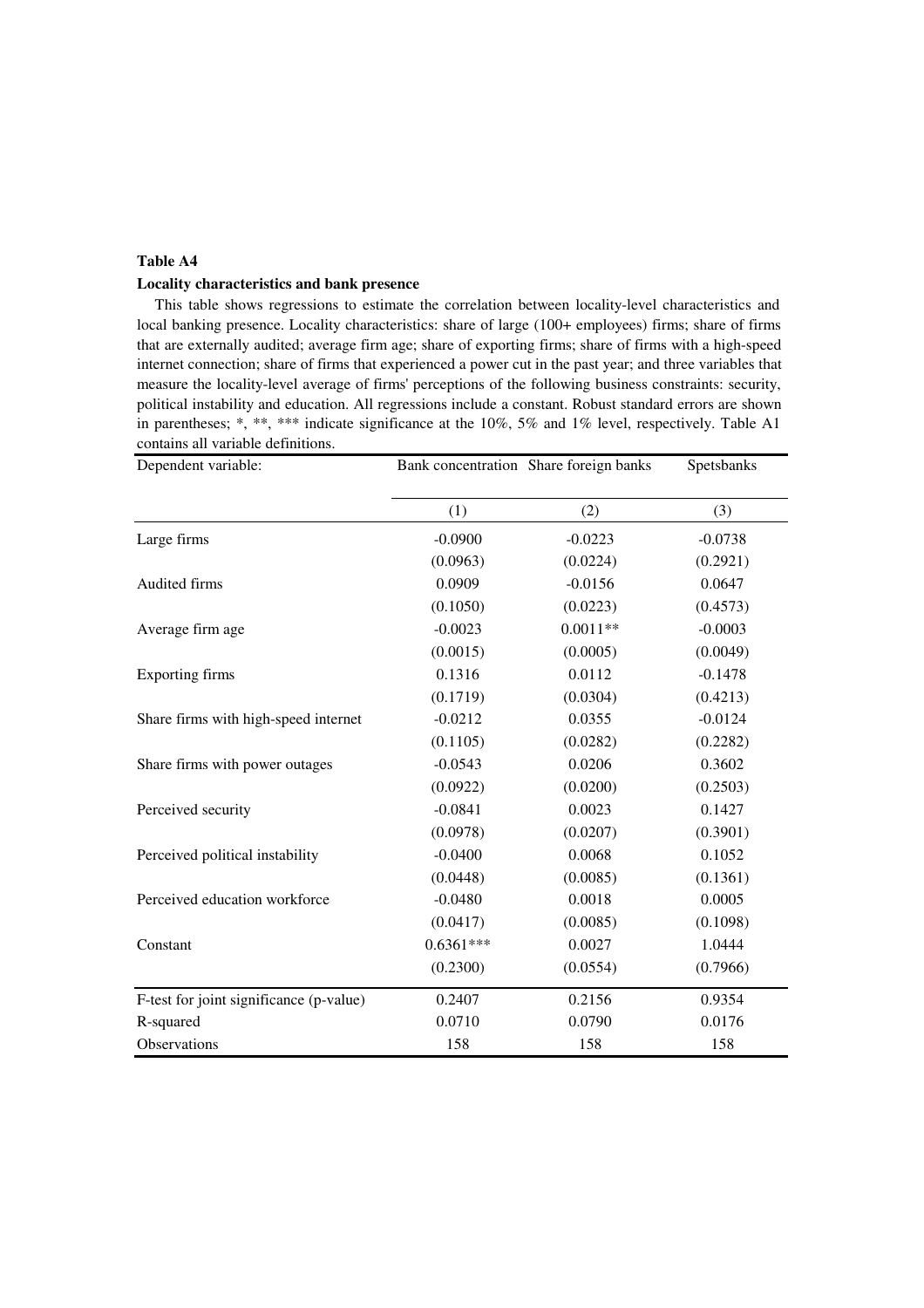#### **Regional institutional characteristics and spetsbank presence**

This table shows regressions to estimate the correlation between regional-level institutional characteristics and the presence of spetsbanks. Each column regresses the number of spetsbanks per million population in a region on a set of political and economic indicators in that region, measured for three different time periods. Regional political and economic characteristics are taken from Bruno et al. (2013) who source them from Nikolay Petrov and Aleksei Titkov at the Carnegie Moscow Center (http://atlas.socpol.ru/indexes/index\_democr.shtml). See Bruno et al. (2013) for a detailed description. All regressions include a constant. Robust standard errors are shown in parentheses; \*, \*\*, \*\*\* indicate significance at the 10%, 5% and 1% level, respectively.

| Dependent variable:                     | Spetsbanks per region |            |           |  |  |  |
|-----------------------------------------|-----------------------|------------|-----------|--|--|--|
| Time frame for independent variables:   | 1996-2000             | 2001-2004  | 2005-2008 |  |  |  |
|                                         | (1)                   | (2)        | (3)       |  |  |  |
| Political openness                      | $-0.6497$             | 0.2657     | 0.7085    |  |  |  |
|                                         | (0.5088)              | (0.5345)   | (0.4792)  |  |  |  |
| Elections                               | 0.3778                | 0.0938     | $-0.3001$ |  |  |  |
|                                         | (0.4354)              | (0.3705)   | (0.3101)  |  |  |  |
| Pluralism                               | $-0.4966$             | $-0.1089$  | 0.5165    |  |  |  |
|                                         | (0.4727)              | (0.4132)   | (0.4432)  |  |  |  |
| Media                                   | 0.1061                | 0.3852     | $-0.5845$ |  |  |  |
|                                         | (0.3897)              | (0.4456)   | (0.5007)  |  |  |  |
| Economic liberalisation                 | $0.8572*$             | 0.1660     | $-0.0844$ |  |  |  |
|                                         | (0.4675)              | (0.3609)   | (0.3602)  |  |  |  |
| Civil society                           | 0.0862                | $-0.3312$  | 0.4561    |  |  |  |
|                                         | (0.4262)              | (0.4511)   | (0.3313)  |  |  |  |
| Political structure                     | 0.1547                | 0.2135     | 0.0032    |  |  |  |
|                                         | (0.3975)              | (0.4934)   | (0.4157)  |  |  |  |
| Elites                                  | 0.0622                | 0.3180     | $-0.2972$ |  |  |  |
|                                         | (0.3450)              | (0.3470)   | (0.3791)  |  |  |  |
| Corruption                              | $-0.6461*$            | $-0.6675*$ | $-0.0293$ |  |  |  |
|                                         | (0.3612)              | (0.3636)   | (0.3165)  |  |  |  |
| Local self-government                   | $-0.0692$             | $-0.5729$  | $-0.1465$ |  |  |  |
|                                         | (0.3263)              | (0.3979)   | (0.3514)  |  |  |  |
| Constant                                | 2.4693**              | 2.4875**   | 0.6345    |  |  |  |
|                                         | (1.1020)              | (1.0274)   | (0.8160)  |  |  |  |
| F-test for joint significance (p-value) | 0.3740                | 0.4993     | 0.4836    |  |  |  |
| R-squared                               | 0.1438                | 0.1342     | 0.1459    |  |  |  |
| Observations                            | 78                    | 78         | 78        |  |  |  |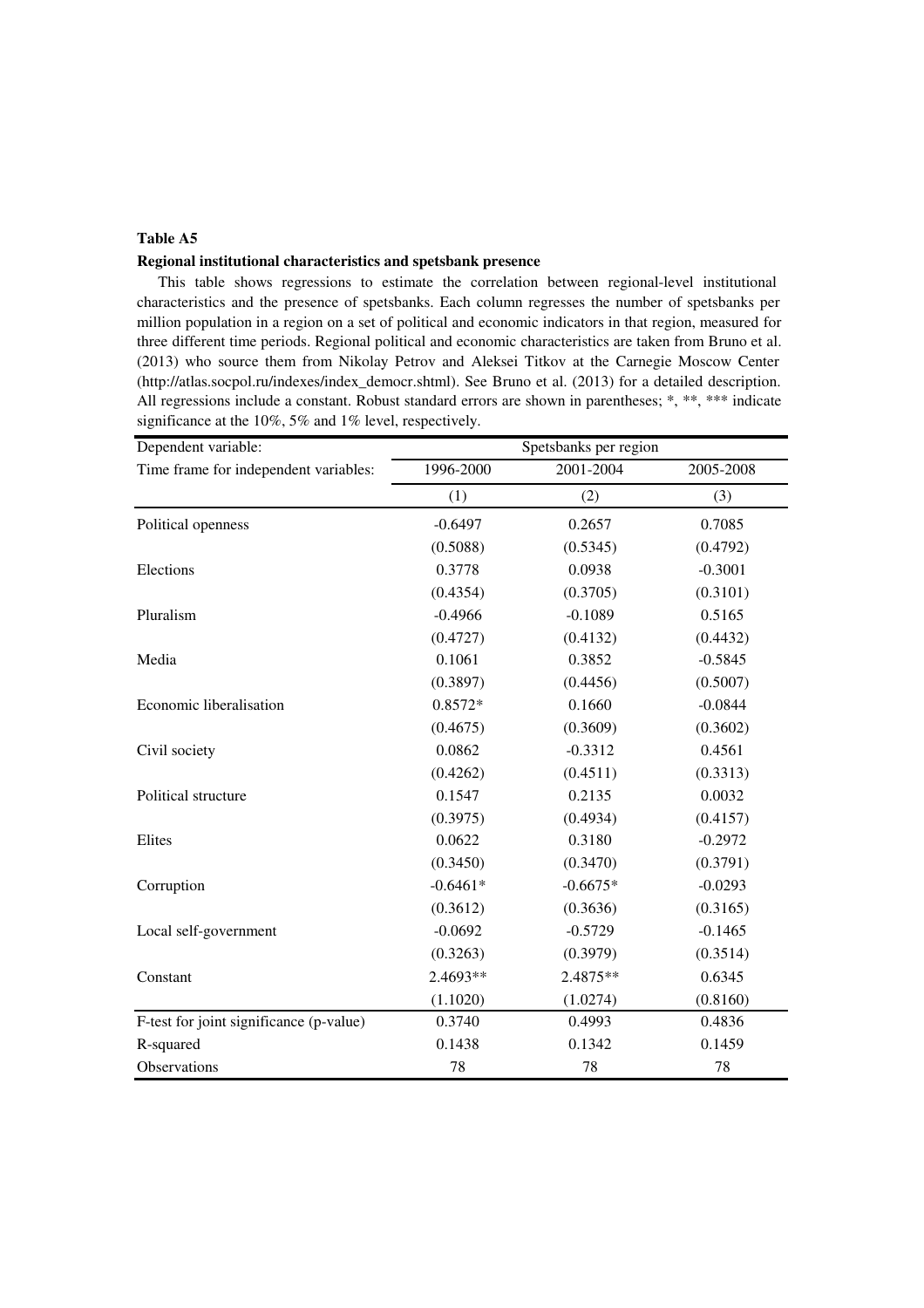#### **Quantifying omitted variables bias: Altonji ratios**

The odd columns in this table replicate our baseline regressions (cf. Table 4) while the even columns also include the following locality-level controls: average distance of bank branches to their national HQs; average equity-to-assets ratio of banks (weighted by the number of branches of each bank); bank branch density; share of firms with a high-speed internet connection; share of firms that experienced a power cut in the past year; and five variables that measure the locality-level average of firms' perceptions of the following business constraints: security, business licensing, political instability, courts and education. The Heckman selection equation and the first stage of the IV estimation are not reported (first-stage statistics are presented in the last two rows). The dependent variable is *Technological innovation* in columns 1-2, *Product innovation* in columns 3-4, and *Process innovation* in columns 5-6. The Altonji ratios are measured following Altonji, Elder and Taber (2005). The ratios in the odd columns are based on a comparison of our baseline specification (shown in these columns) to an (unreported) specification without firm controls. The ratios in the even columns are based on a comparison of a specification with firm and locality-level controls (shown in the even columns) to an (unreported) specification without any such controls. The Altonji ratio equals the value of the coefficient in the regression including the controls divided by the difference between this coefficient and the one derived from the regression without the controls. All regressions include the inverse Mills' ratio, industry and district fixed effects, and a constant. Robust standard errors are clustered at the industry level and shown in parentheses; \*, \*\*, \*\*\* indicate significance at the 10%, 5% and 1% level, respectively. The F-statistic on IVs is for the F-test that the instruments are jointly insignificant, while the p-value of the Hansen J-statistic is for the overidentification test that the instruments are valid. Table A1 contains all variable definitions.

| Dependent variable:          | Technological<br>innovation |                           |                        | Product innovation      | Process innovation      |                         |  |
|------------------------------|-----------------------------|---------------------------|------------------------|-------------------------|-------------------------|-------------------------|--|
|                              | (1)                         | (2)                       | (3)                    | (4)                     | (5)                     | (6)                     |  |
| Credit constrained (0/1)     | $-0.5522***$<br>(0.1771)    | $-0.4828$ ***<br>(0.1400) | $-0.2199*$<br>(0.1179) | $-0.2259**$<br>(0.1114) | $-0.3323**$<br>(0.1450) | $-0.2569**$<br>(0.1219) |  |
| Altonji ratio:               | 15.21                       | $-14.59$                  | 3.02                   | 2.87                    | $-9.12$                 | $-2.29$                 |  |
| Industry fixed effects       | Yes                         | Yes                       | Yes                    | Yes                     | Yes                     | Yes                     |  |
| District fixed effects       | Yes                         | Yes                       | Yes                    | Yes                     | Yes                     | Yes                     |  |
| Firm controls                | Yes                         | Yes                       | Yes                    | Yes                     | Yes                     | Yes                     |  |
| Inverse Mills' ratio         | Yes                         | Yes                       | Yes                    | Yes                     | Yes                     | <b>Yes</b>              |  |
| Locality-specific controls   | N <sub>o</sub>              | Yes                       | N <sub>0</sub>         | Yes                     | N <sub>o</sub>          | Yes                     |  |
| <b>Observations</b>          | 2,084                       | 2,084                     | 2,084                  | 2,084                   | 2,084                   | 2,084                   |  |
| First-stage statistics:      |                             |                           |                        |                         |                         |                         |  |
| <b>F</b> -statistic on IVs   | 10.71                       | 11.87                     | 10.71                  | 11.87                   | 10.71                   | 11.87                   |  |
| Hansen J-statistic (p-value) | 0.58                        | 0.34                      | 0.22                   | 0.58                    | 0.01                    | 0.04                    |  |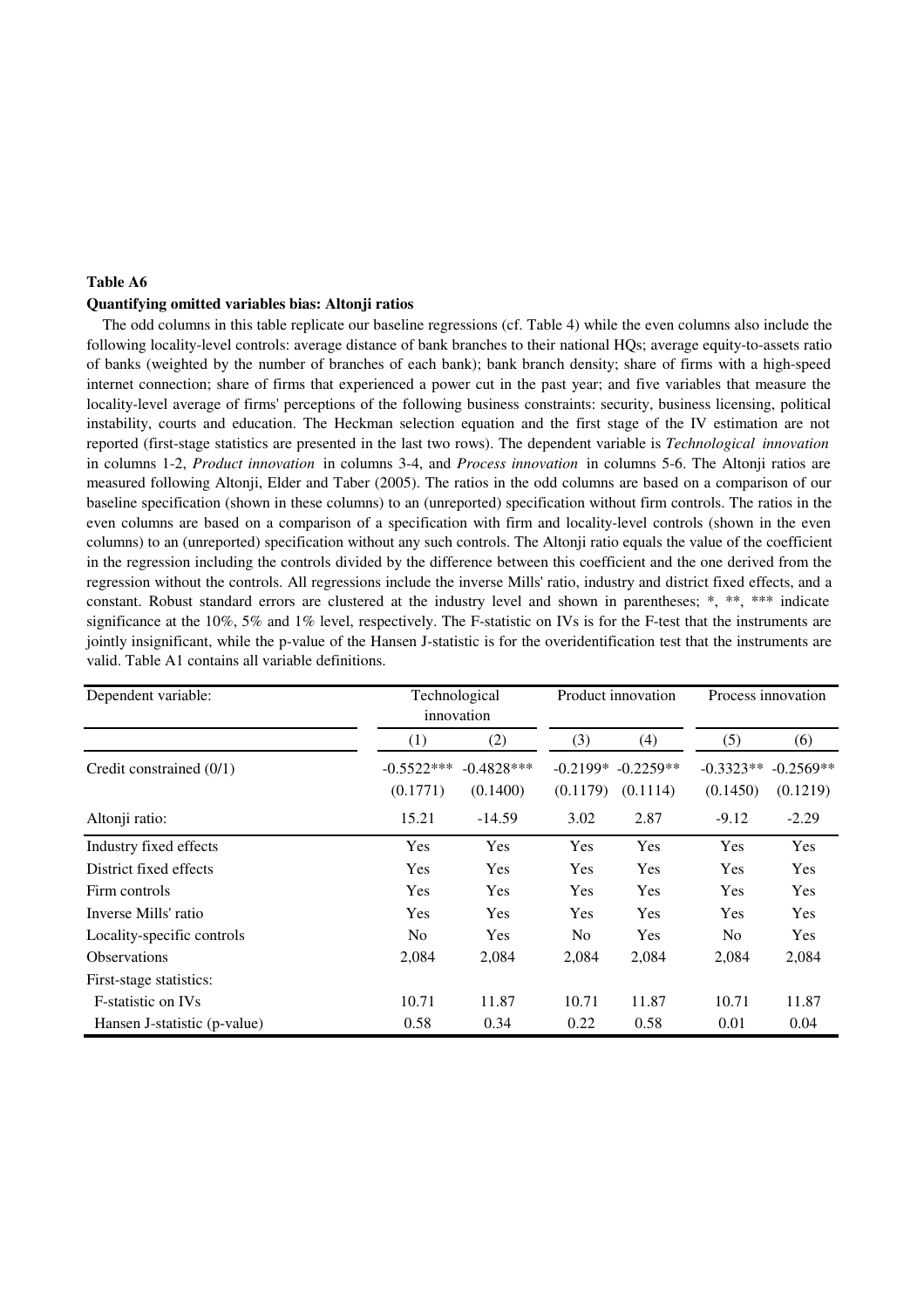#### **Lender type and firm innovation**

This table reports OLS regression results on the relationship between the type of lender and firm innovation. All regressions include industry and locality fixed effects, firm controls and a constant. Robust standard errors are clustered at the industry level and shown in parentheses. \*, \*\*, \*\*\* indicate significance at the 10%, 5% and 1% level, respectively. Table A1 in the Appendix contains all variable definitions.

| Panel A: Borrowing from a foreign bank |                             |                       |                       |                 |                         |                                   |                                   |
|----------------------------------------|-----------------------------|-----------------------|-----------------------|-----------------|-------------------------|-----------------------------------|-----------------------------------|
| Dependent variable:                    | Technological<br>innovation | Product<br>innovation | Process<br>innovation | Soft innovation | Aggregate<br>innovation | At least 2<br>innovation<br>types | At least 3<br>innovation<br>types |
|                                        | $\left(1\right)$            | (2)                   | (3)                   | (4)             | (5)                     | (6)                               | (7)                               |
| Foreign bank $(0/1)$                   | 0.0748                      | 0.0256                | 0.0492                | 0.1605          | $0.2299*$               | $0.0916*$                         | 0.0282                            |
|                                        | (0.0544)                    | (0.0353)              | (0.0467)              | (0.0988)        | (0.1292)                | (0.0484)                          | (0.0390)                          |
| State bank $(0/1)$                     | $-0.0054$                   | 0.0256                | $-0.0309$             | 0.0434          | 0.0366                  | 0.0129                            | 0.0041                            |
|                                        | (0.0413)                    | (0.0233)              | (0.0321)              | (0.0578)        | (0.0940)                | (0.0419)                          | (0.0324)                          |
| Industry fixed effects                 | Yes                         | Yes                   | Yes                   | Yes             | Yes                     | Yes                               | Yes                               |
| Locality fixed effects                 | Yes                         | Yes                   | Yes                   | Yes             | Yes                     | Yes                               | Yes                               |
| Firm controls                          | Yes                         | Yes                   | Yes                   | Yes             | Yes                     | Yes                               | Yes                               |
| <b>Observations</b>                    | 1,026                       | 1,026                 | 1,026                 | 1,017           | 1,017                   | 1,026                             | 1,026                             |
| R-squared                              | 0.3707                      | 0.3560                | 0.2813                | 0.2780          | 0.3370                  | 0.2934                            | 0.2774                            |

| Panel B: Borrowing from a relationship bank |                             |                       |                       |                 |                         |                                   |                                   |
|---------------------------------------------|-----------------------------|-----------------------|-----------------------|-----------------|-------------------------|-----------------------------------|-----------------------------------|
| Dependent variable:                         | Technological<br>innovation | Product<br>innovation | Process<br>innovation | Soft innovation | Aggregate<br>innovation | At least 2<br>innovation<br>types | At least 3<br>innovation<br>types |
|                                             | $\left(1\right)$            | (2)                   | (3)                   | (4)             | (5)                     | (6)                               | (7)                               |
| Relationship bank (0/1)                     | 0.0026                      | $-0.0234$             | 0.0260                | 0.0333          | 0.0493                  | $-0.0052$                         | 0.0103                            |
|                                             | (0.0745)                    | (0.0465)              | (0.0495)              | (0.1220)        | (0.1479)                | (0.0578)                          | (0.0401)                          |
| State bank $(0/1)$                          | $-0.0525$                   | $-0.0104$             | $-0.0421$             | $-0.0497$       | $-0.0916$               | $-0.0658*$                        | 0.0039                            |
|                                             | (0.0464)                    | (0.0341)              | (0.0276)              | (0.0824)        | (0.0997)                | (0.0378)                          | (0.0208)                          |
| Industry fixed effects                      | Yes                         | Yes                   | Yes                   | Yes             | Yes                     | Yes                               | Yes                               |
| Locality fixed effects                      | Yes                         | Yes                   | Yes                   | Yes             | Yes                     | Yes                               | Yes                               |
| Firm controls                               | Yes                         | Yes                   | Yes                   | Yes             | Yes                     | Yes                               | Yes                               |
| <b>Observations</b>                         | 746                         | 746                   | 746                   | 739             | 739                     | 746                               | 746                               |
| R-squared                                   | 0.3956                      | 0.3995                | 0.3118                | 0.3437          | 0.3756                  | 0.3397                            | 0.3134                            |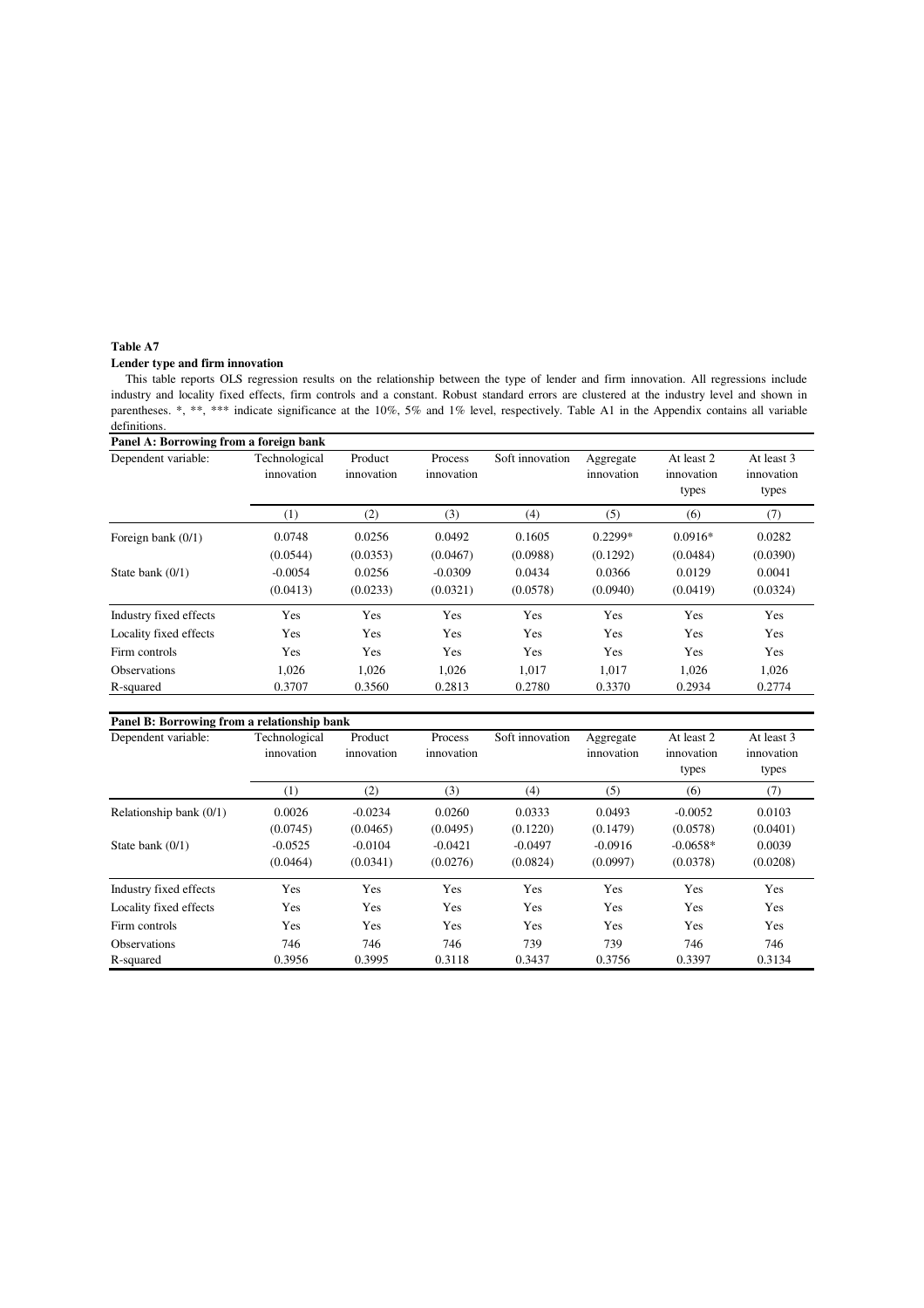(a) Economic activity across localities



**Fig. A1.** These maps show the distribution of (a) economic activity and (b) bank branches across Russia. Economic activity is the (log) gross cell product (GCP) in 2005, measured in 2005 US dollars at PPP exchange rates. The size of each circle captures the amount of (log) GCP in the corresponding geographical cell. Data source: G-Econ project (Yale University). Bank branch data are taken from the EBRDs BEPS II survey and refer to the year 2011. Each dot indicates <sup>a</sup> bank branch.The separate western enclave is the Kaliningradoblast.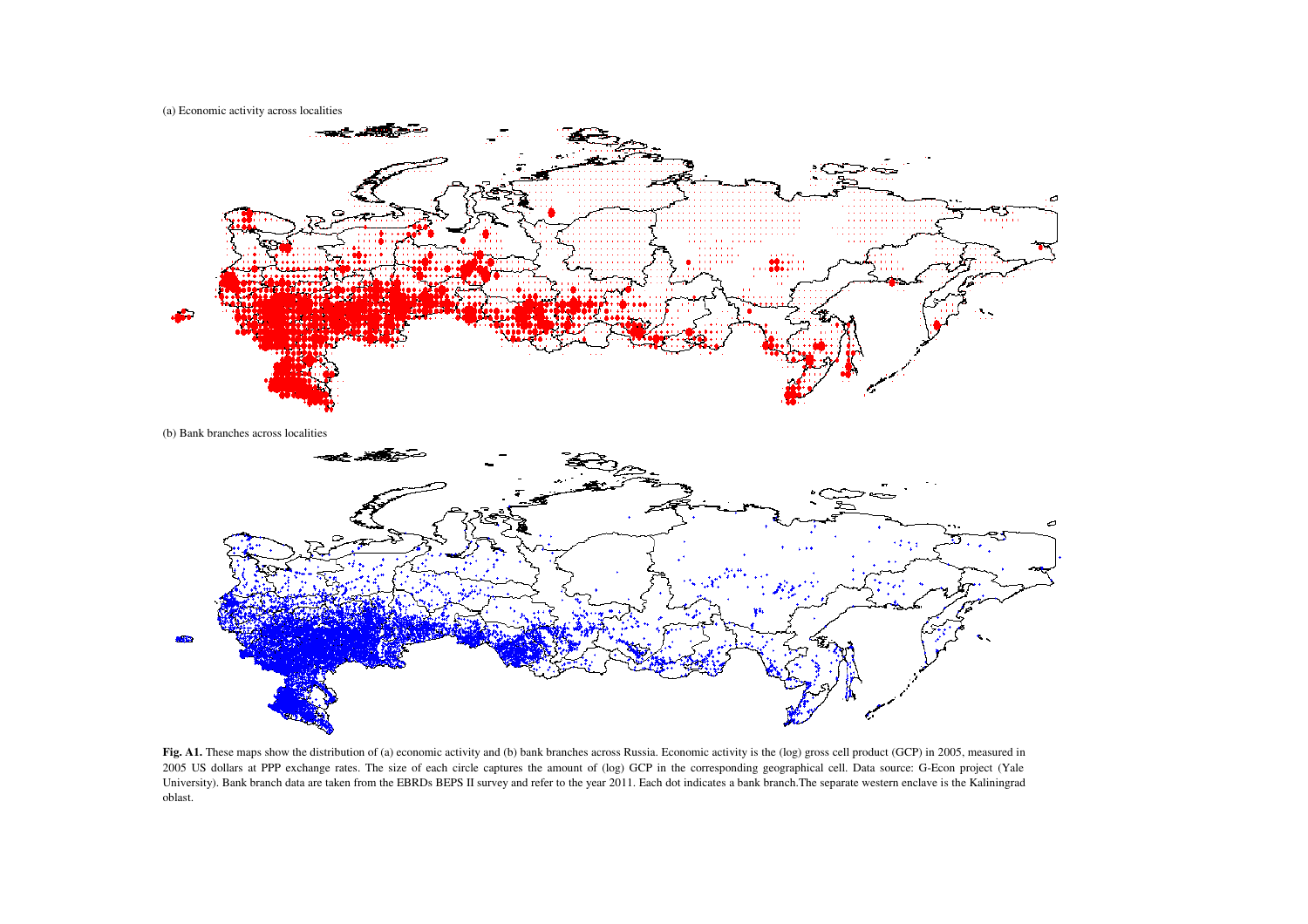

**Fig. A2.** These maps show the variation in (a) banking concentration (measured by HHI), (b) share of foreign bank branches, and (c) spetsbank presence (number of spetsbanks per million population) across localities covered by the BEEPS survey in Russia. Larger circles indicate higher values for the corresponding variable. The separate western enclave is the Kaliningrad oblast.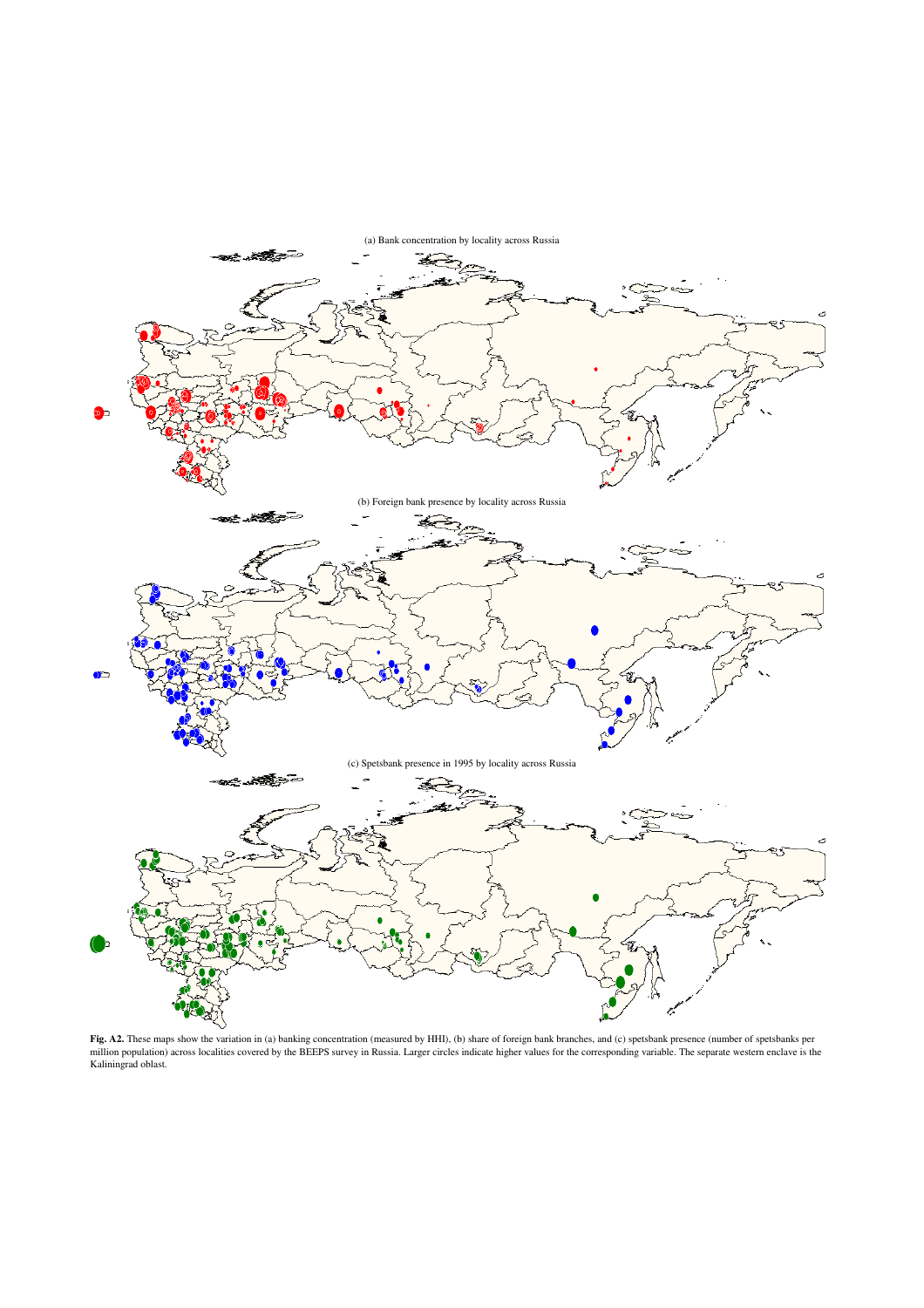

**Fig. A3.** These figures show scatter plots of the number of spetsbanks per million population versus various regional firm characteristics. Regional firm characteristics are: the share of large (100+ employees) firms; share of firms that are externally audited; average firm age; share of exporter firms; share of firms with a high-speed internet connection; share of firms that experienced a power cut in the past year; and three variables that measure the regional average of firms' perceptions of the following business constraints: security, political instability and education/skills. Source firm characteristics: EBRD-World Bank BEEPS survey.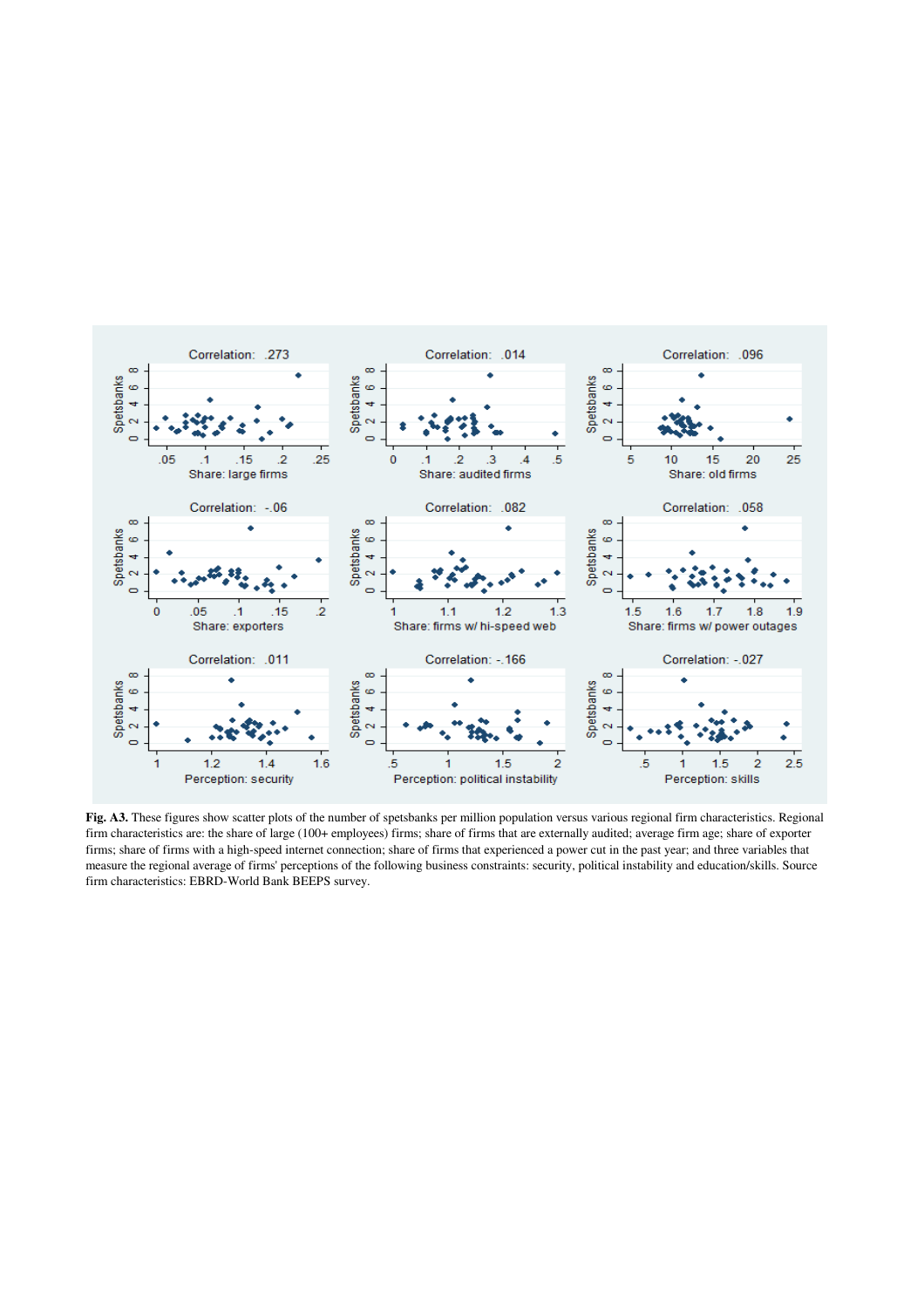

**Fig. A4.** These figures show the correlations between the number of spetsbanks per million population versus various regional political and economic sub-indicators as taken from Bruno et al. (2013) who source them from Nikolay Petrov and Aleksei Titkov at the Carnegie Moscow Center (http://atlas.socpol.ru/indexes/index\_democr.shtml). See Bruno et al (2013) for a detailed description of these indicators.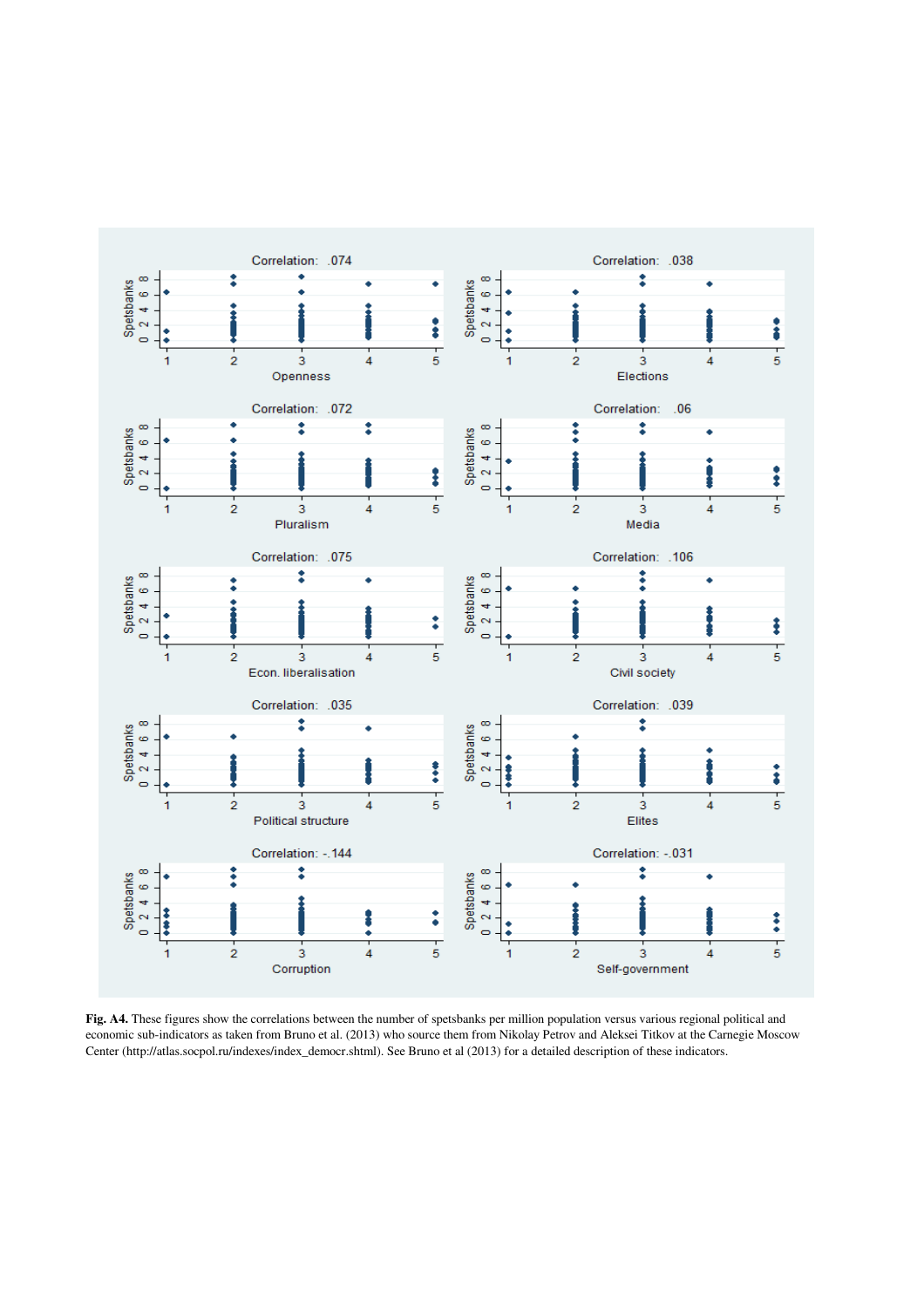

**Fig. A5.** These figures show scatter plots of the correlation between the number of spetsbanks per million population and the average of regional political and economic sub-indicators from Bruno et al. (2013) for the three time windows for which these indicators were collected.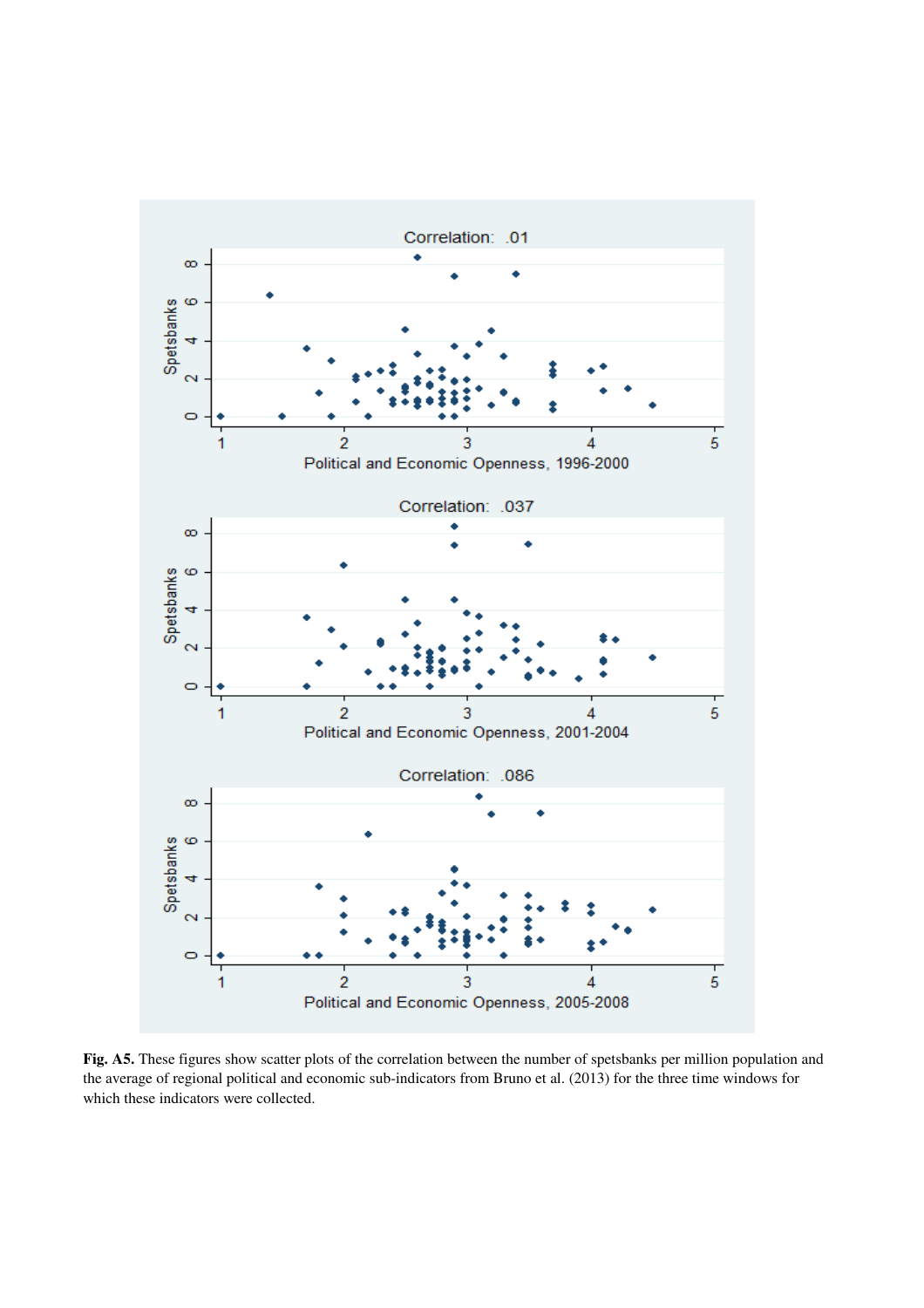

**Fig. A6.** These figures show the correlations between the number of spetsbanks per million population versus the regional governor change and political fluidity variables from Bruno et al. (2013). See Bruno et al. (2013) for a detailed description of these indicators.